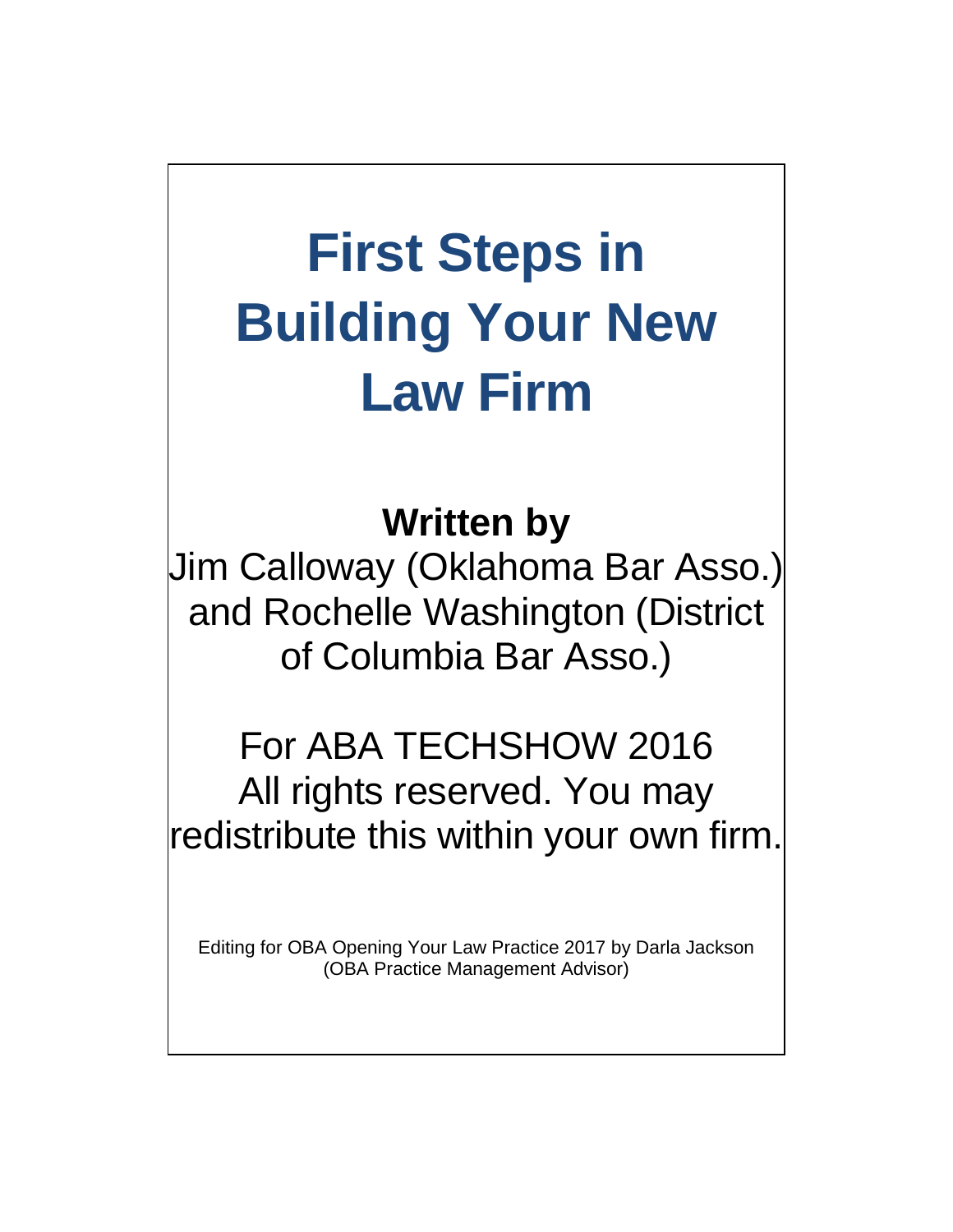What's the best thing about being a solo practitioner? Being your own boss and running your own business.

What's the worst thing about being a solo practitioner? Often, it is being your own boss and running your own business.

Perhaps you long for the freedom to do what you want, make decisions for yourself, set the hours you want and take only the cases you want.

That sense of freedom and empowerment will stick with you for several days, maybe even weeks, after opening your solo law practice.

## Then reality sets in

. The freedom is absolutely true. You can docket a child's Little League game in the early afternoon and attend it with no explanations required to anyone. But, saying that a solo practitioner has no boss is somewhat ironic. In many ways instead of having a single boss, the solo practitioner has a hundred or more bosses. The 'bosses" include every client and the landlord who expects to be paid rent, along with all of the other providers whose fees for services constitute your overhead. Sure, you can set your own hours, unless the judge says a case will be heard on a set day and time. You can do whatever you want with your business time and personal time. But most things you want to do with your personal time cost money, which is only available if you devote an adequate amount of business time to practicing law.

The true solo practitioner, with no employees, wears many hats- all the "hats" there are for the business in fact. They are management and labor. They serve as the Chief Executive Officer, the Chief Financial Officer, the Chief Information Officer. They also serve as the file clerk, the errand runner, the receptionist, the secretary and perhaps even the janitor. When the true solo practitioner is in court or in conference with a client, all other business operations are closed because there is no one else available to handle them.

One thing remains certain. To the extent that a lawyer can operate more efficiently, quickly and cheaply in the future, it will benefit both the lawyer and the lawyer's clients. Technology tools should be used to increase efficiency and client service.

Today, we must focus on creating satisfied clients in an increasingly competitive marketplace. Legal ethics and obligations to protect the client's best interests may prevent us from adopting the old adage - "The Customer is Always Right". But we can strive toward the goal of "The Client is Always Satisfied". This does not mean necessarily satisfied with the outcome of a particular case. It does mean that the client's perception of the lawyer's advice, efforts and reliability should be satisfactory. For it is the client's perception that will result in either future referrals or bar complaints. Many lawyers fail to recognize that the skill of a lawyer or even an outstanding result may not weigh as heavily in a client's positive or negative perception as other matters. The tone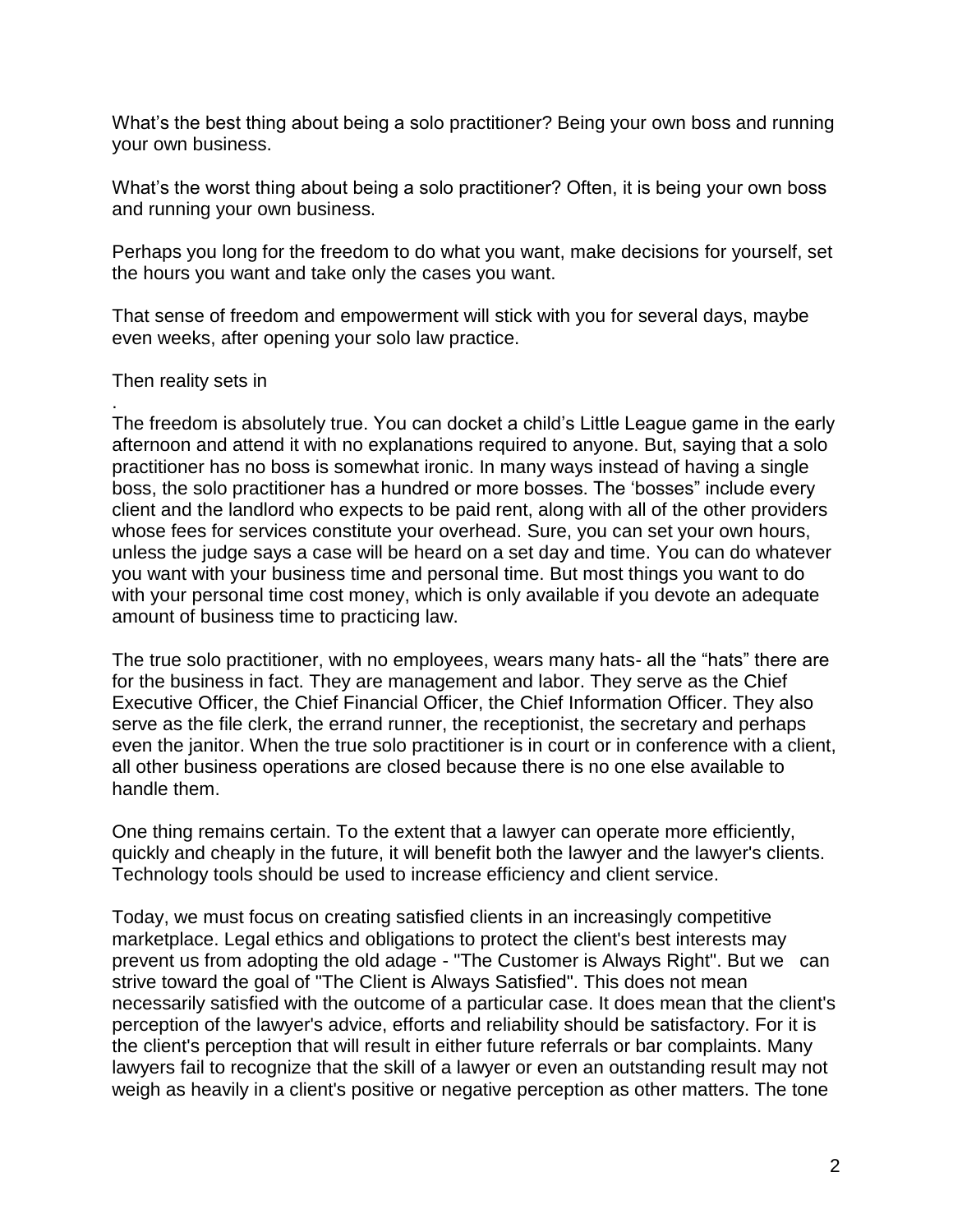of the receptionist's voice, the amount of time left on hold, the promptness of returned phone calls, the appearance of an attorney's office, copies of pleadings and correspondence being mailed to the client, all may contribute more to your client's attitude than the matters we are trained to consider important.

Checklists will be very important in your law practice for handling substantive matters as effectively as possible. To that end it is recommended that you read the book *The Checklist Manifesto* by Atul Gawande.

Here is your first checklist:

## **Checklist for Starting a Law Practice From District of Columbia Bar Association**

Prepare a Business Plan

- 1. Executive Summary
	- a. Mission Statement
	- b. Description of Law Firm
	- c. Firm Goals and Strategy
	- d. Practice Areas
	- e. Pro Bono Activity
	- f. Financing Requirements
- 2. Firm's Description
	- a. Name & Ownership
	- b. Decision Making and Operation
- 3. Marketing Strategy
	- a. Target Market
	- b. Budget
	- c. Local Economy
	- d. Marketing Plan
	- e. Current and Potential Clients
	- f. Competition
- 4. Firm Economics
	- a. Start-up Costs
	- b. Billing Projections
	- c. Expenses
	- d. Overhead Review
- 5. Financial Plan
	- a. Budget
	- b. Financing Sources
	- c. Break-even Analysis
	- d. Financial Projections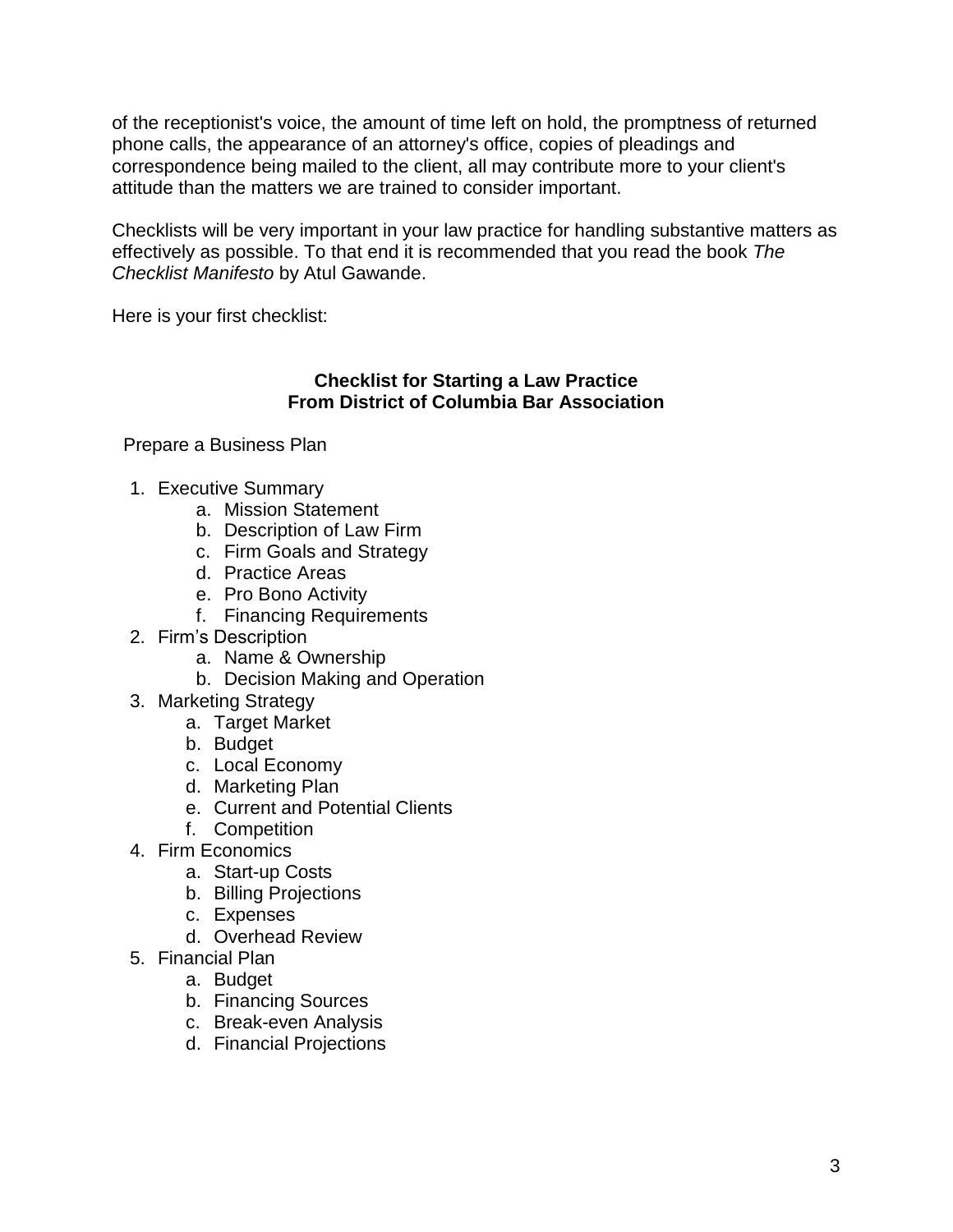Choose the Entity & Know Why

- 1. Sole Proprietorship
- 2. General Partnership
- 3. Limited Liability Partnership
- 4. Professional Service Corporation/Professional Association
- 5. Professional Limited Liability Company

Office Space Considerations

- 1. Geographic Location
- 2. Competition/Cooperation
- 3. Size
- 4. Home Office
- 5. Office Services Suite
- 6. Space Sharing
- 7. Lease/Ownership

## Accounting

- 1. Meet with CPA or bookkeeper
	- a. Set up chart of accounts
	- b. Establish accounting procedures
- 2. Internal/External Dynamic
- 3. Purchase Software
- 4. Payroll Services

Open Bank and Trust Accounts

- 1. Operating Account
- 2. IOLTA (In DC and many other jurisdictions, this is mandatory)
- 3. Non-IOLTA Trust Account

## **Technology**

- 1. Software
	- a. Word Processing
	- b. Time and Billing
	- c. Conflicts Checking
	- d. Case Management
	- e. Accounting System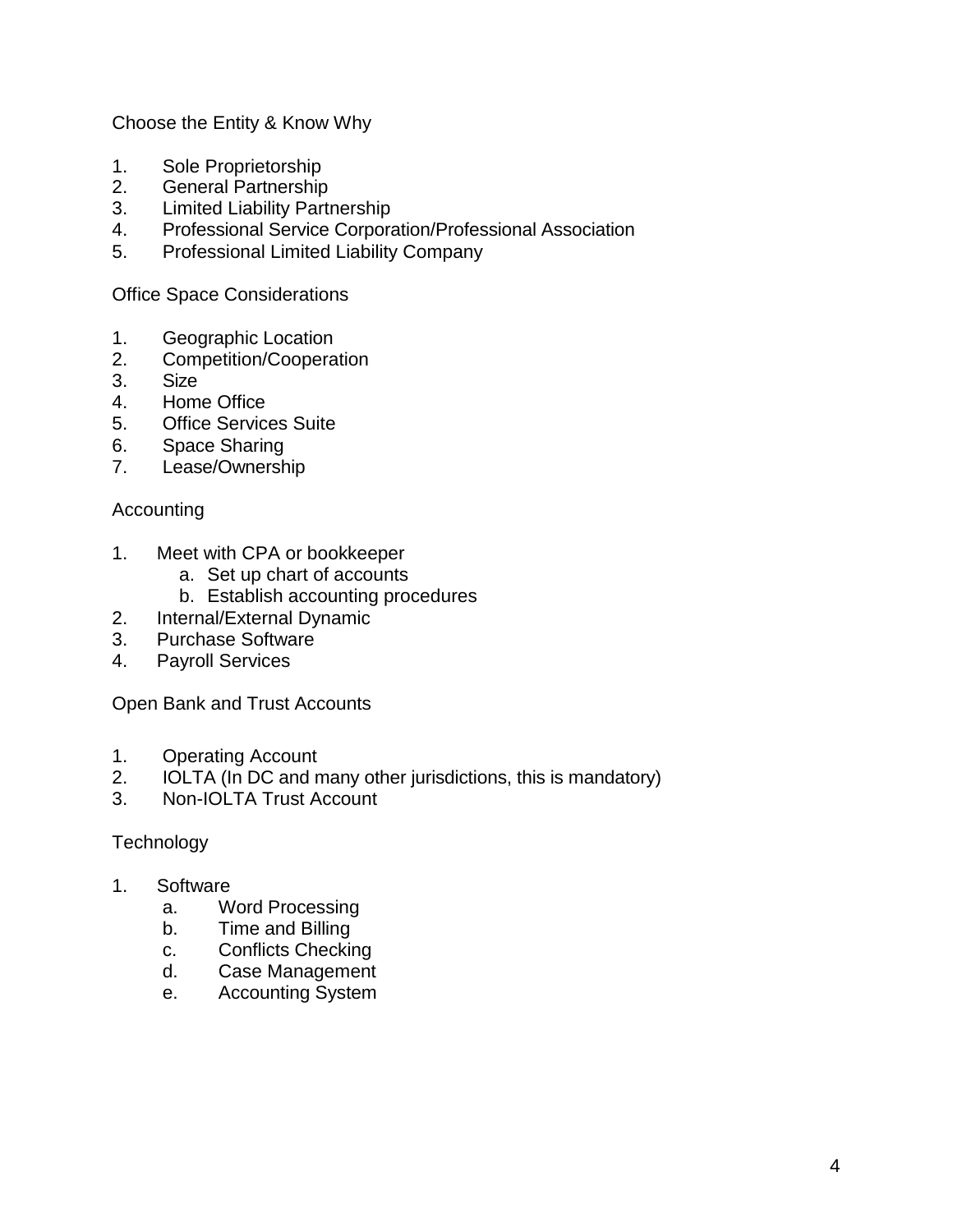- 2. Hardware
	- a. Telephone
	- b. Computer
	- c. Printer
	- d. Scanner
	- e. Copier
	- f. Fax Machine/eFax
- 3. Internet
	- a. Internet Service Provider
	- b. High Speed Internet, Cable vs. DSL
- 4. Legal Research
	- a. Fastcase, Westlaw, Lexis-Nexis, Casemaker
	- b. Free/low cost services

Office Equipment, Services and Supplies

- 1. Postage Provider & Meter
- 2. Furniture
- 3. Telephone System
- 4. Business Cards
- 5. Announcement Cards
- 6. Office Supplies

#### Insurance

- 1. Professional Liability
- 2. Workers' Compensation
- 3. Health Insurance
- 4. Property and Casualty Insurance
- 5. Cyber Insurance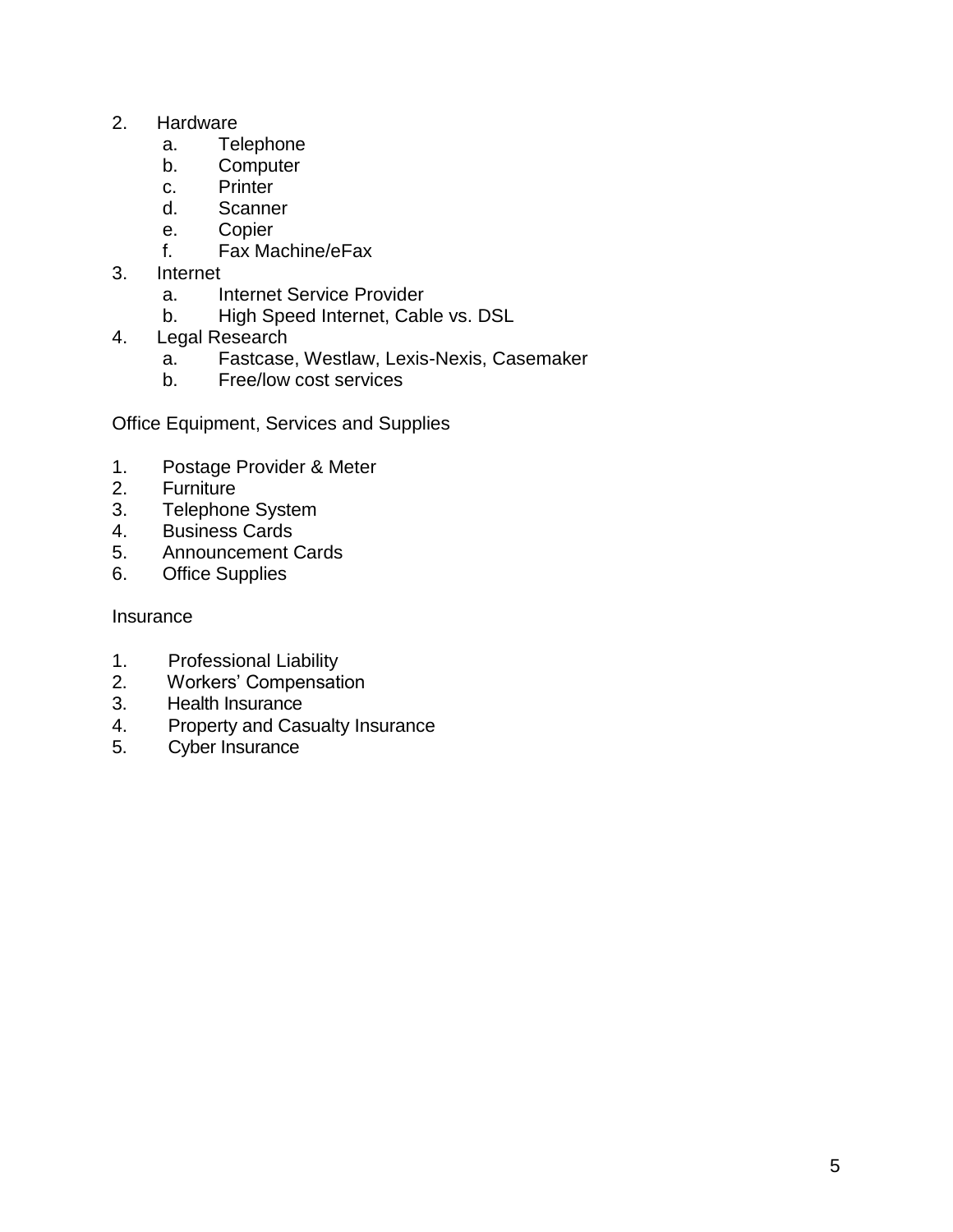## **The Lawyer as Manager A Thumbnail Sketch of Law Office Management**

Generally speaking there are several types of lawyer-specific operations in a law office.

- 1. Client and Case Management
- 2. Delivery of the Legal Services
- 3. Document Management
- 4. Time and Billing
- 5. Accounting
- 6. Marketing and Client Development

Traditional means to do these operations involved files in folders, typewriters, manually recorded time sheets and ledgers. Manual systems still work fine. But no one uses a typewriter to prepare documents anymore. There is a difference in ease and accuracy in word processing on a computer versus a typewriter. You will find a similar improvement in automating all of the above functions. The sooner you handle all operations on a computer, the better.

As a lawyer, you need access to the law. The better your access the more you will spend (in money and training). It is very important to shop around among the various legal information providers. Internet access is an absolute must.

Someone must pay you for your services, usually either clients or other lawyers, with a rare situation where a government entity or the other side will pay you.

The best source of business is a referral from a satisfied client. Client satisfaction depends more on the client's perception of his treatment than on the lawyer's skills or the results obtained.

Every dollar you do not pay out in overhead is an extra dollar you take home.

Your greatest successes are often cases that you turn down.

Your client has to receive your bill to pay it. The sooner you get the bill to the client, the better your chances are it will be paid and paid promptly.

Excellent employees are the greatest of prizes. Praise them, listen to them and compensate them well. Schedule some regular time each month (perhaps a luncheon) to listen to your assistant's concerns and ideas. Continuing training for employees is an investment you will never regret.

Your receptionist is often the lowest paid, least experienced and least trained employee. Your receptionist gives all of your clients their first impression of you and sets the tone for every dealing between you and the world. Make sure you are giving the impression you desire.

The successful lawyer MUST BE a law Firm Manager.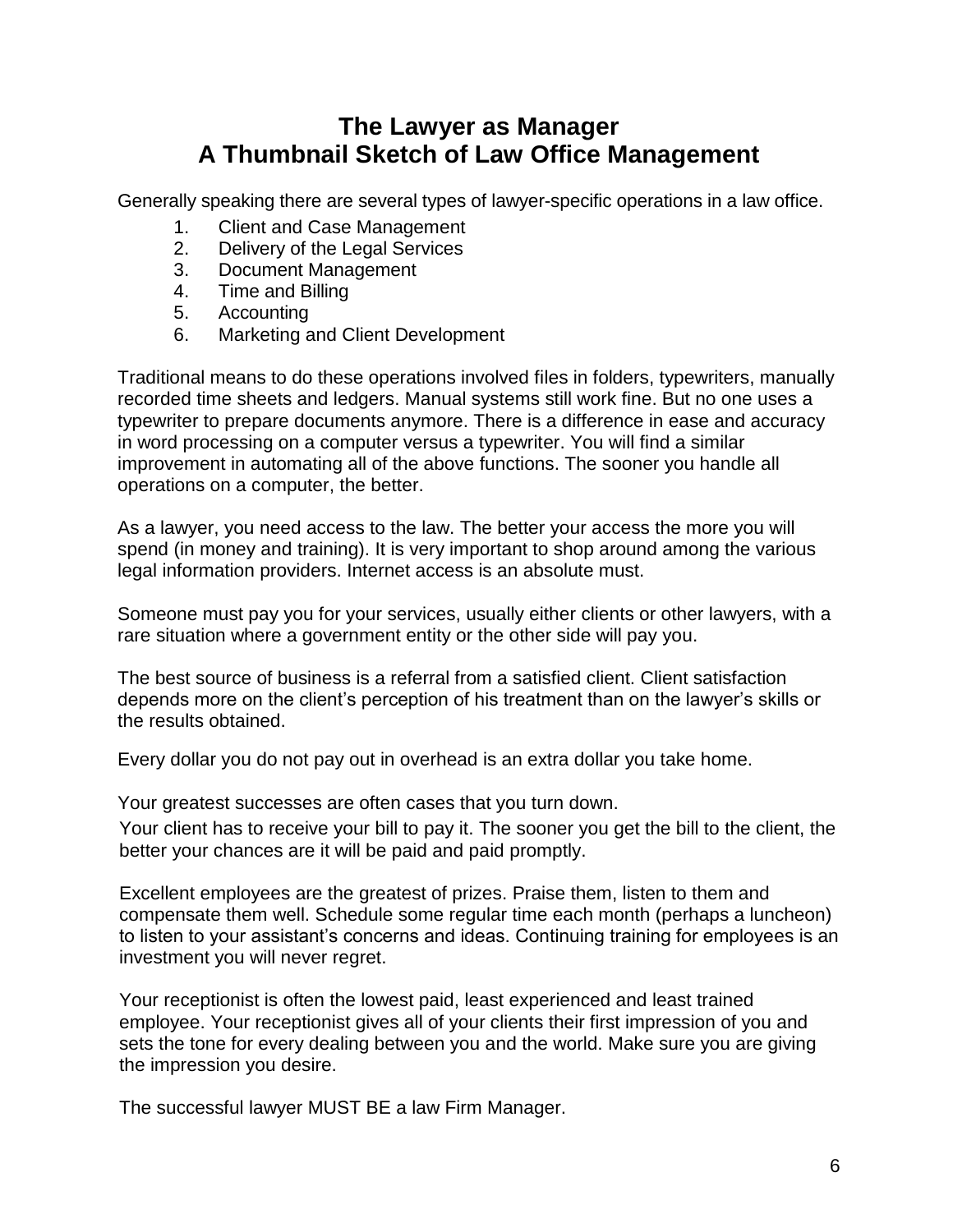Most lawyers just want to practice law. A few, perhaps, came from a business background or attended business school and really are excited about the prospect of running their own business. But for most, the business concerns are not what drove them to law school.

## What is management?

Well, obviously, law firm management means different things depending on the size of the firm and the type of practice. The managing partner of a two hundred attorney firm has a vastly different view of management than a solo practitioner with one employee.

But, the general tasks of law office management are similar no matter what the size of the firm.

The primary management style difference between smaller and larger firms is the delegation of management duties. The larger the firm, the greater share of those duties are handled by staff, who specialize in administration and management. The smaller the firm, the less likely it is that resources are available to hire full time managers and, therefore, the duties fall on the lawyers (or our secretaries and legal assistants.)

For convenience, let us refer to two broad sets of management issues, the Administrative Services, which are generally applicable to most businesses and Delivery of Legal Services, those which apply only to a law firm.

Administrative issues are crucial for the existence of the law firm. They may be done poorly, which will decrease success and profitability of the firm, but they will generally be done. For example, if the electricity keeps getting shut off, eventually there will be a system in place to pay the electric bill. Penalties for late payment or non-payment of employees withholding will eventually be remedied if the practice is to survive. Administrative issues which do not directly relate to the delivery of legal services are often referred to as the "business side" of the practice of law.

Some of these types of administrative issues include:

- 1. The Physical Location
- 2. Purchasing
- 3. Accounting
- 4. Personnel
- 5. Establishing procedures and systems
- 6. General business plan
- 7. Technology

In addition to the prior list of actual delivery of legal services issues we might add such areas as: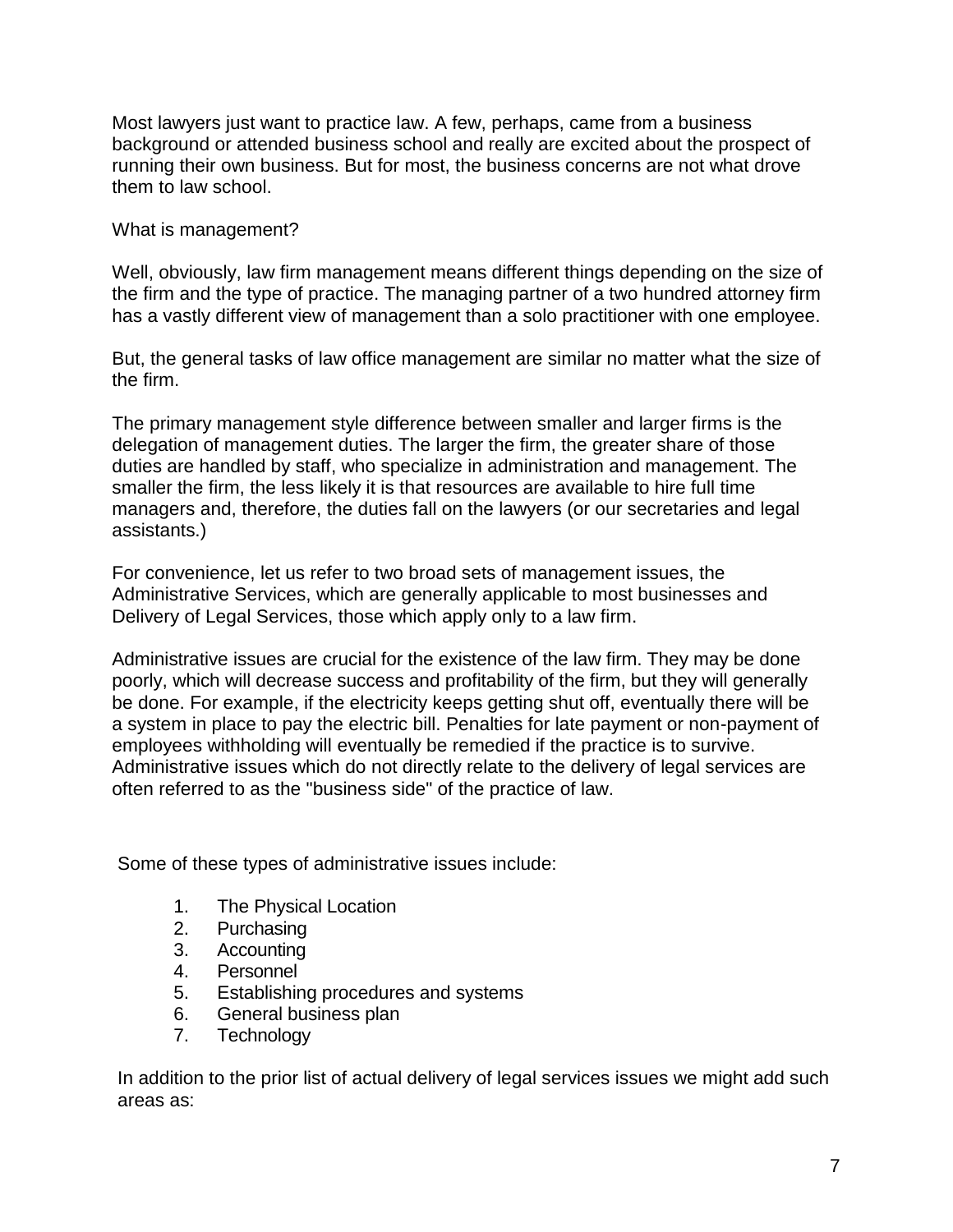- 1. Quality Control and Risk Management
- 2. Work Allocation (who does what tasks)
- 3. Future Planning
- 4. Technology proficiency
- 5. Training and Continuing Legal Education
- 6. Trust Account Management
- 7. Development of Legal Assistants and Associate Attorneys
- 8. Relationships with Affiliated Attorneys

As you can see, these lists could go on and on and it is almost impossible to draw a "bright line" separating one set of areas from another.

The key is to determine whether lawyers are doing tasks that are mostly on the "business side" of the firm and are more properly done by non-lawyer employees or consultants. Even the solo practitioner who has no staff will probably make arrangements for outside help for computer applications, heavy typing and other nonlegal matters. More than one solo practitioner's spouse has found themselves pressed into service for tasks as shopping for office supplies, typing or otherwise serving as a temporary receptionist or secretary.

In fact, this is one of the key differences between a solo practitioner and a lawyer practicing in a large firm. A lawyer in a larger firm has the luxury of allowing the lawyer's spouse to be totally oblivious to what goes on in the law practice. A solo's spouse will have to know much more and will have much more direct interest since the disposable income in the household may vary from month to month depending on the success of the practice. Suppose someone calls for the lawyer at home in when the lawyer is out. With a personal injury practice, for example, the spouse will need to know that a minor accident with no hospitalization may just need some reassurance and instructions to contact the lawyer in the morning and not discuss the matter with anyone further until then. A case involving death or catastrophic injury may mean tracking down the lawyer immediately for client consultation and evidence preservation issues.

The inherent problem of the lawyer as administrator or manager is that all of the time that lawyers spend managing, they are not producing legal services at all. As a solo and small firm lawyer, one may be surprised that over one-third of office time may be devoted to non-billable tasks. The lawyer has to handle these matters (or delegate them to someone) but should do so as efficiently as possible. Efficiency in management always results in more time for compensated client services.

*(Note: The following section is a lightly modified excerpt from the D.C. Bar Basic Training and Beyond eManual which is a supplement to the D.C. Bar training course on how to start a law firm. The full eManual is available at* [http://www.dcbar.org/bar](http://www.dcbar.org/bar-resources/practice-management-advisory-service/upload/eManual-050316.pdf)[resources/practice-management-advisory-service/upload/eManual-050316.pdf](http://www.dcbar.org/bar-resources/practice-management-advisory-service/upload/eManual-050316.pdf) *)*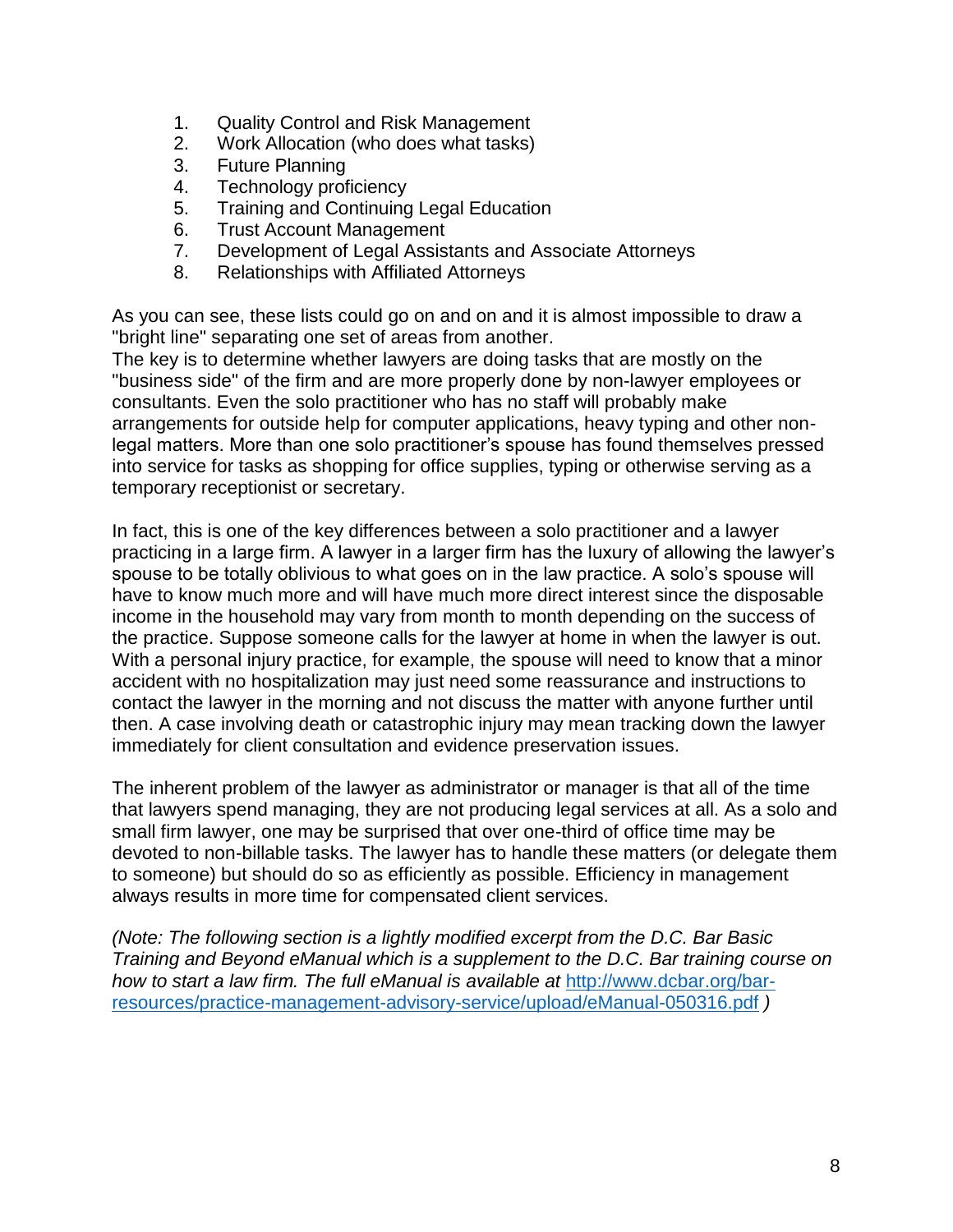## **PLANNING**

"As a solo or small firm lawyer, you are especially vulnerable to accusations of unethical conduct. The reasons have nothing to do with your ability or character as compared to other lawyers. You are especially vulnerable because your practice setting increases the likelihood that a bar complaint will be filed against you sometime during the course of your career. You owe it to yourself to recognize the ethical hazards that accompany your chosen career, devote time and energy to managing the risk, and be vigilant in protecting yourself against accusations of misconduct." Benjamin Cowgill GPSSOLO January/February 2008

<http://www.americanbar.org/newsletter/publications/gpsolomagazinehome/gpsolo> magazine index/ethicalhazards.html

Proper planning and implementation can ensure the health of the small firm and act as a protection against bar complaints. Thorough planning prior to launching your law firm is one of the most important steps you can take as you venture into the small firm world.

Consider this example: less than 10% of the D.C. Bar's more than 100,000 members are small firm lawyers. However, small firm lawyers generate 45% of the docketed cases filed annually with the District of Columbia Office of Disciplinary Counsel. I can only assume that these statistics are somewhat similar in other jurisdictions. But how can this be? While there are many reasons for this statistic, the nature of the complaints in D.C. suggest that a lack of planning and management underlie many of the complaints against small firms. Failing to communicate with clients, having too many clients, inadequate records and mishandling of IOLTA trust accounts are among the common reasons for such complaints.

[Similar information about attorney disciplinary actions in Oklahoma is available at [http://www.okbar.org/Portals/13/PDF/2016%20PRC%20Annual%20Report.pdf.](http://www.okbar.org/Portals/13/PDF/2016%20PRC%20Annual%20Report.pdf) Information about practice setting collected via a 2013 member survey is available at [http://www.okbar.org/Portals/13/PDF/Governance/MembershipSurvey2013resultsfina](http://www.okbar.org/Portals/13/PDF/Governance/MembershipSurvey2013resultsfinalJul8.pdf) [lJul8.pdf.](http://www.okbar.org/Portals/13/PDF/Governance/MembershipSurvey2013resultsfinalJul8.pdf)]

## **The Business Plan**

## **(Note: District of Columbia Bar Association Business Plan Startup Template is attached at the end of these materials to assist you in creation of your own business plan.)**

So how can you avoid a bar complaint? Creating and implementing a business plan is a key defense. You need a business plan to assist you in creating and operating your business. Many lawyers do not believe they need a business plan. However, having a plan creates control and direction. In the absence of a good plan your decisions may be unduly influenced by the balance in your operating account rather than your intended course of action when you decided to venture out as a small firm lawyer. In essence either you will control your business or your business will control you.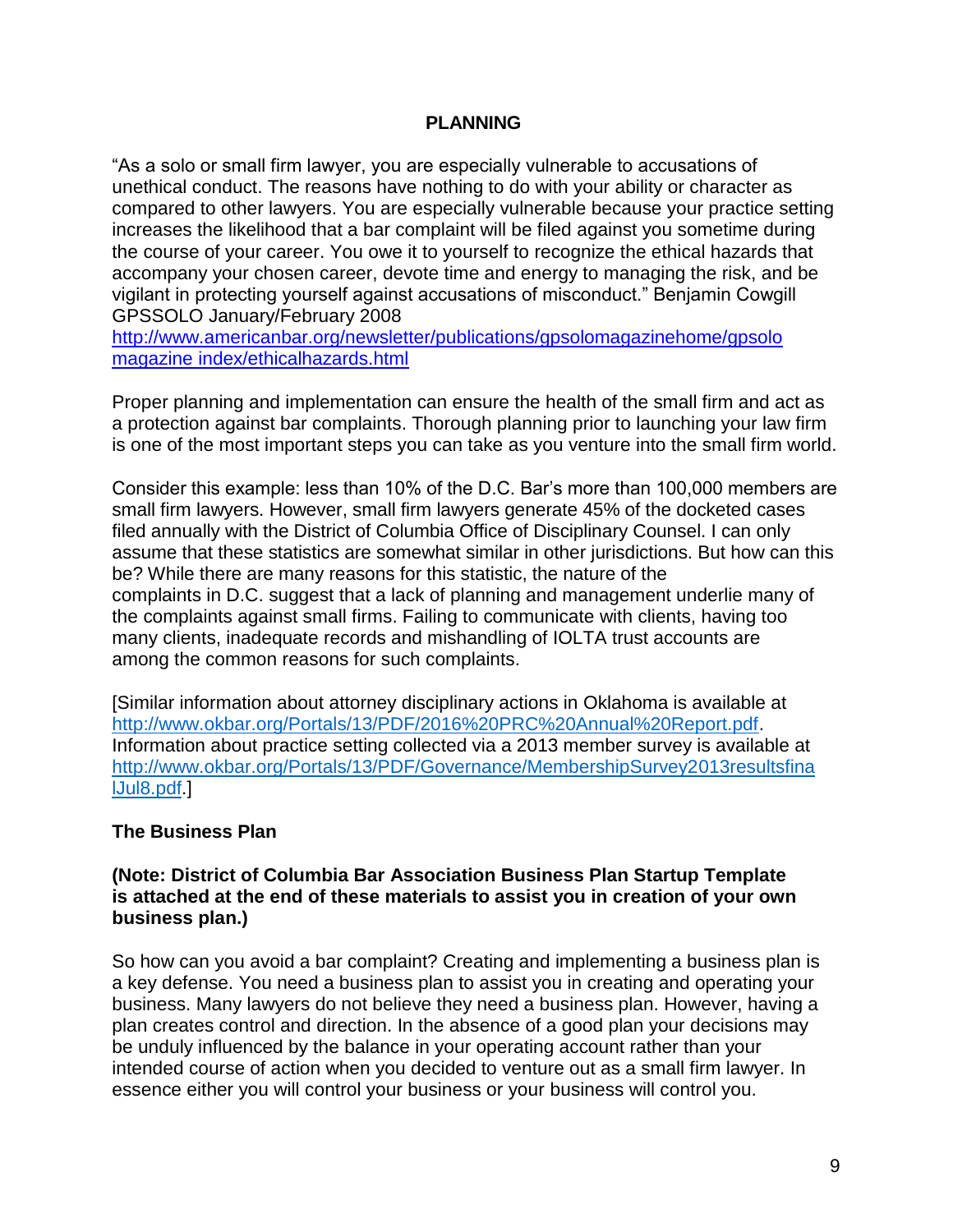The process of drafting your business plan will expose many issues which you may not have initially considered. It will reveal to you that your enterprise is a system composed of smaller systems. You will create a unique mission and purpose for your firm that will prove crucial for growing your firm. Start with the attached template to assist you in this process. A business plan is like a resume, it is not something that can be copied or slightly modified from another source. Instead, your plan will be unique to your personal and professional experience as well as your unique take on how you want your business to run, who you want to serve and how you plan to approach your practice area of choice.

Your plan does not have to be a perfect. It is far more important that it be functional, realistic and evolving. The development of a business plan requires you to think through your mission statement, financial goals and the logistics of operating your business. If done properly the creation of your business plan will encourage the use and implementation of management systems to maintain structure and organization for your firm, from how to process paper, to client intake process, to financial management.

The table in Appendix 2 will help you work through the issues of budgeting and expense projections. You can then begin factoring profit into your pricing. So, rather than asking every lawyer you know the question "how much do you charge," you can use your business plan to determine how much you should charge to cover your overhead and to generate the profit necessary to support your lifestyle. Without this analysis you will inevitably back into pricing yourself without consideration of your profit margin. When this occurs, the lawyer becomes a cash-flow surfer with no idea whether the business is actually profitable.

## **The Small Firm Backup Plan**

Don't forget to include in your plan a backup procedure. What will happen to your law firm if you become ill or incapacitated? How will you protect and maintain files and client information if your office is destroyed by fire or flood? Who will notify your clients and the courts? Of course, we all hope that these things never occur but we must be prepared if they do. The time to think of a backup plan is not after the devastation occurs but before it does. So, how do you create such a plan and what are the options available to you for emergency arrangements? For creation of the necessary instruments, the ABA'S s "Being Prepared" is a great resource. It provides useful instruments and information to assist you in establishing a backup plan. It can be purchased from the ABA or on [Amazon.com.](http://amazon.com/)

## **OFFICE MANAGEMENT SYSTEMS**

To be profitable, competitive and organized, you must also have uniform office management systems. Systems help avoid bar complaints and negligence claims. If you have created a business plan for your firm, then you probably have set up management systems.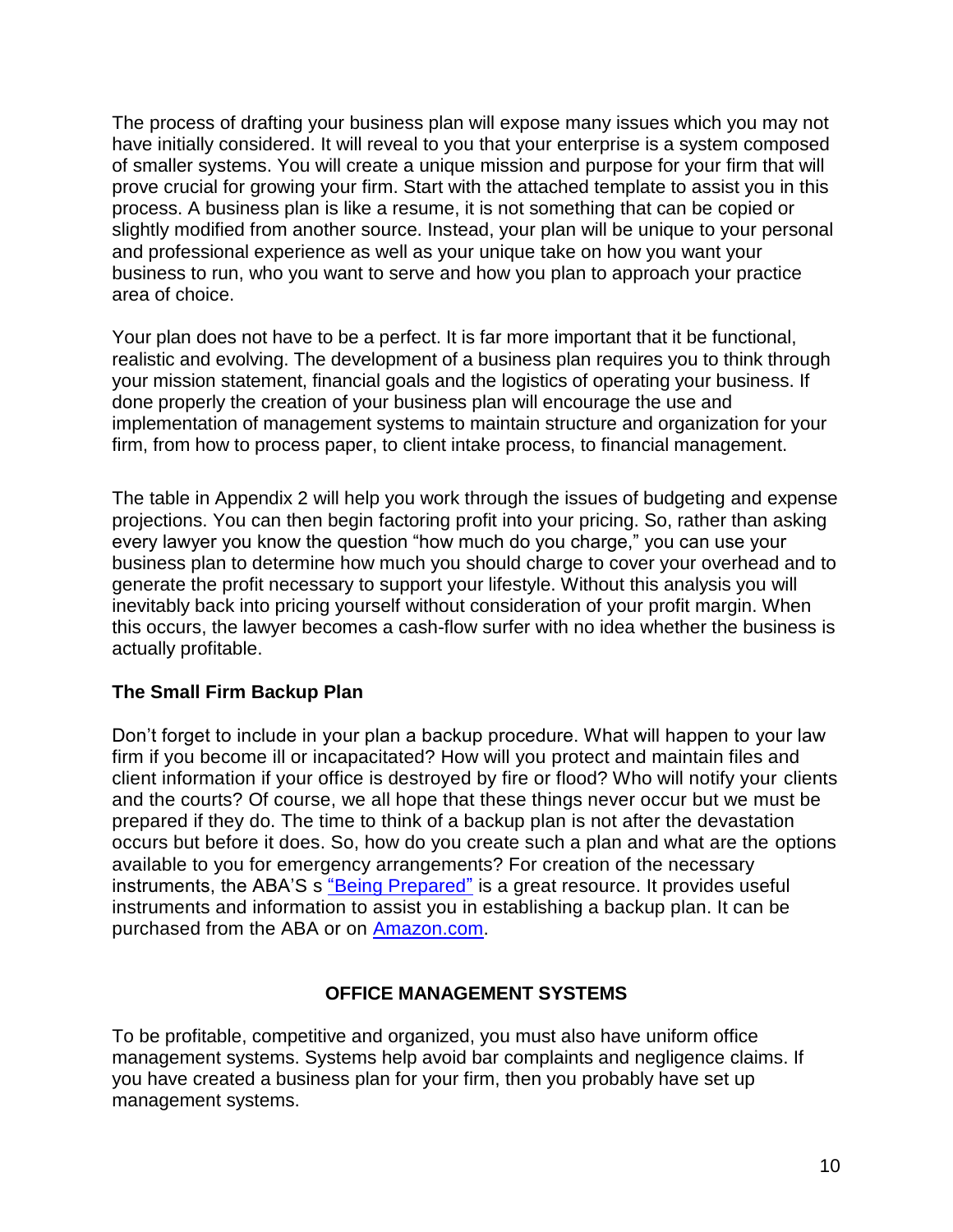## **Creating Systems**

Here are some examples of systems you should have in place to properly run your small firm.

**Paper handling**: Consider how you will open new files and close old ones. Consider your method of processing mail, fax correspondence and phone messages. What about transactional documents and pleadings? For example, if you are creating a paperless system, your goal should be to touch the paper only once. Also, consider using something like [www.theformtool.com](http://www.theformtool.com/) to automate repetitive documents. The outdated method of typing over an existing document to create a new one leaves too much room for error.

**Client files**: Consider your practice area and what documents should be included in your files. A few basic items would include a client information sheet, fee agreement, case notes, telephone messages, a correspondence log and an expense log. Depending on your practice area your file may need additional items. Create a case management system and method to perform conflicts checks. There are a variety of software programs available for your case management needs or you may create a master log in an Excel or Word document. Establish a file numbering system. You may need to keep both an electronic and hard copy of the client file. Everything you create could be part of the client file from yellow sticky notes, to email, text messages and the pleadings and instruments, so check your jurisdictions rules on record keeping. Be sure to associate all such items with the electronic and paper file.

**Time Management & Calendaring**: Establish a calendaring system for important court dates, deadlines and meetings. Make sure your staff is properly trained on the use of these systems. Use time management applications to keep a written log of your time while you work. Most case management systems include a calendaring system. A popular stand-alone billing system for lawyers is [www.time59.com.](http://www.time59.com/) Some malpractice insurance carriers will expect you to have two or three calendaring systems for purposes of redundancy. If you use Outlook for calendaring and docket control, be sure to back it up regularly to a separate drive and consider regularly printing your calendar and scanning it to a PDF as an extra backup system.

**Invoicing & Handling Money**: Create a billing system that is easy to use. Be consistent with your invoices and send them at the same interval or date. Determine if you will need a bookkeeper or accountant for the maintenance of your bank accounts or if you will keep track of the accounts on your own. You can do this manually with something like Excel or using a software like QuickBooks or another system. Consider how you will handle accounts receivable. Old debt is bad debt so it imperative to stay on top of clients who owe you for services rendered. Create a monthly budget and review your operation regularly for profitability analysis. Remember: Are you setup to make a profit or are you simply surfing cash flow?

**Establish Office Policies and Procedures**: You will need policies on all systems used to run your firm. Clearly set forth how you will communicate with clients, provide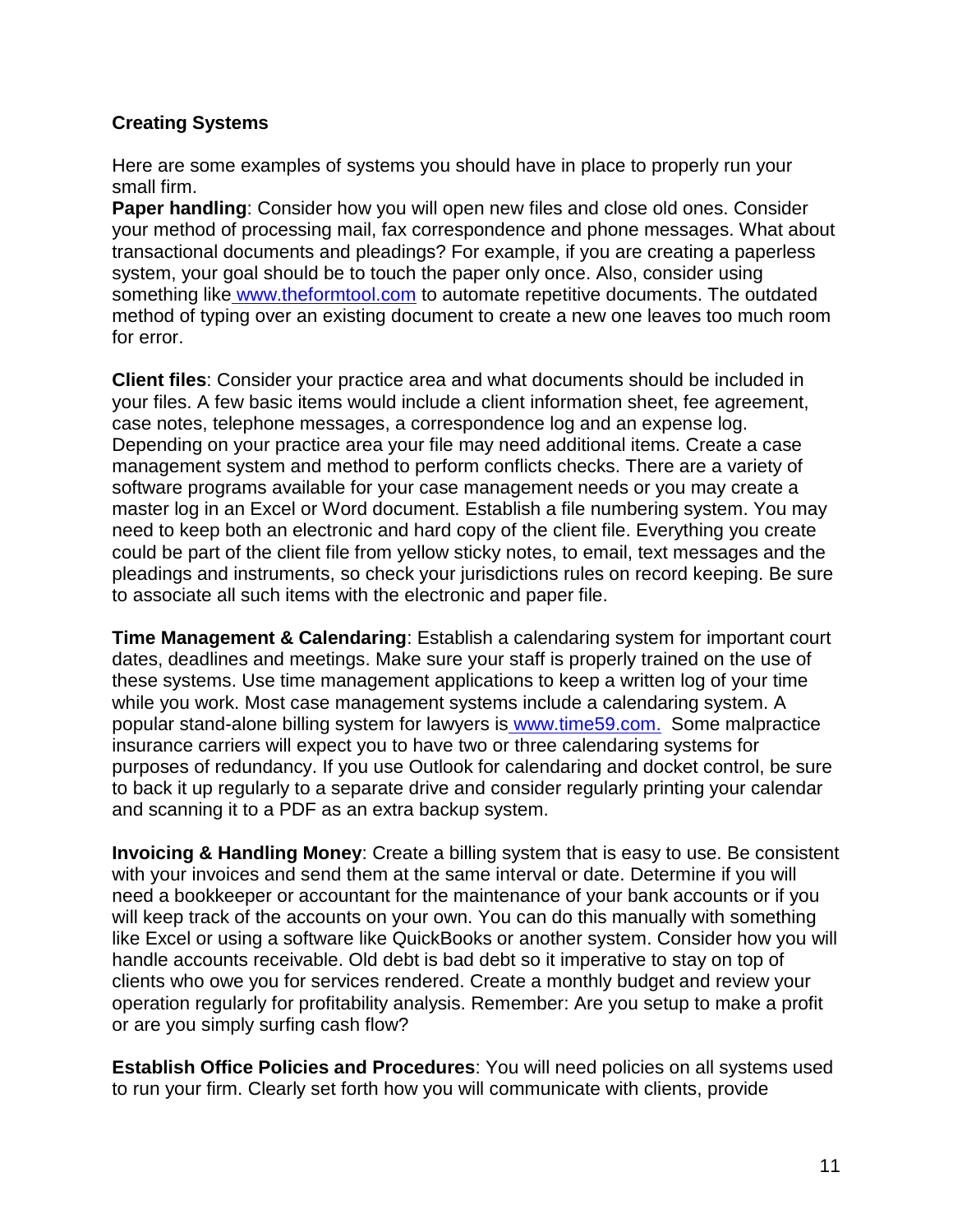updates and return calls. Establish a uniform procedure for how to open and handle files both hard copy and electronic. Create pricing policies and checklists for how to handle common legal procedures.

## **Productivity and Technology**

Your business will be profitable to the extent that you are efficient and able to keep overhead to a minimum. With planning, creativity and technology you can increase productivity and be competitive. You will have to spend some money to make money. Here are few productivity ideas for small firm lawyers:

- 1. Evaluate all areas of your office that clients see and occupy. Ask yourself if you would hire a professional that worked in a similar space. Find a trusted colleague or friend to provide you with a second opinion. If you find that negative feedback is the consensus, make the necessary changes to make it appealing and inviting to clients. Consider everything that can be seen, heard, and touched.
- 2. If you have multiple parties as clients and are having trouble getting everyone contacted by phone to set a meeting*, try Google.docs* as a solution. Let's say you have three or four depositions to set and three or four lawyers involved in the case that you must contact and schedule. Go to [http://docs.google.com](http://docs.google.com/) and create a new document or spreadsheet with the name of the witnesses and possible dates for the depositions. Using the lawyers' email addresses, circulate the document or spreadsheet for each lawyer to indicate availability. It eliminates the phone calls and speeds the process. You will first need to open a Google account at <https://www.google.com/accounts> and take the tour to get an explanation of how this helpful process works. It's simple and effective. You may also use the scheduling assistant in Outlook or some other scheduling application like: [http://www.vcita.com/software/online\\_scheduling.](http://www.vcita.com/software/online_scheduling)

3. When you are meeting with a new client and you have been officially retained, *start work immediately* on the case and in the presence of the client, even if it something small. Most of the work we do is behind a desk or at the computer if we are not in litigation or mediation. It is important to the client that they see you doing something. Let the client see you begin the case or project by directing a staff member to open the file or prepare a letter or make a phone call to the existing opposing counsel. Enter the client's contact information into your contacts list, database or case management system. Open the file on your laptop and create a checklist. Set up the next appointment or deadline. Convey the message that you are immediately at work for this new client.

4. Find a person you trust and have this person call your office as a potential client and also *come into your office as a potential client* and evaluate how he or she is greeted, how the office looks, and the overall impression that is made by your staff and the physical surroundings. Is your sign old, faded and in need of painting? Are the magazines dated? Does your waiting area turn people off? Does the person who answers your phone and greets people coming to your office seem genuinely interested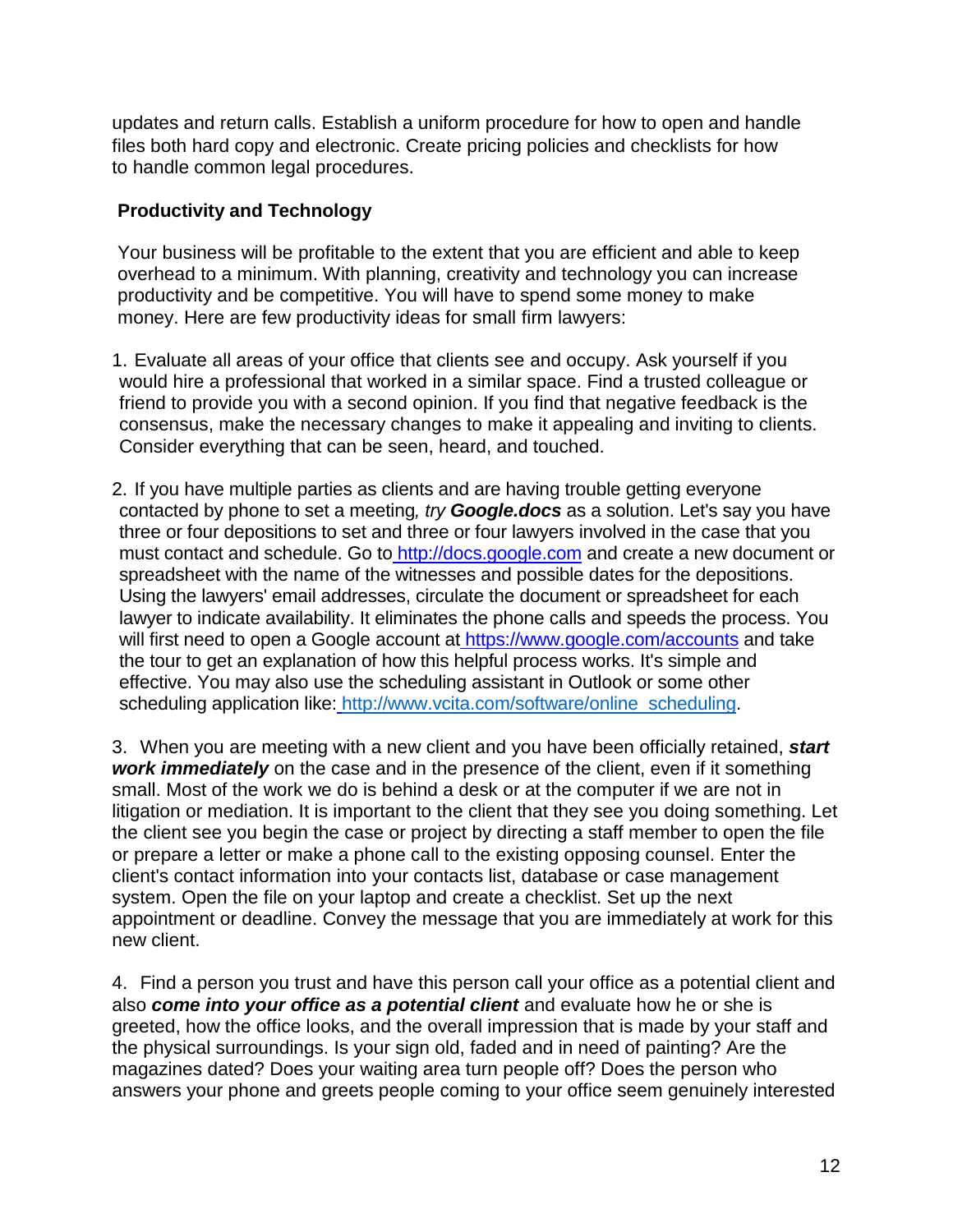or distracted and hurried? Get an objective evaluation of your office function and take corrective actions. This is especially important if you are in an office-on-demand environment and staff changes occur.

5. If you want to make a great impression, keep a client happy and get a good reputation for being accessible and a good communicator, *call a client before he or she calls you*. Try including a phone call as part of your consistent billing process. Alternatively, on a weekly basis, set aside fifteen to thirty minutes and call a client with whom you have not spoken to for a while and just check in and see how he or she is doing and make a status report. Maybe it's a case where you are waiting on a ruling and the judge is taking a long time. Maybe it's a case where you are waiting on a trial date or some other event. The work is done, and you may not have contact with this client again for months. Give this client a call, tell him or her you were thinking about him or her, give a brief update, assure them that all is well and move on to the next call. You will stand out against the common perceptions that lawyers don't return calls or are inaccessible.

6. Build a positive reputation in your community by being known as a *committed volunteer*. For example, if you litigate and are in and out of the courthouse on a regular basis, get trained as a guardian-ad-litem and get appointed by a judge to represent the best interests of a child or an adult. It can be demanding, time consuming work, but it is rewarding in ways you will never expect. Judges and court staff will have a new respect for you and you will meet many people and make many relationships. The good you will do will be uplifting, and someone who really needs your help will benefit.

7. Remember that sending an e-mail or fax does not guarantee that it has been received. Train your staff to read the fax transmission notice to confirm that transmission was successful. Have a system in place for your assistant to *follow-up* by phone, especially where the mail or fax communication is time sensitive.

8. Regularly *check your email spam* filter to be see if important email was snagged by the spam filter.

*9. Make use of* the drag and drop feature in *Outlook* to drag an email to the calendar to schedule a new event or to contacts to create a new contact.

10.If a primary purpose of your website is to market your legal services, *know where your website is positioned* in Google, Bing, Yahoo, MSN and any other search engine when a potential client using common search terms is trying to find a lawyer like you. If you do not show up high on page one of Google and the other search engines, optimize your website for the search engines. Learn about search engine optimization: [https://static.googleusercontent.com/media/www.google.com/en//webmasters/docs/searc](https://static.googleusercontent.com/media/www.google.com/en/webmasters/docs/search-engine-optimization-starter-guide.pdf) [h-engine-optimization-starter-guide.pdf](https://static.googleusercontent.com/media/www.google.com/en/webmasters/docs/search-engine-optimization-starter-guide.pdf)

*11.Use Google Analytics* to evaluate your website and its interactive ability with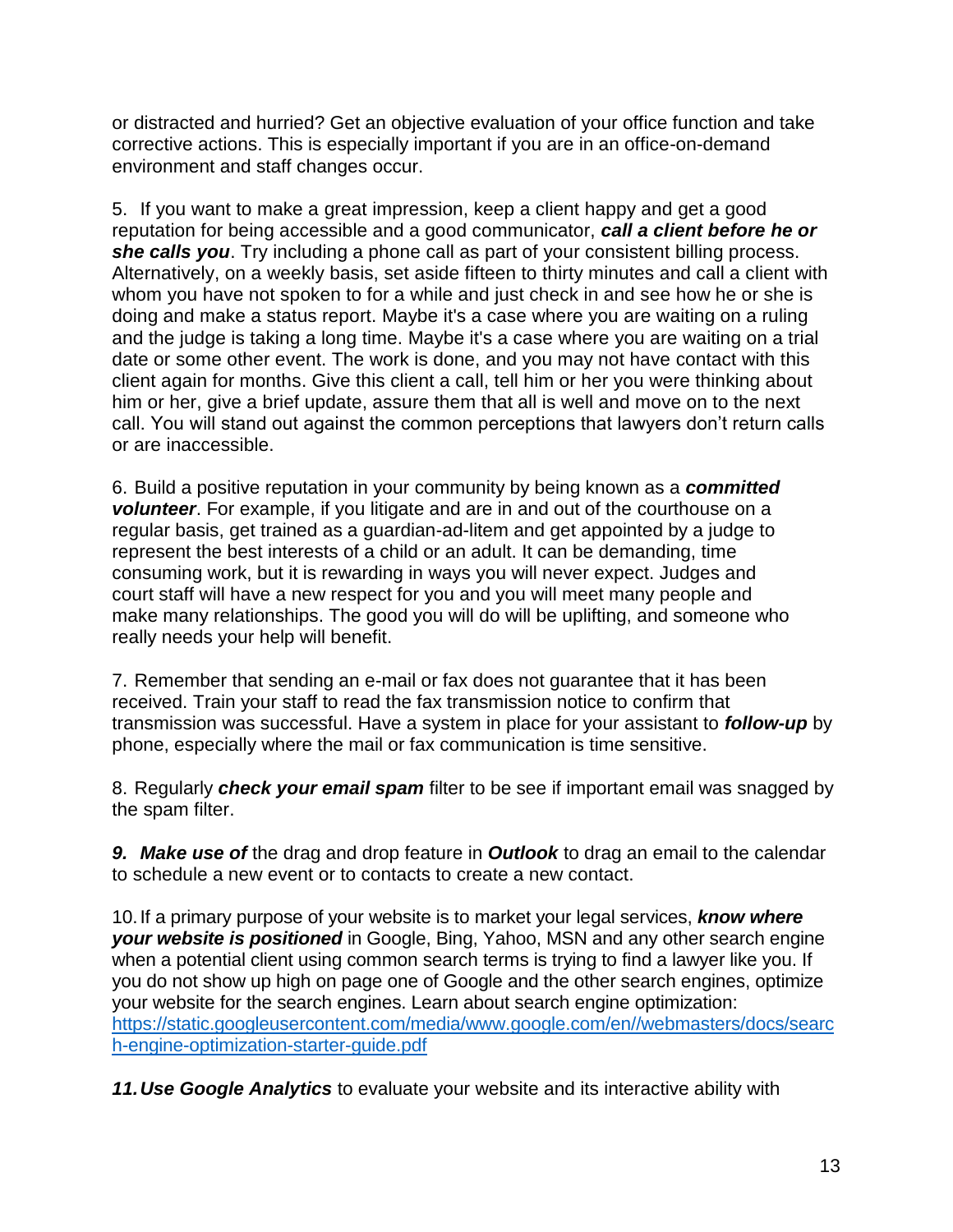potential clients: see, <http://www.google.com/analytics/>

12.Opportunity to *collaborate with clients* abounds today. It is possible to work on files and projects directly with your client, to upload documents and make case developments readily available. This facilitates good communication. Less time is spent on the phone and in meetings and less money is spent on delivery charges. Consider using the client portal integrated with case management systems such as [www.goClio.com,](http://www.goclio.com/) [www.MyCase.com,](http://www.mycase.com/) [www.Rocketmatter.com,](http://www.rocketmatter.com/) or [www.CosmoLex.com.](http://www.cosmolex.com/) Investigate Adobe Connect, Basecamp, Prolaw's built-in extranet, MS SharePoint, Zoho or GoogleDocs.

13.Laptops, tablets and smart phones are easily stolen. Consider the consequences if yours was stolen and you had confidential client information in many files. [Use longer](http://mashable.com/2017/08/09/nist-password-guidelines/#.t7tUbwb_iqy)  [passwords that cannot be easily hacked.](http://mashable.com/2017/08/09/nist-password-guidelines/#.t7tUbwb_iqy) *Encrypt your laptop*. Most laptops have encryption features. It is also possible to buy an encryption utility at [www.securikey.com](http://www.securikey.com/) or [www.pgp.com.](http://www.pgp.com/) For a Mac, see <http://mac.sofotex.com/Security/File> **Encryption/** And make sure your staff is trained on security procedures and protocol.

Download [Ten Essentials for Small Firm Management.](http://www.dcbar.org/bar-resources/practice-management-advisory-service/upload/Ten-Essentials-for-Small-Firm-Management_March2014.pdf)

*(Note: The previous section was a lightly modified excerpt from the D.C. Bar Basic Training and Beyond eManual which is a supplement to the D.C. Bar training course on how to start a law firm. The full eManual is available at* [http://www.dcbar.org/bar](http://www.dcbar.org/bar-resources/practice-management-advisory-service/upload/eManual-050316.pdf)[resources/practice-management-advisory-service/upload/eManual-050316.pdf](http://www.dcbar.org/bar-resources/practice-management-advisory-service/upload/eManual-050316.pdf)*)*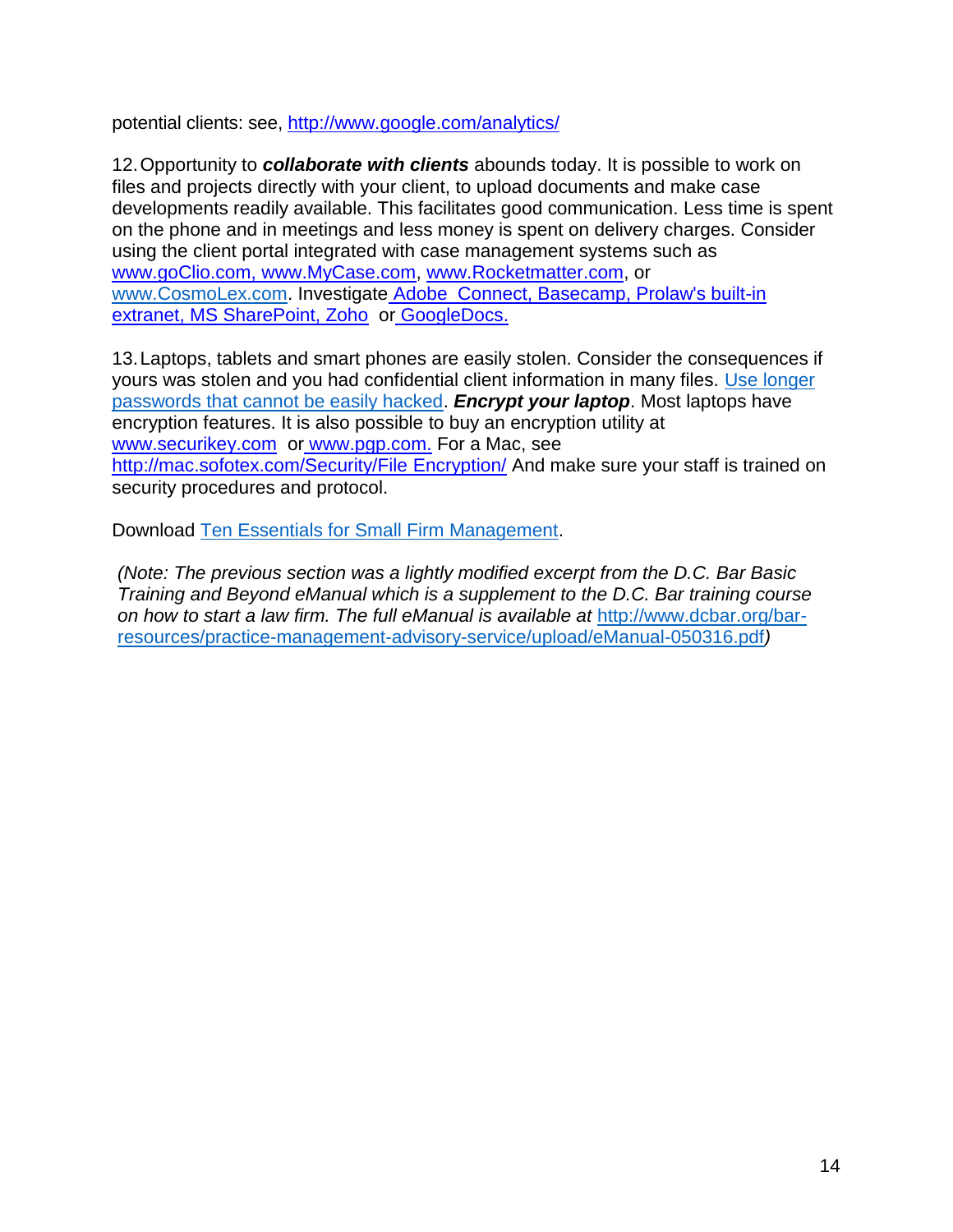#### **Business Entity Formation and Malpractice Insurance**

#### **What Business Entity Should I Choose for My Small Firm?** *By Rochelle D. Washington, Sr. Staff Attorney Practice Management Advisory Service*

Lawyers venturing out to "hang a shingle" often immediately consider forming a business entity to protect themselves and their enterprise. Typically, they do this because they are seeking protection from third party liability or, alternatively because they are mimicking their colleagues and observe that most law firms include initials after the firm name representing a business entity of some kind. Using this logic is dangerous and should not be the motivation to form a business entity. When a lawyer asks me, "what business entity should I form?" I in turn ask, why do you want to form one in the first place? Understanding the reason for establishing an entity is imperative to ensure you make the right decision. If the reason is to protect assets and limit your exposure to liability then purchasing adequate insurance coverage may be a better answer. So before making these decisions, I urge you to consider a few things.

First, take a look at your ethics rules. In the District, we have ethics rules that prohibit a lawyer from limiting perspective professional liability to clients. See D.C. Rules of Professional Conduct 1.8(g)(1). Second, research your jurisdiction's laws. In the District of Columbia, a business entity may provide a level of protection in some circumstances, but this is not the case if the liability claim stems from your own personal negligence or if you knowingly engaged in a wrongful act. See D.C. Code § 29-510 (2014), and also, D.C. Code § 29-803.04 (2014). This means that merely forming a corporation may not protect you personally from a third-party claim of professional misconduct or malpractice. Finally, often a newly established business, including a law firm, is required by third parties to personally guarantee contracts, loans or lines of credit whether the principal has established a business entity or not. Therefore, setting up an entity may not limit a lawyer's liability or provide the protection they seek even if the claim is not based upon a professional liability claim.

Another consideration before establishing a business entity is the financial implications which are often cost prohibitive. There are typically additional annual filing requirements and additional tax liabilities by virtue of establishing a business entity. Some of the filing requirements and negative tax consequences may be reduced or eliminated by filing a subchapter S election under the Internal Revenue Code. If you are not familiar with this, contact your tax advisor. More information on filing requirements and taxes can be obtained from the taxation or business licensing agency in your county, state, or local jurisdiction. In Washington, D.C. the agency for business licensing and entity formation is the Department of Consumer and Regulatory Affairs.

Ultimately, the decision to incorporate or form a business entity is truly a question of substantive law that should be discussed with a corporate lawyer and your accountant. So please, do not assume that you need a business entity to establish and protect your law firm as this simply stated, may not be the case. In most instances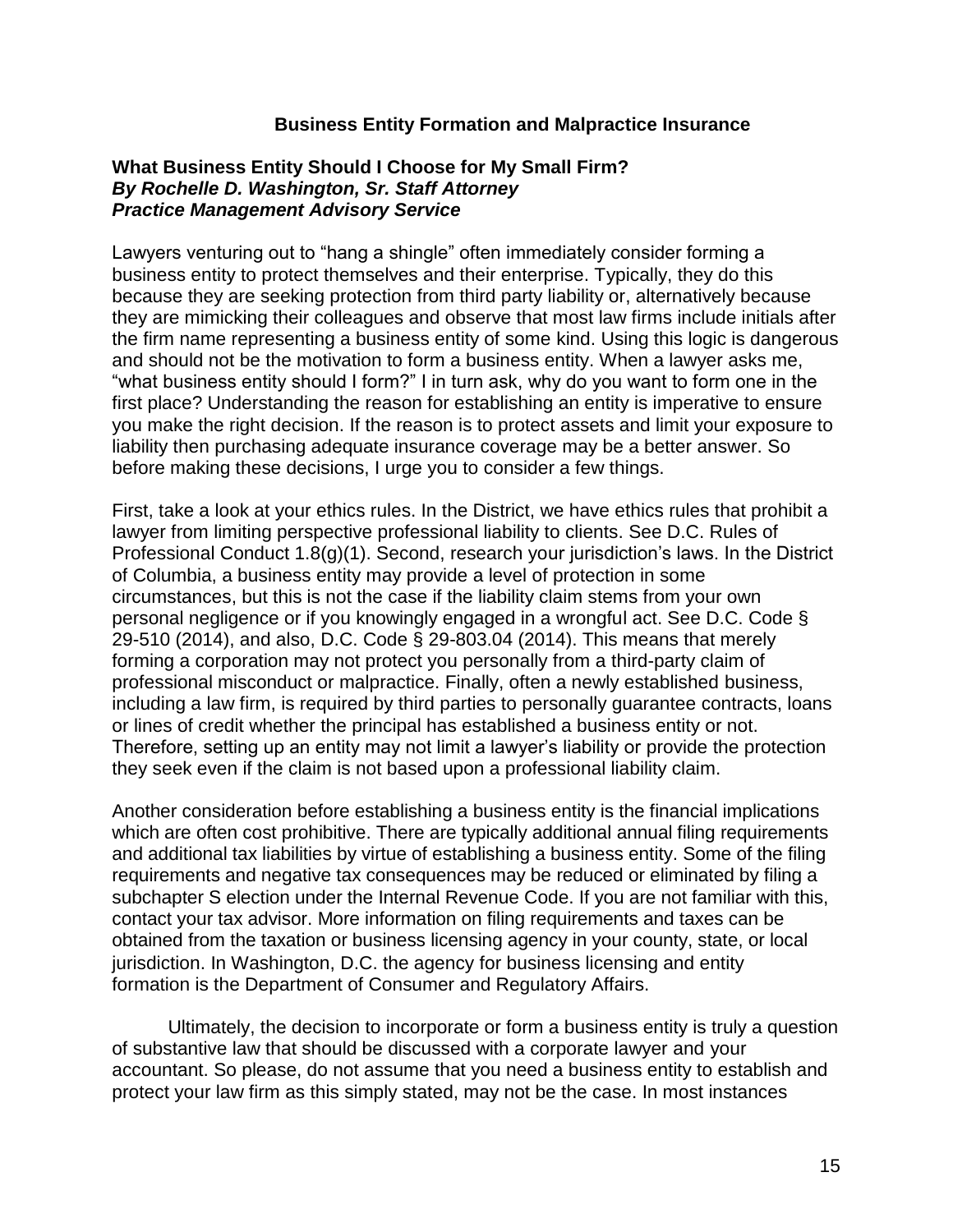operating your firm as a sole proprietor and applying for a tax id with the [www.IRS.gov](http://www.irs.gov/) is sufficient, cost effective and less burdensome. If limiting your liability to third parties is your motivation, consider other business insurance options in addition to your options for a business entity. If your jurisdiction does not permit you to limit professional liability and this is your primary concern, then malpractice insurance is the answer and may even be required. D.C. Rules do not require that a lawyer have malpractice insurance coverage however, I highly recommend that you do. Other insurance coverages should also be considered to protect against third party claims such as, employee insurance, general business insurance, cyber insurance, workman's compensation and so on. [Click here](https://dcra.dc.gov/sites/default/files/dc/sites/disb/page_content/attachments/DISBConsumerGuideIntroductiontoLiabilityInsurance.pdf) for more information on liability insurance in D.C. For more information on this and other practice management topics, D.C. Bar members may contact the Practice Management Advisory Service [at](mailto:at_pmas@dcbar.org) the D.C. Bar at pmas@dcbar.org.

*(Note: The following section on malpractice insurance is a lightly modified excerpt from the D.C. Bar Basic Training and Beyond eManual which is a supplement to the D.C. Bar training course on how to start a law firm. The full eManual is available upon request to D.C. Bar members* [http://www.dcbar.org/bar-resources/practice](http://www.dcbar.org/bar-resources/practice-management-advisory-service/upload/eManual-050316.pdf)[management-advisory-service/upload/eManual-050316.pdf](http://www.dcbar.org/bar-resources/practice-management-advisory-service/upload/eManual-050316.pdf)*.)*

## **Finding Malpractice Insurance**

It is strongly recommended that a lawyer have adequate professional liability coverage. Here are some facts and questions every lawyer should know and ask about malpractice and malpractice coverage. If you're unsure of the terms of your policy or what they mean, speak to an attorney or insurance professional. Here is a checklist to assist you with the selection of your malpractice insurance carrier:

**Is your malpractice policy a claims made policy?** Claims made policies cover claims that are made during the policy period. This differs from an occurrence policy, which covers any claim that was made as a result of an occurrence (i.e. the alleged malpractice) that took place when the policy was in effect.

Most homeowners and car insurance policies are occurrence policies, and those are the policies with which most people are familiar. But claims made policies are common for malpractice. If your policy is a claims made policy, once you become aware of a potential problem or claim, you should immediately advise the insurer. Failure to advise the insurer may mean a loss of coverage.

**Does your policy have a prior acts date?** This date may limit the claims covered by your policy even if the law firm becomes aware of the claim during the policy period. If the alleged malpractice occurred before the prior acts date, it won't be covered. If your policy contains such a provision, you will need to determine whether the date involves the whole firm or specific lawyers.

**Do you have 'tail' coverage?** This is important if you are switching carriers and don't have prior acts coverage with the new policy. Some insurance companies offer free tail coverage if the lawyer has been insured a certain number of continuous years. Ask if the company provides free tail coverage.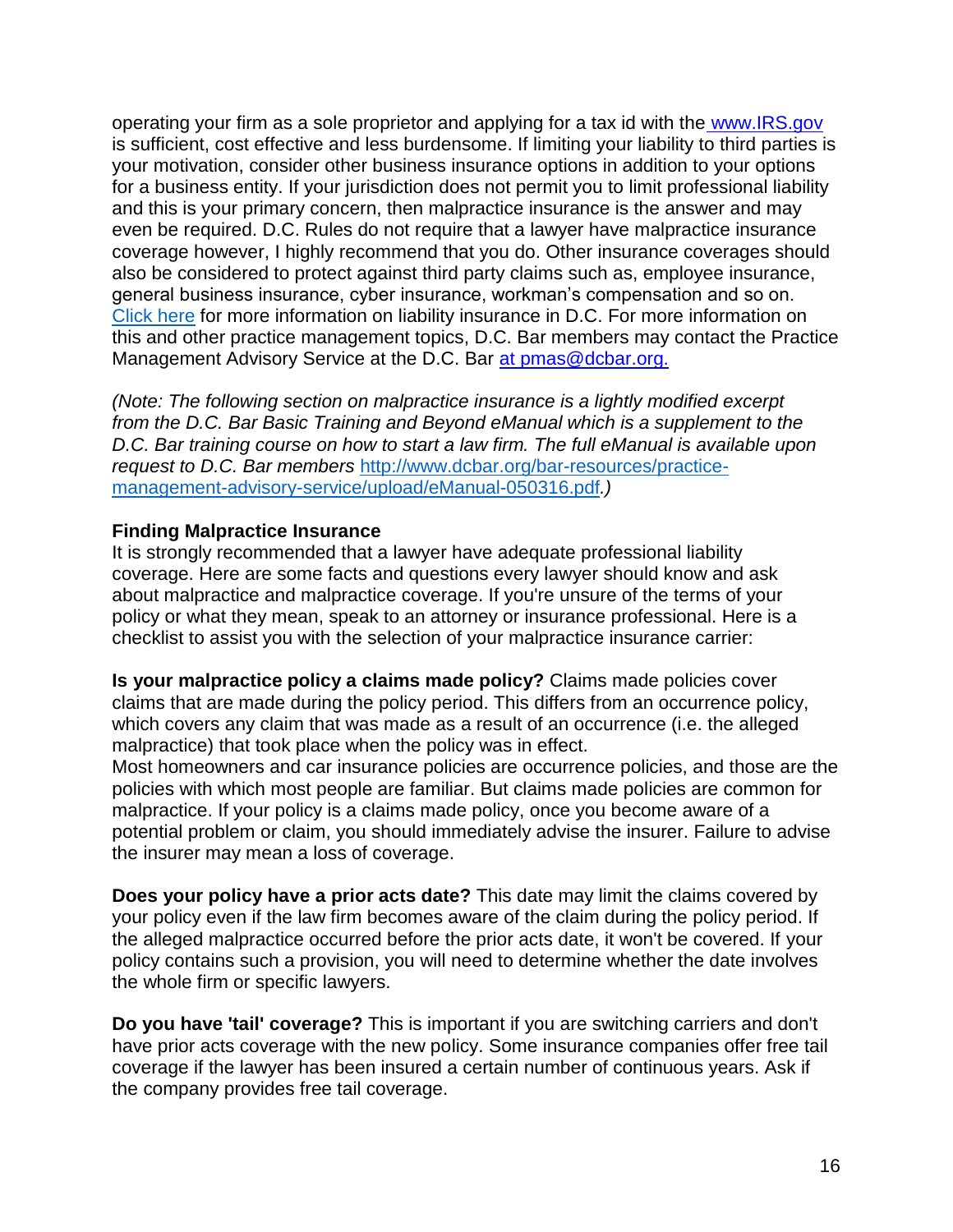**What are the exclusions to your policy?** Doing work for free for friends or family? Acting as a court appointed guardian ad litem? Taking on work in a new practice area that hasn't been previously disclosed to your malpractice carrier? Check your policy to see whether these items are covered under your policy. Does the policy you are purchasing cover all of your practice without exclusions for particular cases or practice areas? Does your policy's definition of professional services fit your firm and what it does?

**Are you covered for all claims of malpractice, including those instituted as a result of a collections claim?** An often-cited reason why malpractice insurers don't like their policyholders to institute collections claims for unpaid fees is that the client often retaliates by instituting a malpractice claim. Sometimes those claims result in scrutiny of your billing procedures or the clarity of your communications with clients about your fee structure.

**Are you covered for other activities related to your law practice, such as a real estate lawyer acting as a title agent, or any lawyer acting as a member of a board or bar association?** If you work as a court appointed Guardian Ad Litem, are you covered by your policy? Does your policy provide coverage for responding to a bar complaint?

**How much do you know about your malpractice carrier?** Don't choose a malpractice carrier based upon price/premiums alone. Is your insurer financially strong, reliable and experienced?

**Will you have the opportunity to choose or approve counsel should a claim be made against you?** Your policy may give your malpractice insurer the exclusive right to choose the attorney or firm that will represent you.

**Are your policy limits sufficient?** What is the size of the potential judgment or value of the typical case or transaction being handled by the firm? If the numbers are high, you might want to consider higher limits. Consider the firm's assets to ensure that you're sufficiently protected.

**Are your defense costs and expenses outside of the policy limits included?**  Defending a malpractice lawsuit can be expensive. Do defense costs reduce your coverage? Determine whether your policy limits include defense costs as well as liability limits. Review your deductible and be sure you know what it applies to expenses or indemnity or both?

**Having a malpractice policy isn't enough- make sure you know what that policy covers and where you may be vulnerable**. Read your policy and get professional guidance if necessary.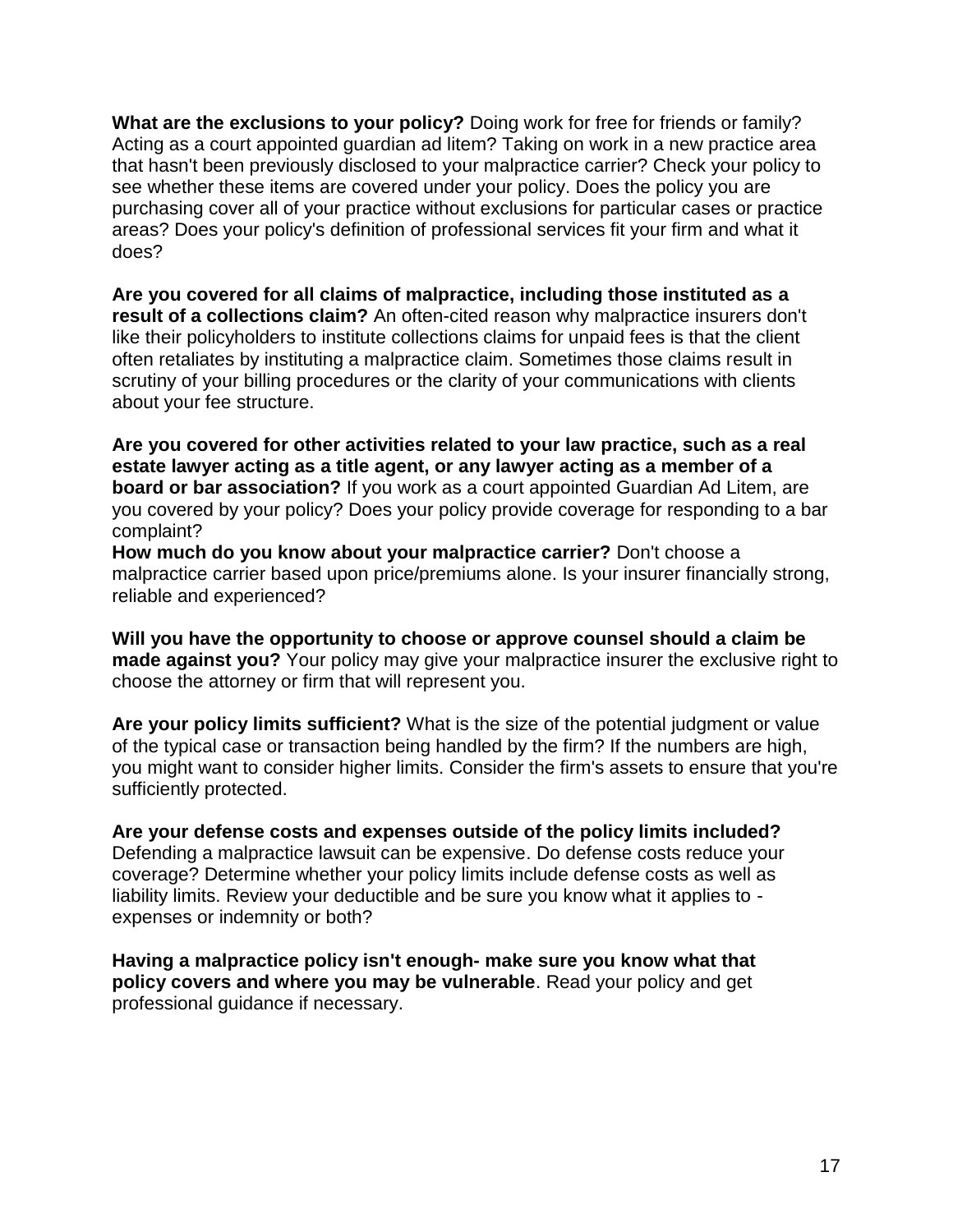## **Office Space — Just Where Are You Going to Work?**

As the real estate agent saying goes, there are three important things about real estate; location, location and location. If you wish to establish a new practice with consumer clients, renting an office on the thirtieth floor of a downtown office building may not be a wise decision. On the other hand, if you are going to have a litigation based practice with clients not limited to the local area, getting as close to the courthouse as possible maybe the most important consideration.

For the solo practitioner lawyer who is just starting out in business, there are essentially three alternatives:

- (A) You can decline to rent office space and work out of your home,
- (B) You can sublet or office share space with other attorneys, or
- (C) You can lease space independently to establish your own law firm separate from any others.

A. The Home Office - The obvious benefit to working from your home is that you save a tremendous amount of office overhead expenses. It is doubtful your utility bills will be any higher at home due to having your office there and you are already paying your house payment or rent. Plus, the Internal Revenue Service has loosened some restrictions on deducting home office expenses.

Nevertheless, there are significant disadvantages to operating from a home office. Perhaps the major disadvantage is possibility of an aura of lack of success or professionalism on the part of the attorney who does so. Clients want to be represented by competent, successful professionals. If you office from your home, you may find yourself not getting certain business because clients will have the perception that you cannot be that skilled an attorney if you cannot even afford to have a "real office." You may also find that clients will entrust you with minor matters, but would go to another attorney with a more impressive office environment when a significant or complicated matter presents itself.

Another detriment to the home office is that it can be much more difficult to get work done in this setting. There are more external distractions (your spouse asks you to help with some household chore "for just a few minutes" or the dog wants to be petted) and internal distractions (turning on the television or raiding the refrigerator).

Finally, you will have to deal with the issue of where to have conferences and meetings with your clients. Though you might be comfortable inviting some clients into your home, there are certain types of practices (notably family law or criminal law) where this presents an unacceptable risk.

Scheduling client appointments at locations like restaurants or the court house snack bar often simply does not provide a sufficiently confidential atmosphere for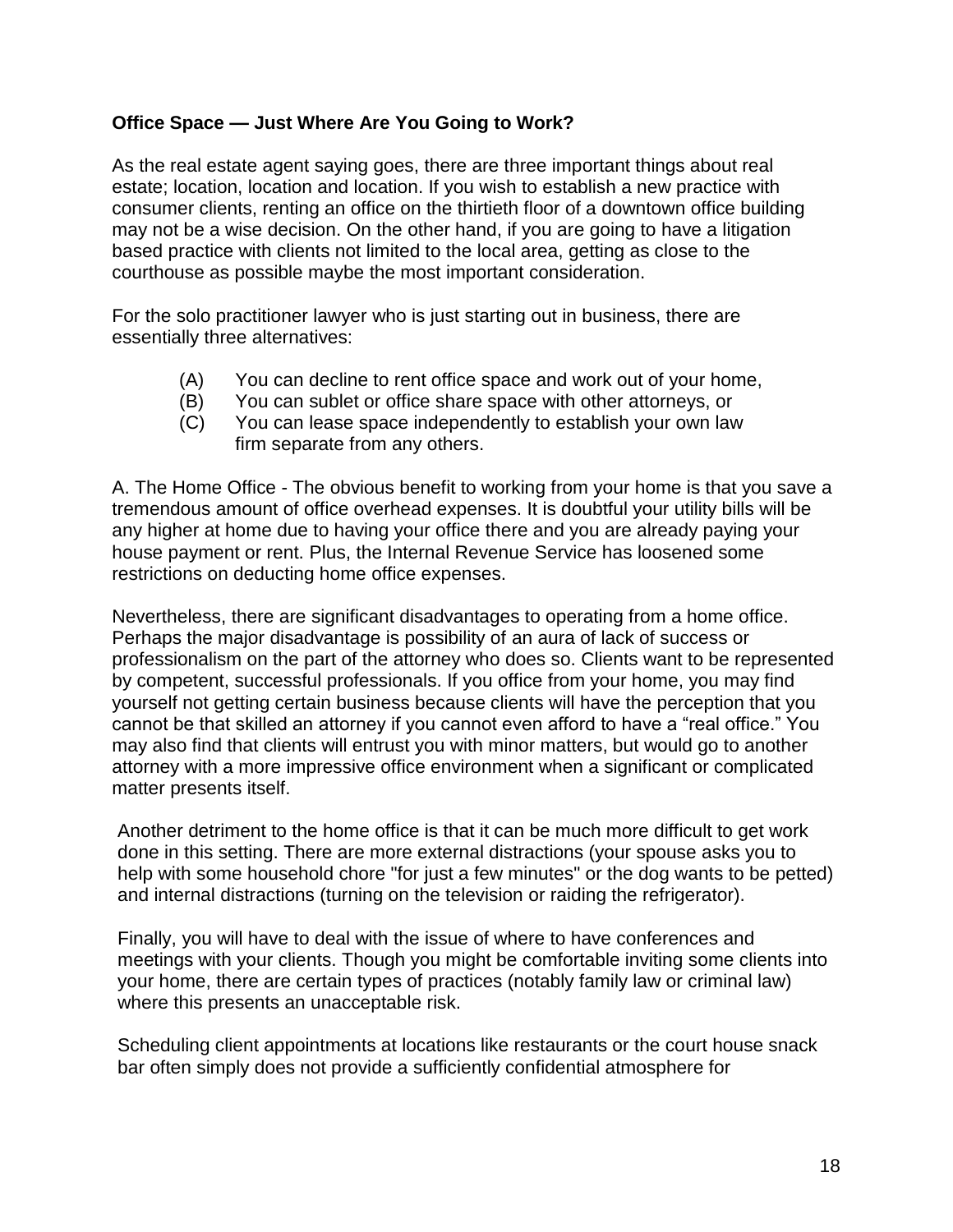attorney/client conferences. The may also be events like closings, will executions or depositions that do not work well in this environment.

While the home office setting is not for everyone and does entail some significant disadvantages, many lawyers are functioning quite well in this environment. It is particularly beneficial for the lawyer who only wishes to practice law part time or where it addresses child care concerns.

Before you decide on a home office, read Bob Ambrogi's blog post from earlier this year, [Why I Gave Up My Home Office for an Actual One.](https://www.lawsitesblog.com/2016/01/why-i-gave-up-my-home-office-for-an-actual-one.html) Bob almost never needs to see clients in his office and still made this decision.

If you do decide to practice law from your home here are some suggestions:

- (1) Dedicate a room in your house as your law office with one or more separate business phone lines. Having a place to go "to work" will help you discipline yourself and avoid family distractions. Consult carefully with your telephone company as to what features are available for voice mail when you are out of the office or on the phone, call forwarding, or a second business line or a "personalized ring" for your computer/fax machine. Also investigate a personalized answering service. You will be unable to answer the phone quite a bit and it may be worth the monthly cost to have a human being taking messages.
- (2) Try to make an arrangement with another lawyer or a court reporter or some other professional to sublet their conference room or spare office for a certain number of hours per week for client conferences, and
- (3) Consider obtaining a post office box or a mail drop for your "official" office address. Post office boxes are obviously much cheaper, but a private mail drop will have the advantage of allowing you to have your mail delivered to a "suite" number" which sounds more impressive than a post office box. In addition, mail box stores will accept overnight deliveries and packages that arrive by private messenger such as Federal Express and UPS where the post office will not. If you do not use the post office box, remember that most lawyers need someone who can sign for certified mail and deliveries during business hours when you are in court or otherwise engaged out of the office.

B. **Sub-letting an office or office sharing** - Office sharing with other attorneys can be greatly beneficial to the beginning attorney. Typically, your rental payment will allow you access to any resources in addition to your actual office such as a law library, a fax machine, a copier (you will likely pay on a per copy basis), a receptionist, client waiting areas, a kitchen, restrooms and so forth. These arrangements can prove beneficial to all concerned as it is unlikely that all of the lawyers will want to use a law book, the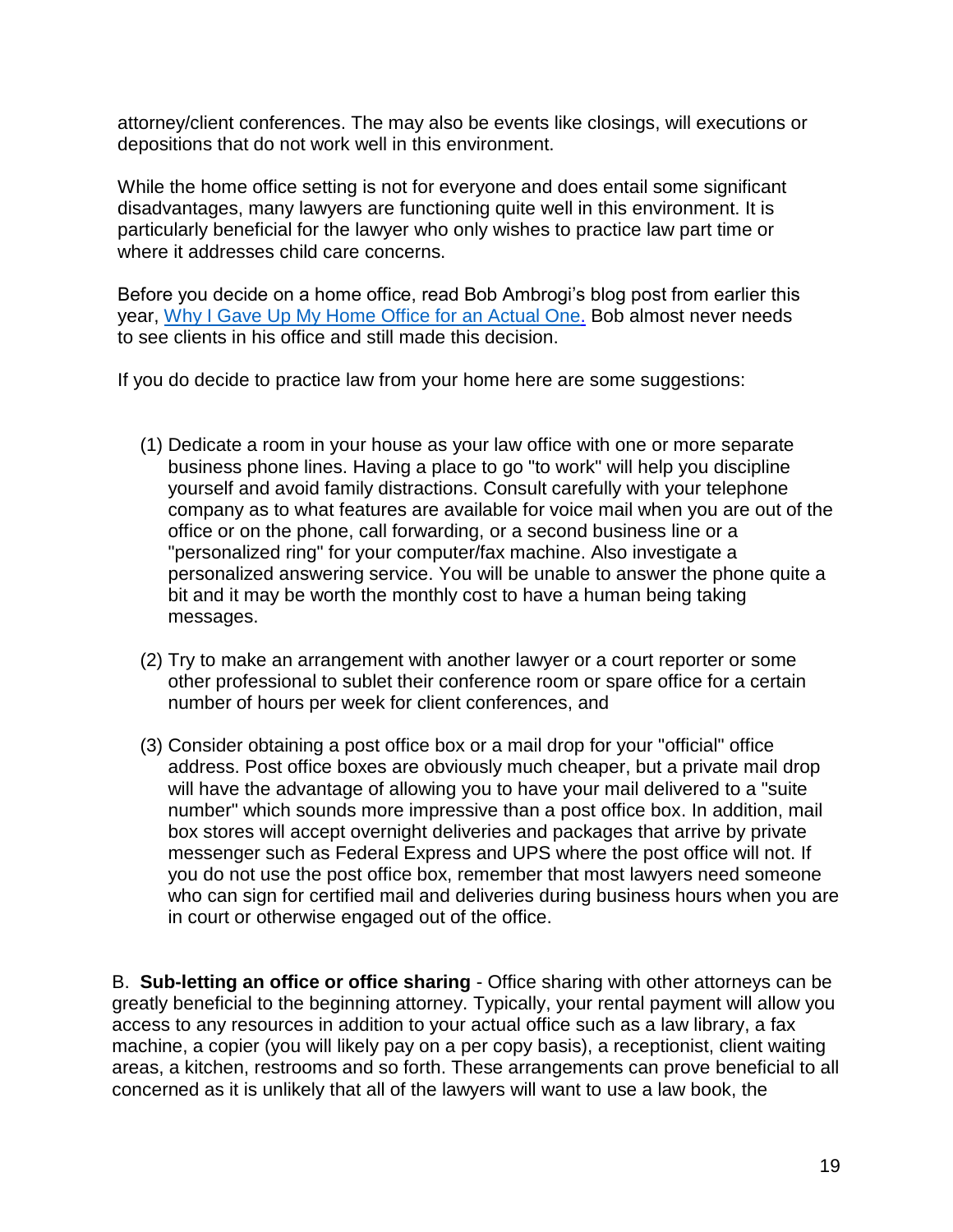conference room or the kitchen at any one time. A solo practitioner who is not office sharing, will have to pay for many of these things whether they are being utilized or not.

In addition, associating with other attorneys may provide valuable client referrals and some mentors with whom to discuss legal strategies and interpretations. Perhaps the greatest difficulty in being a "true" solo practitioner is finding other attorneys with whom to "brainstorm" or seek advice without compromising client confidences. A beginning lawyer may also be able to negotiate a rent reduction in return for a few hours of services to the landlord attorney each month for things like filing or routine

court appearances.

However, there are several possible problem areas with office sharing arrangements. An attorney's reputation is his or her most important asset. You should be aware that many attorneys will tend to make assumptions about you personally based on the reputations of the attorneys with whom you choose to office share. It is important that you investigate the attorneys with whom you may be intending to office share as to their reputation in the legal community.

You may also find that the attorneys from whom you seek to sublet or office share are reluctant to enter into a written agreement. This is typically because they are as unsure as you as to whether the arrangement will work out on a long-term basis. In addition, all attorneys are typically busy and no one wants to take the time to draft an agreement. You are going to make a significant investment in moving into a location, perhaps installing a phone line, and having business cards and stationary and envelopes printed. You should be entitled to some reasonable amount of notice even if the arrangement proves unsatisfactory to the other attorney. Typically, you will find that if you agree to draft the agreement, subject to the other attorney's approval, these concerns can all be adequately and fairly addressed. The leasing attorney should be sure to specify in the agreement what is included in the monthly rental charge and what requires additional payment (such as copies). For a true office sharing agreement between co-equal attorneys, it is also important to spell out what is to be paid for collectively and what is the individual obligation of the attorney.

Perhaps the most troubling concern about office sharing arrangements is the potential for ethical dilemmas or for exposure for liability for the malpractice of another attorney.

Even if you are not truly a partner with another attorney, you may still find yourself in legal jeopardy based on a claim that the client believed he was represented by a partnership. Evidence supporting this allegation could include answering the telephone with a firm name, having a stationary with all of the lawyer's names on it, or referring to one another as "partner" in front of the client. You may find that your malpractice insurance carrier will refuse to insure you if there is letterhead, a sign or receptionist answering the telephone combining several attorney's names. The best initial solution to the malpractice exposure is to require that all of the attorneys who are sharing offices obtain malpractice insurance with the same carrier and in similar limits and to provide proof of coverage to each other.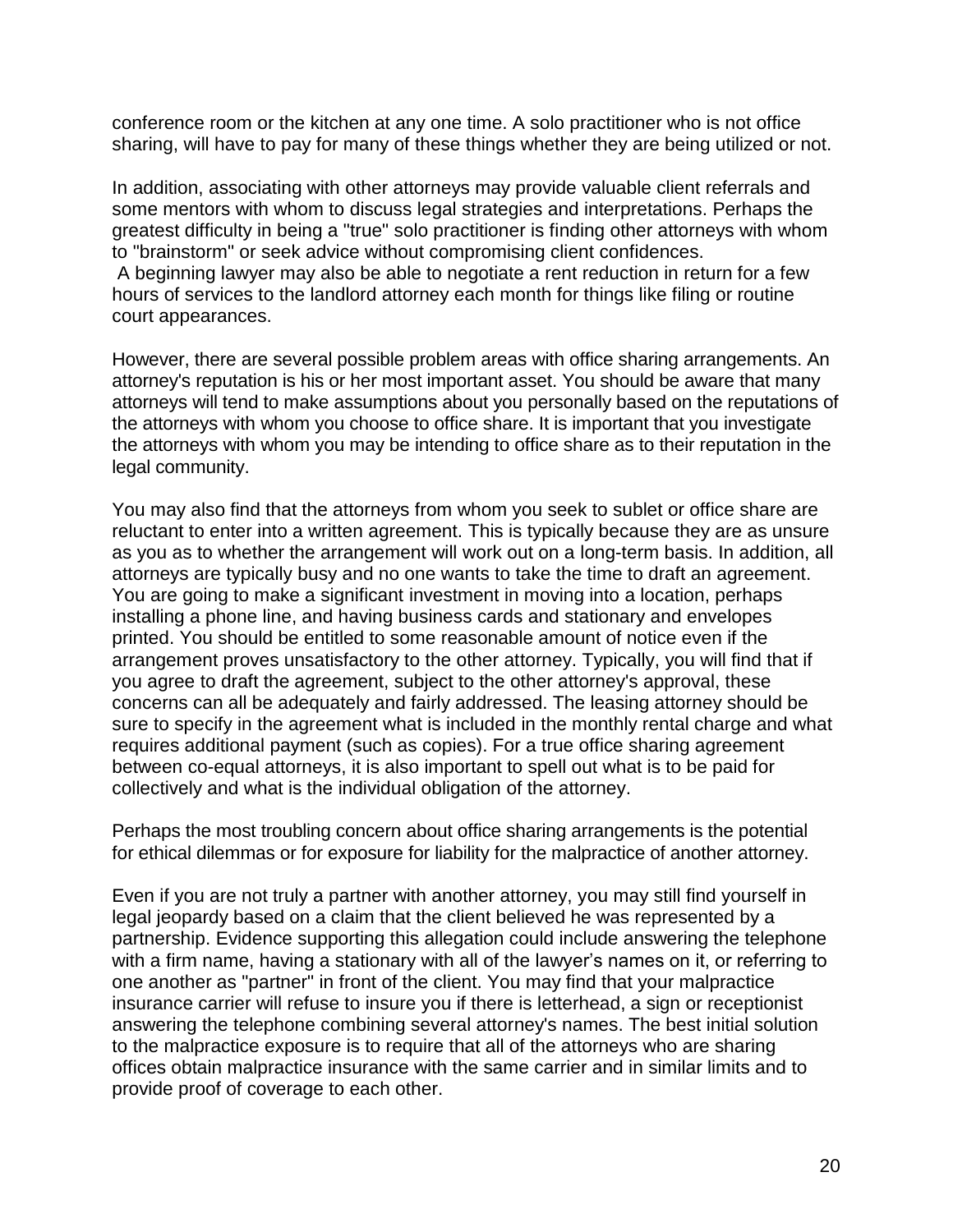The following language in an office sharing agreement might serve to prevent some future troubles.

The undersigned lawyers agree that they are all solo practitioners who are pooling to share office expenses but are not a partnership. Each attorney agrees to use his best efforts to ensure that all clients that he or she represents understand that there is no existing law partnership. All attorneys agree that they will not represent clients without a written fee agreement and that all such written fee agreements shall all contain the following language: "Client understands that he/she is contracting only with the attorney whose name appears herein and that the attorney is not in a partnership with the other attorneys located in the same office suites. Only the attorney whose name appears herein is responsible for the client's case.

Potential conflicts of interest are another area of significant concern in an office sharing relationship. There are significant economic benefits that occur from office sharing. An attorney should accept that there will be some detriments and some cases that the office sharing situation will render you unable to handle.

It is not the purpose of this paper to discuss conflicts of interest in depth. These matters are generally discussed in the Rules of Professional Conduct Rules 1.7, 1.8, 1.9, 1.10 and 2.2.

Since lawyers who are merely sharing expenses are not considered to be a law firm, many attorneys are not as concerned about conflicts of interest as they would be in a partnership context. They should be. As a practical matter, many of the most significant potential conflicts of interest will be recognized by the clients or perceived even when they do not in fact appear. If the lawyer down the hall represents the wife in the divorce case, you are probably not going to convince the husband that you can adequately and fairly protect his interest. Frankly, you should not even try to convince him and then represent him.

It is possible to construct a "Chinese wall" between yourself and another lawyer in the office sharing relationship. This is a risky course of action however and is not recommended as a general rule. Before even considering that course of action, you should consider the anticipated fee that might be earned in relation to the potential problems with a later claim of malpractice or ethical violation, the extent to which such representation could affect your relationship or future referrals with the other attorney, and the difficulty in securing clients' confidentiality under such situations. Some written communication detailing potential problems to the client is required and yet this also serves to raise a red flag should a client later become unhappy. Both lawyers would have to ensure that the files were stored and locked in such a location that the other lawyer or his staff could not have access to the client's confidential information. If a receptionist is shared, clients must be cautioned to not leave messages with the receptionist and such things as sharing the same copy machine could prove to be a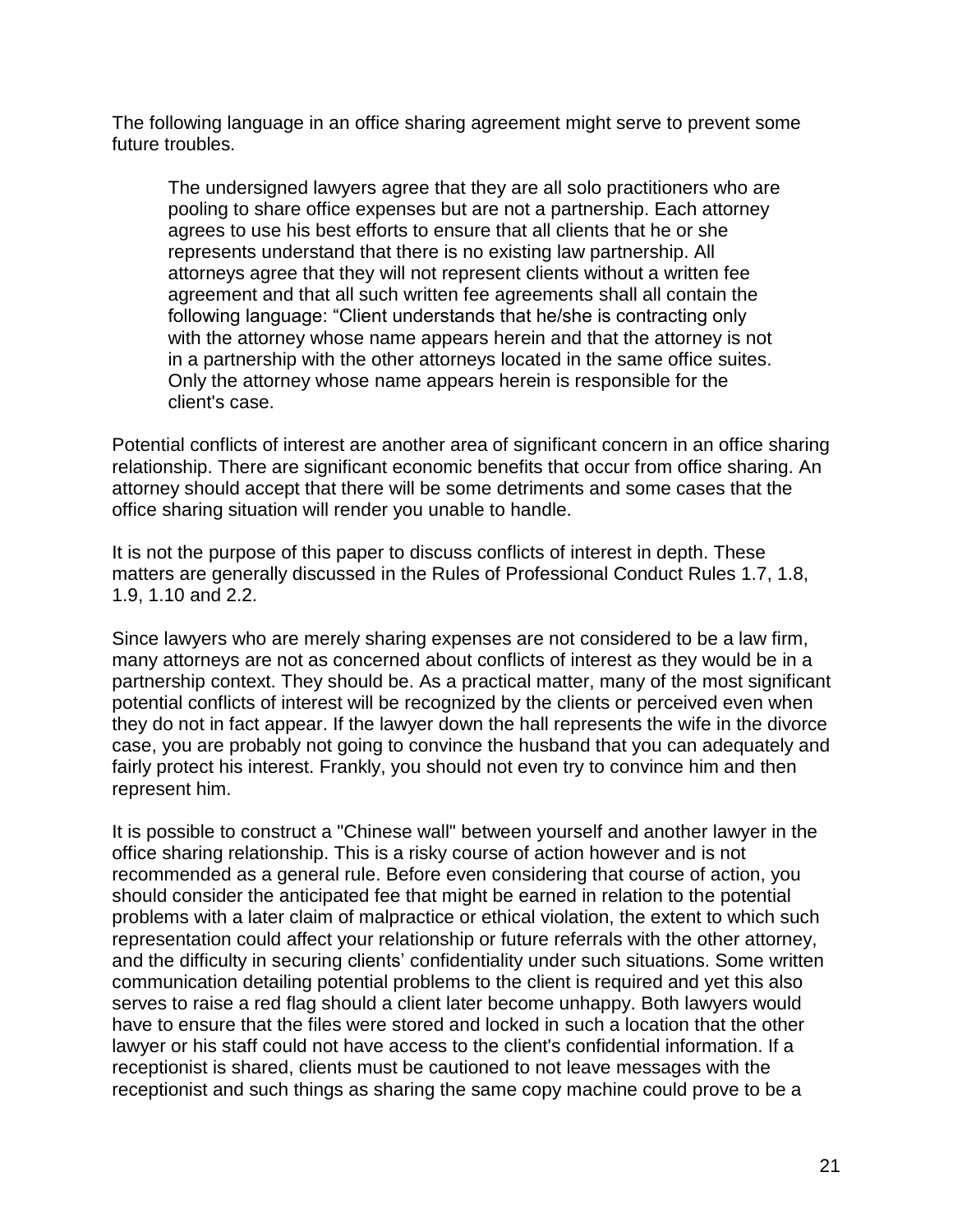problem. Having several lawyers' computers networked where they can share files in another problem area. Hopefully after an examination of the facts the attorneys will conclude that this is a situation that is would be better to be safe than sorry.

The "safe" way (according to Jim Calloway) is to agree in advance that the lawyers will observe the same conflict of interest rules as if they were in a partnership, even though they are not. They are then more likely available to consult, to share and to network their computers. But that does not mean that they can disclose client confidences to each other without client approval.

**A very important office sharing tip:** Even in these days of email and other types of communication, your phone number is your lifeline for business. You will certainly be passing out business cards with your phone number on them and sending correspondence with your address and phone number. You may be doing some advertising where your phone number is presented. Former satisfied clients who wish to refer new business to you may do so by the phone number on the business card from your prior representation. It is well worth the investment and expense in an office sharing or subletting arrangement to pay for an additional telephone line for you with your own phone number that you may take with you should the relationship dissolve. This can be done either with a telephone that actually rings on your secretary's desk or it can just be one of the multiple lines that the receptionist answers for all of the lawyers. Your office mates will probably appreciate the additional telephone line and will appreciate your business foresight. A separate telephone line will also allow you to have all of your long-distance calls billed to one number so that splitting up the long-distance phone calls between lawyers will not take any of your time. Although business telephone lines are a significant expense, this is an important investment into the stability of your future practice.

C. **Your own separate office location** - The major benefit of renting your own law office location is that you will have complete control over all aspects of your office space. You can furnish the office as you see fit and you will be in charge.

The drawback, of course, is that it will be significantly more expensive for you to rent and fully equip your own office than to office share. Before entering into a lease, it is critical that you spend time shopping for a convenient location and that you establish a reasonable budget for equipping your office. You should also spend some time in the office of another lawyer cataloging all of the different equipment that is present. You should also consider that utility bills, garbage service, real estate taxes and a number of other extra expenses will be associated with a free-standing location.

Being on your own and dependent on no one can bring a great sense of freedom. It also brings much responsibility. If your waiting room needs chairs, you are going to have to buy the chairs. Consider shopping for used furniture. Do not, however, purchase used computer equipment except from an individual that you know and trust well at a very low price. Nothing becomes obsolete sooner than computer equipment.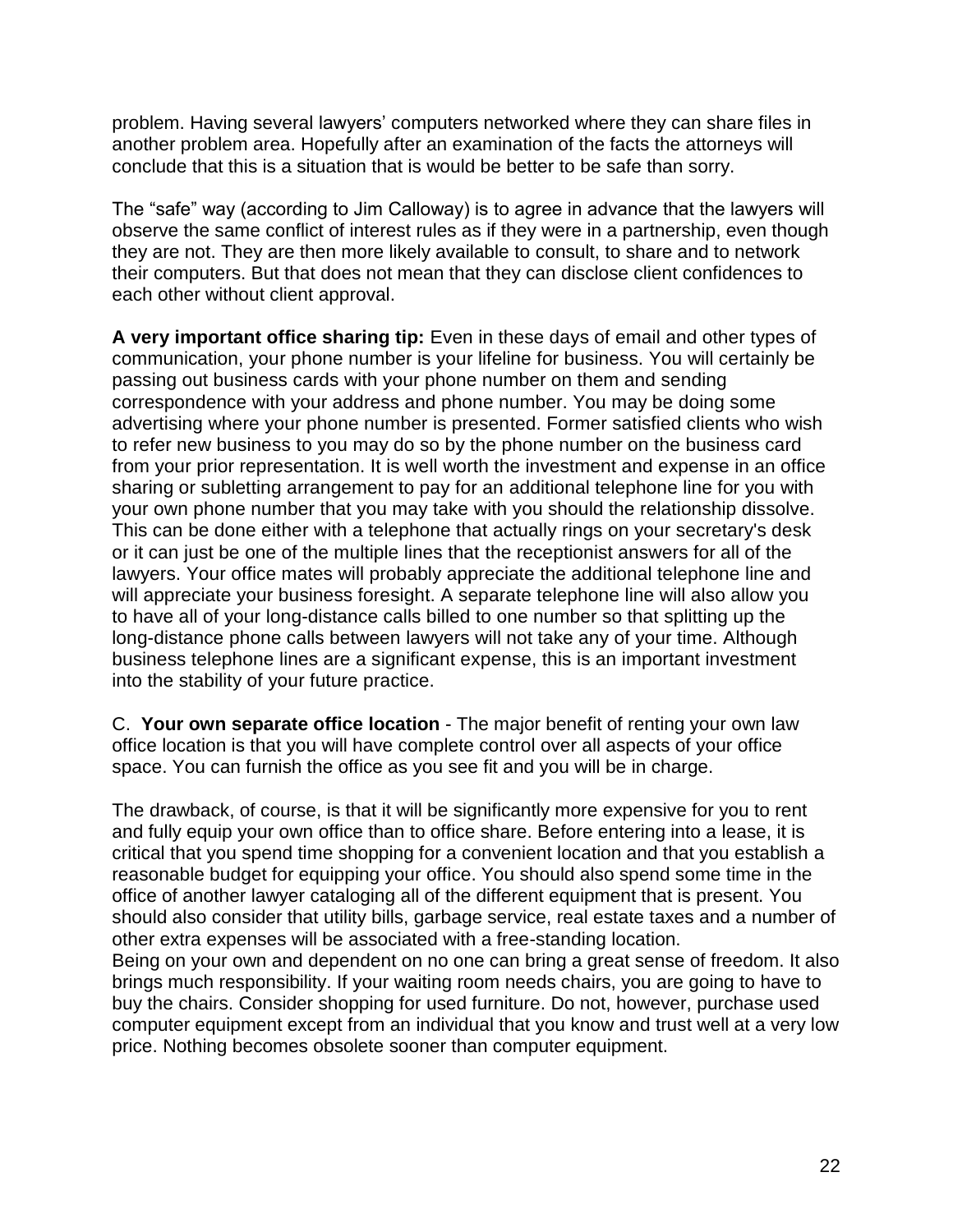## **Billing and Collections**

There was a time in the legal profession when you performed services for a client, you billed the client for those services and the client paid you for those services. Like most aspects of modern life, it is no longer that simple.

Now more than ever, billing and collection is a process that practitioners must understand and master if they are to manage their practices effectively and profitably. It requires planning and organizational skills

. There are five important aspects to the process:

- 1. Deciding which clients/cases to take. Know the warning signs of "bad" clients and do not take them.
- 2. Determining the type of fee and the fee agreement. Inform the client of the billing and collection rules/procedures when you first meet the client. Give a copy of them to the client with the fee agreement.
- 3. The process of recording time. Knowing the real value of your time and sending invoices that reflect all of your time and effort.
- 4. The billing process.
- 5. Getting paid

## **Billing**

According to the late J.Harris Morgan in his outstanding book, *How to Draft Bills Clients Rush to Pay,* communicating effort is critical in preparing invoices. Without proper timekeeping, there is no way to communicate the work and effort that went into the services that were performed. In his book there are excellent examples of various invoices.

On most matters you should consider doing regular progress billings. It is much easier for a client to pay a series of invoices as the work progresses than a large invoice when the matter is completed. Too often, the client will forget about all the effort that went into the case when it is completed.

## **Automated Document Assembly**

Lawyers have and will continue to labor long and hard to produce documents. However, one of the benefits of the increased computerization of the law offices is the accessibility of automated document assembly processes and programs. It is likely that within the next several years the majority of documents produced by law firms will be largely produced through some document assembly process.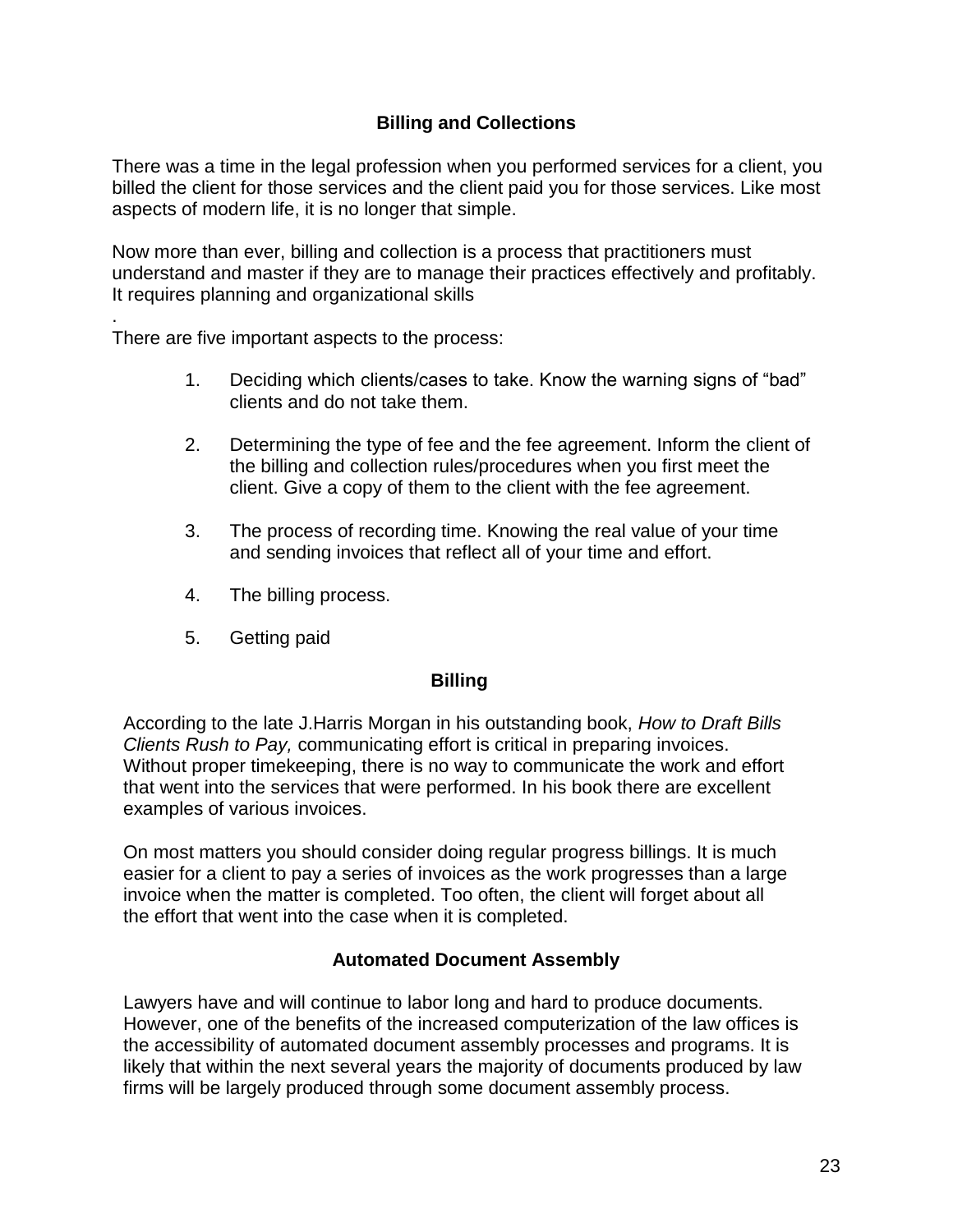Practical Billing Tips

- **1. Avoid the Surprise Total!** A client should never be surprised by the amount of a bill. Poor communication was listed by Altman Weil Pensa as a main reason clients give for not paying an invoice. If you know that a client's bill is going to be high for a particular reason, contact the client personally and tell him/her in advance.
- **2. Avoid Complicated or Incomprehensible Format.** The key here is to make the bill as clear as possible. Include enough detail to be certain that the client knows what was done.
- **3. Do Billing in a Timely Manner.** For ongoing work, it is critical to bill timely. It is best to bill as soon as the work has been completed. With today's new time and billing software, it is not necessary to wait until the end of the month to send a bill. It is very easy and convenient for a client to forget the work that was done if a bill is sent out long after the work was completed.
- **4. Avoid Errors of Any Kind on the Bills.** There is no excuse for any type of error on an invoice, especially an error in arithmetic. Although the time and billing software almost eliminates errors, attorneys in all size practices will often retype an invoice. An error on an invoice will cause a client to question the entire bill and may cause them to question all past and future bills.
- **5. For Business Clients, Avoid Directing the Invoices to the Wrong Person.** Make certain that the person who is responsible for reviewing and paying the bills receives them. Nothing slows the payment process more than sending the invoices to the wrong person.
- **6. Watch Overuse of Certain Billing Descriptions.** Clients do not like the overuse or, in some cases, misuse of billing descriptions such as 'Conference' or 'Telephone.' When using these descriptions, be as specific as possible.

Keep in mind that none of these tips will guarantee that your clients will pay their bills quickly. You must still make certain that you provide quality work, communicate with your client, mail invoices timely and monitor your receivables constantly.

## **Collection**

Unfortunately, even when we do everything right, we still have a problem collecting a fee. You must be diligent when dealing with your accounts receivable. You must make certain that you review your aged A/R on a weekly basis. In small firms, everyone should understand the importance of collecting the accounts receivable.

As with billing, time is of the essence. Statistics show that an invoice over 60 days has only a 70% chance of being collected in full. After 90 days the chance of collecting the invoice in full drops to 45% and after 120 days, it falls to 20%.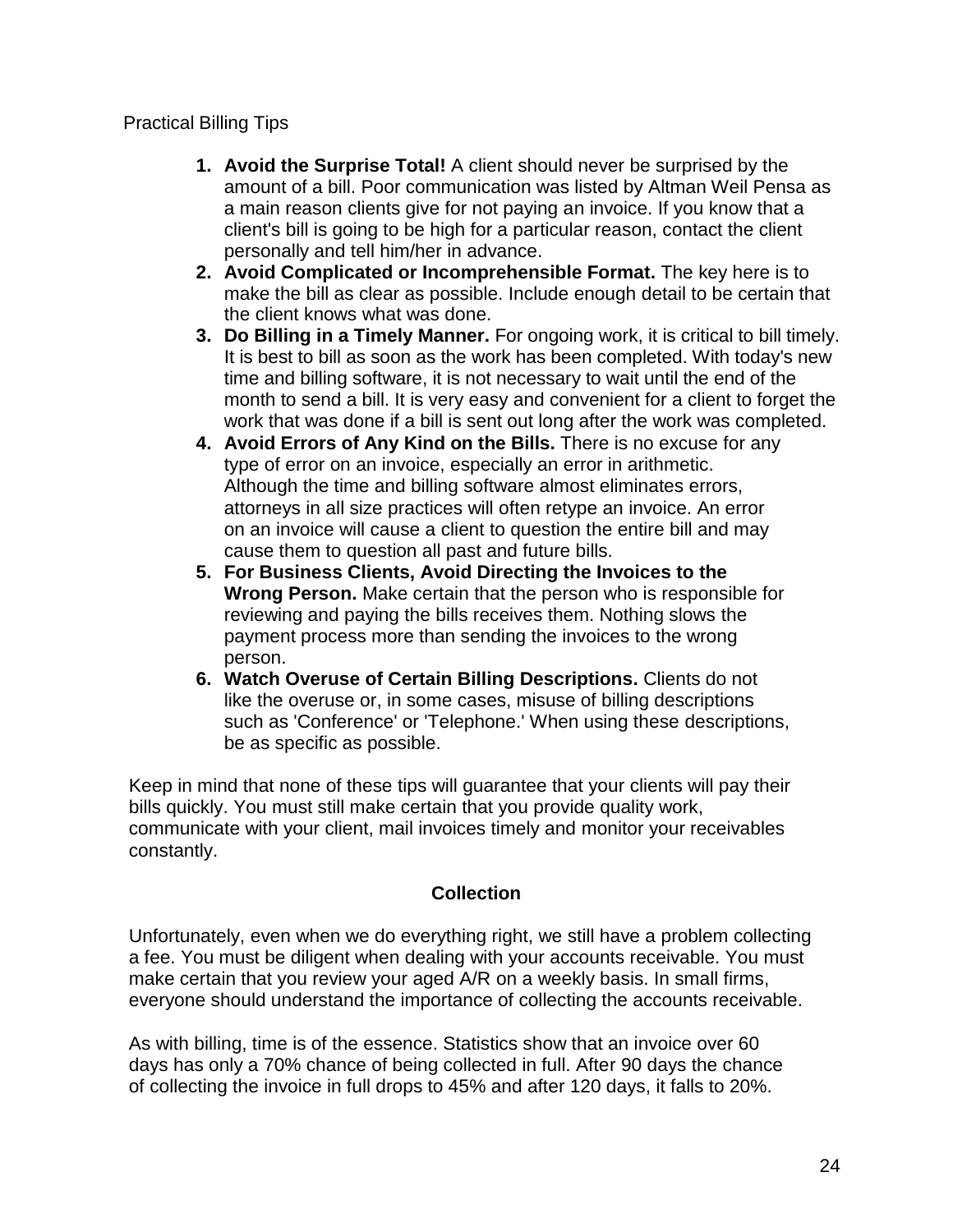You should be able to generate the following information from your time and billing system on all of your clients and you should review this information regularly:

- 1. How much each client owes you in total and on each separate matter
- 2. How much has been billed to date
- 3. What is total work in progress and how old is the work in progress
- 4. How much work remains to be done on this matter/client
- 5. What is the payment history of this client
- 6. Your fee agreement with the client
- 7. Other factors such as whether or not the client is a fantastic referral source or is the brother-in-law of the president of your best corporate client.

## **Collection Tips**

## **1. Concentrate your efforts on your current clients.**

We all have clients and former clients that we have allowed to get too far behind. We should not allow our past errors to prevent us from making certain that our current clients do not get too far behind in payment.

## **2. Develop a collection policy.**

The policy should be simple to administer and enforce. It should address what should be done when a client goes past 30 days, 60 days and 90 days. For 90 - 95% of the cases, the process should be automatic. It can be a simple as sending a letter after 30 days to determine if there is a problem or having an office manager contact a client.

## **3. Monitor daily cash receipts.**

If necessary, distribute copies of daily cash receipts to appropriate staff.

## **4. Communicate with clients.**

Do not avoid discussing collection of fees with clients. If you are providing quality legal services and are charging a fair and reasonable fee, you should be paid for those services. If you choose for whatever reason, to do the work pro bono, then the decision should be yours and not the client's.

## **5. Contact Clients When They are Late Paying**

Have someone in your firm or if necessary a part-time person hired just for collection to contact clients when payment is past 30 days or when they do not live up to a payment arrangement. Follow up is the key. If the client knows they are going to be called they are more likely to live up to their obligations.

## 6. **Stop Work if Clients Do Not Live Up to The Fee Agreement**

If you monitor your accounts receivable regularly, you will notice payment problems early enough to withdraw from representation.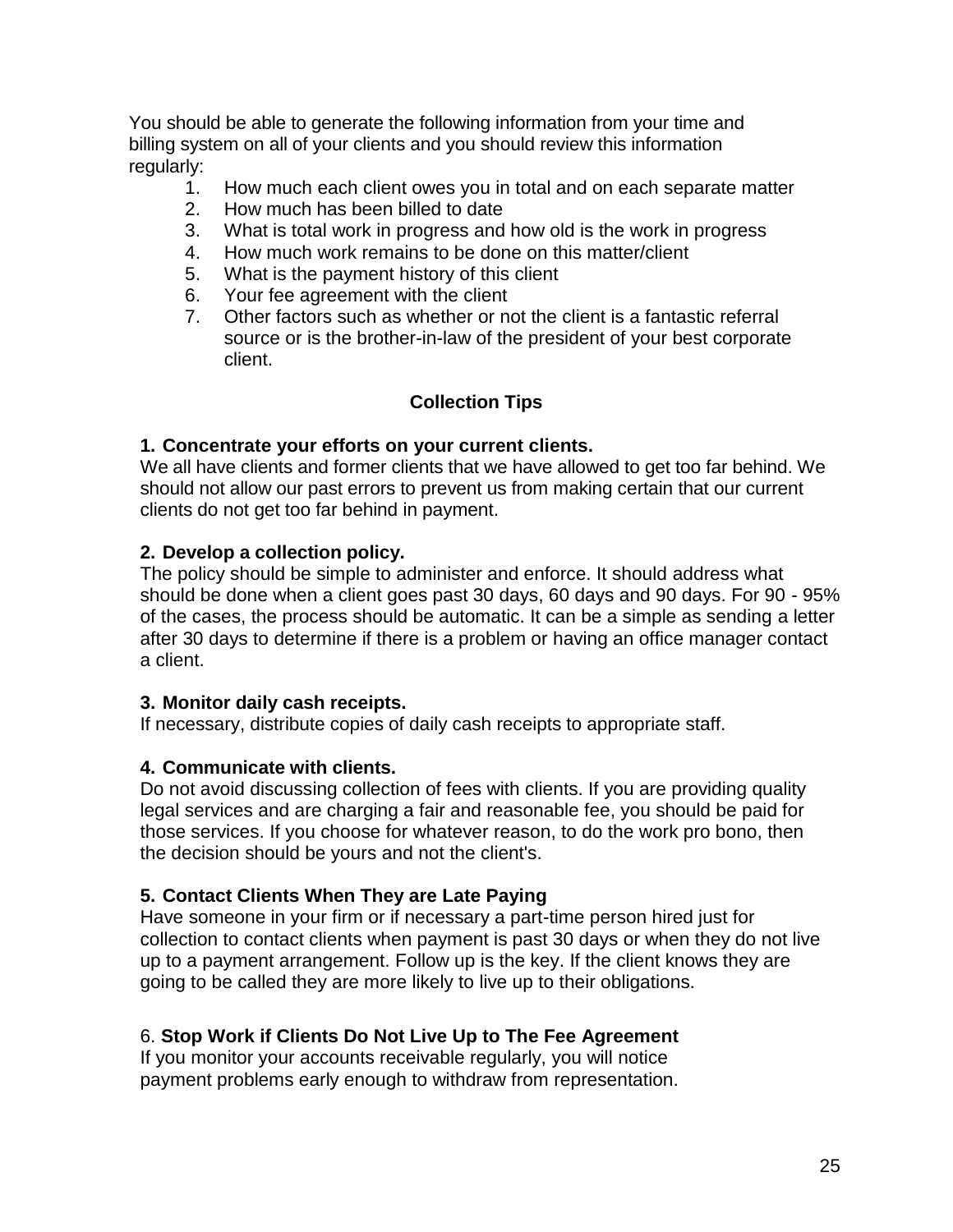## 7. **Consider Getting Paid in Advance for the Work You Do...**

**a. Up-Front Retainers** - This is the most common type of retainer. The money is paid up-front by the client, then used by the lawyer as legal services are performed and billed. Often, the retainer doesn't cover the full cost of the services, and at the end of the matter a substantial account is owing.

**b. Replenishing Retainers** - The client pays an initial lump sum fee advance, when it has been exhausted the client is given 30-day notice to deposit, either the same amount or a predetermined amount, failing which, subject to ethics, the lawyer stops working and withdraws.

**c. Credit Cards** - By accepting credit card payments you shift the burden of being the client's banker over to the client's banker. It costs a small percentage of each transaction, but isn't that worth the price of not having to collect a fee?

## 8. **Monitor Your A/R Weekly. Age Your A/R Monthly.**

Today's time and billing systems make it very easy to run an accounts receivable report weekly and to age it monthly. This will allow you catch problems early.

## 9. **If You Have Employees Make Certain They Know Your Collection Policy**

Employees are fully aware of those clients who do not pay. It is very important that all your employees understand your policy and your firm's commitment to it.

Good management of your firm will result in quality service and satisfied clients who will value your effort and be willing to pay you for it. Here are some forms to help in collection.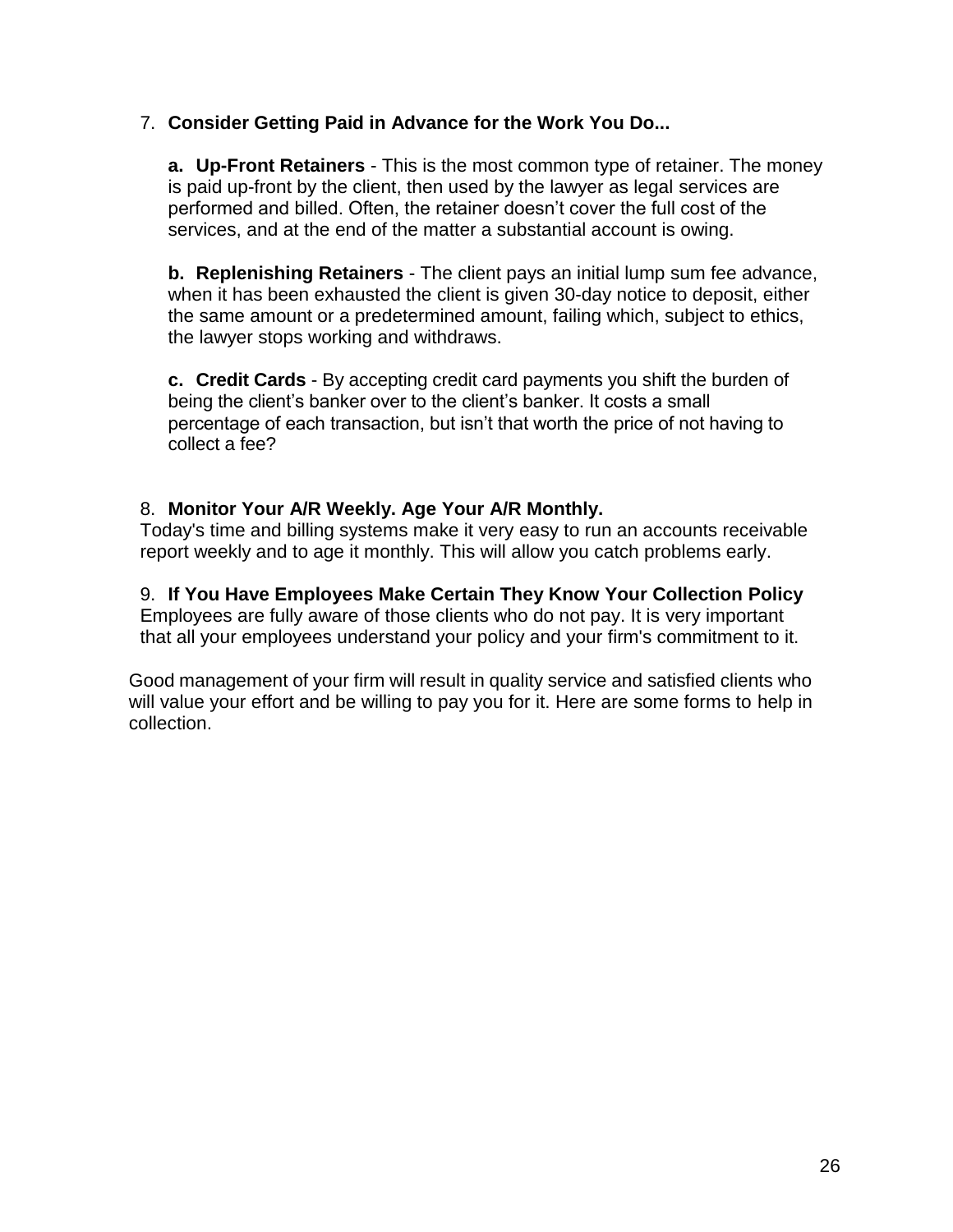## **Thirty Day Letter**

Dear,

In reviewing our accounts receivables, I noticed that we have not received payment in the amount of \$ \_\_\_\_\_for invoice # \_\_\_\_\_\_\_\_\_\_\_\_\_, dated .

I am sure this is just an oversight on your part. If, however, you have a problem with the service we have provided, please contact me immediately so we can discuss the matter.

If I do not hear from you I will assume that you have no difficulty with the service or with paying the invoice and will look for payment by (Date).

Sincerely yours,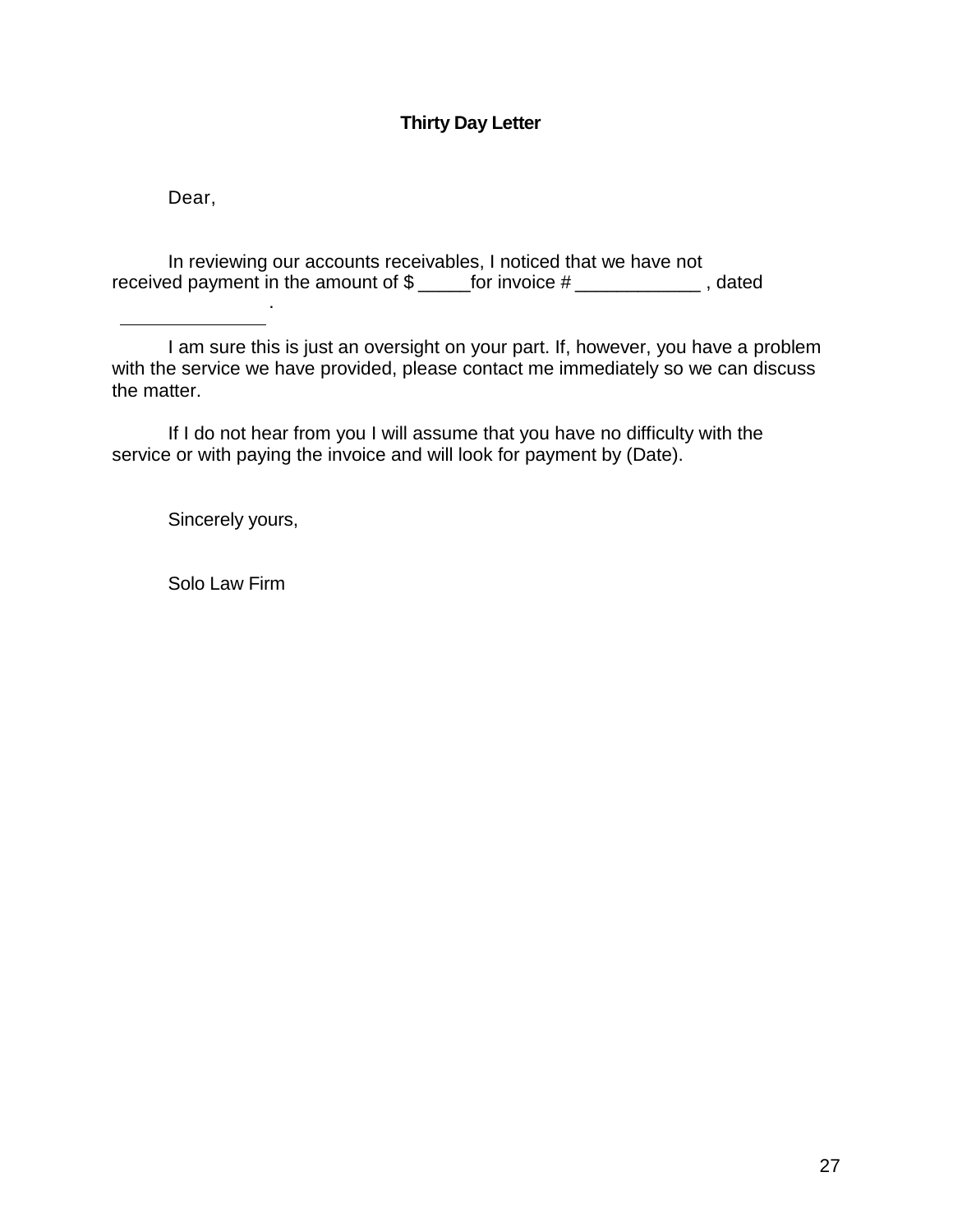Dear,

It has been thirty days since my last letter and we have not heard from you regarding payment. According to our fee agreement, all invoices must be paid within 30 days of receipt of the invoice. If we are to continue to provide you with a high level of service, it is critical that we have invoices paid timely.

Please contact me immediately if you have any problems with the payment of this invoice. If I do not hear from you, we will expect full payment by (Date.)

Sincerely yours,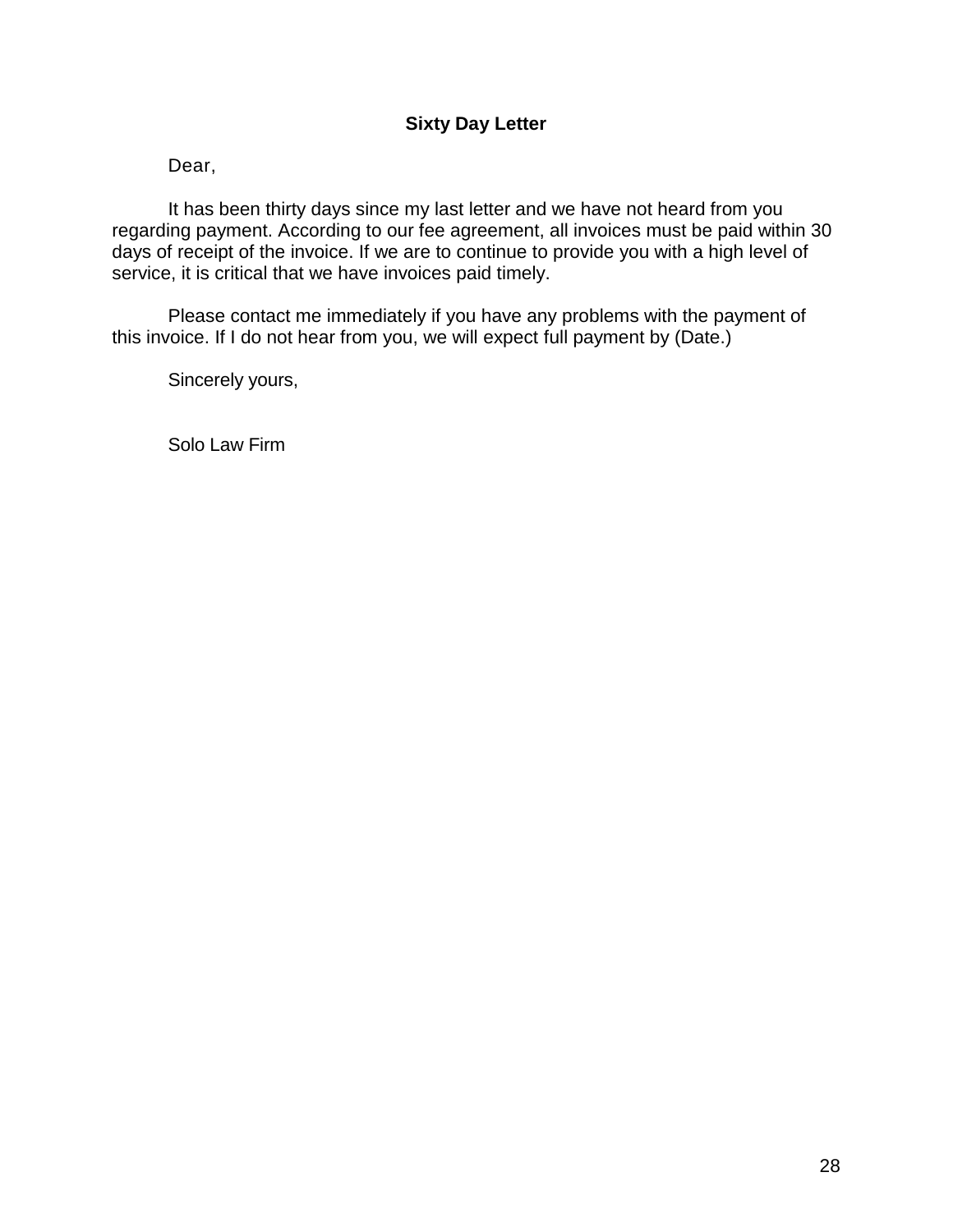## **Ninety Day Letter**

Dear,

I have not had any response to either of my letters requesting payment of the past due invoice  $\#\begin{bmatrix} 1 & 0 & 0 \\ 0 & 1 & 0 \\ 0 & 0 & 0 \end{bmatrix}$  in the amount of  $\$\begin{bmatrix} 1 & 0 & 0 \\ 0 & 1 & 0 \\ 0 & 0 & 0 \end{bmatrix}$ . I regret

that I am at the point where I cannot extend any further time to you for the payment of this invoice.

Effective immediately, we will be unable to perform any further work on this matter until the invoice is paid in full.

Please contact me so that we may resolve this matter.

Sincerely yours,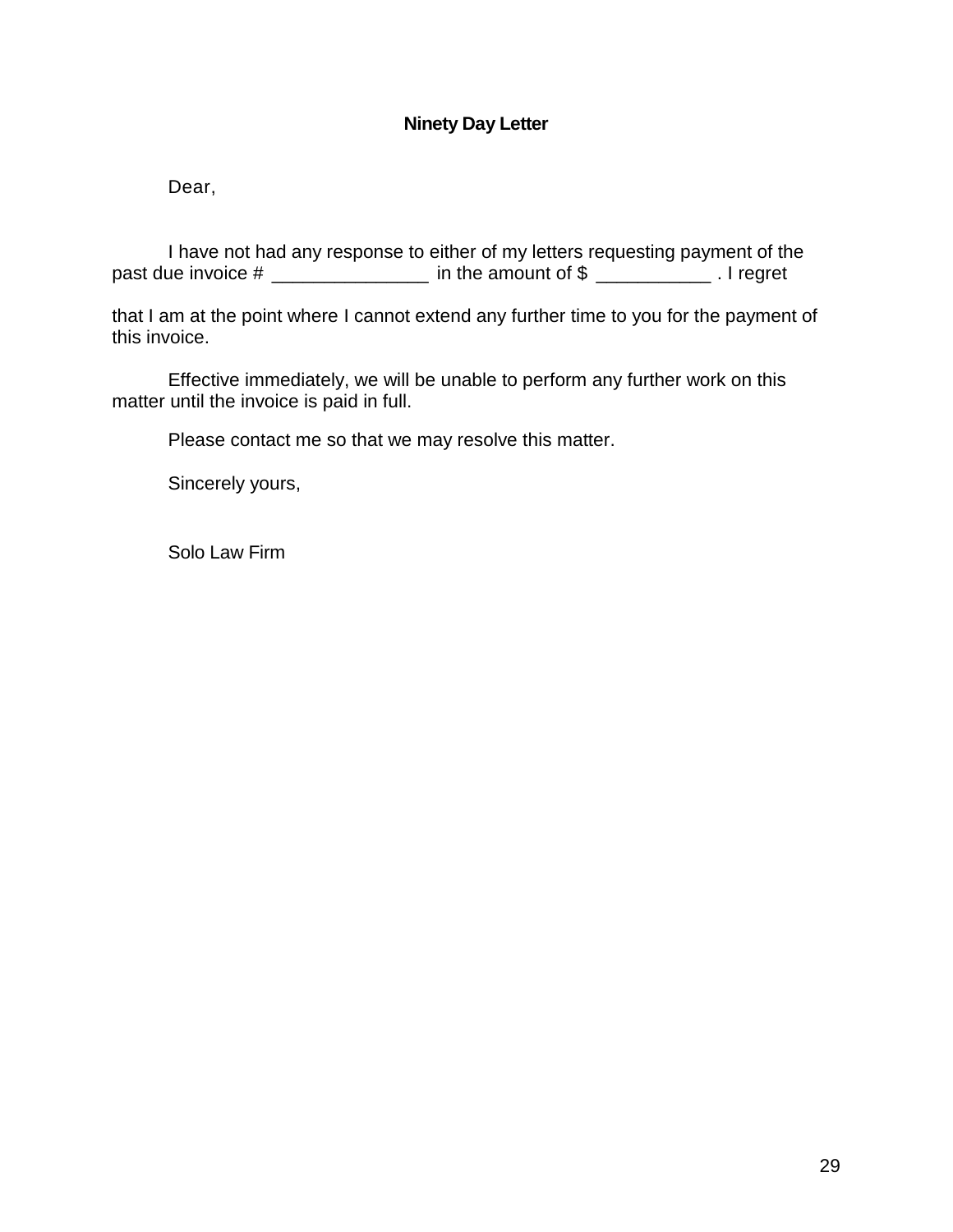## **Letter After Client Promises (Some) Payment**

Dear,

Per our discussion on (Date) you have agreed to pay \$\_\_\_\_\_\_\_\_\_\_ on invoice # by (Date). We know that you will live up to this agreement.

If there are ever any problems or difficulties with payments or invoices, please contact us immediately so that we can resolve the matter quickly. We want to assist you in every way possible and we are here to answer any questions you may have about our policy and procedures.

We look forward to a continued good working relationship.

Sincerely yours,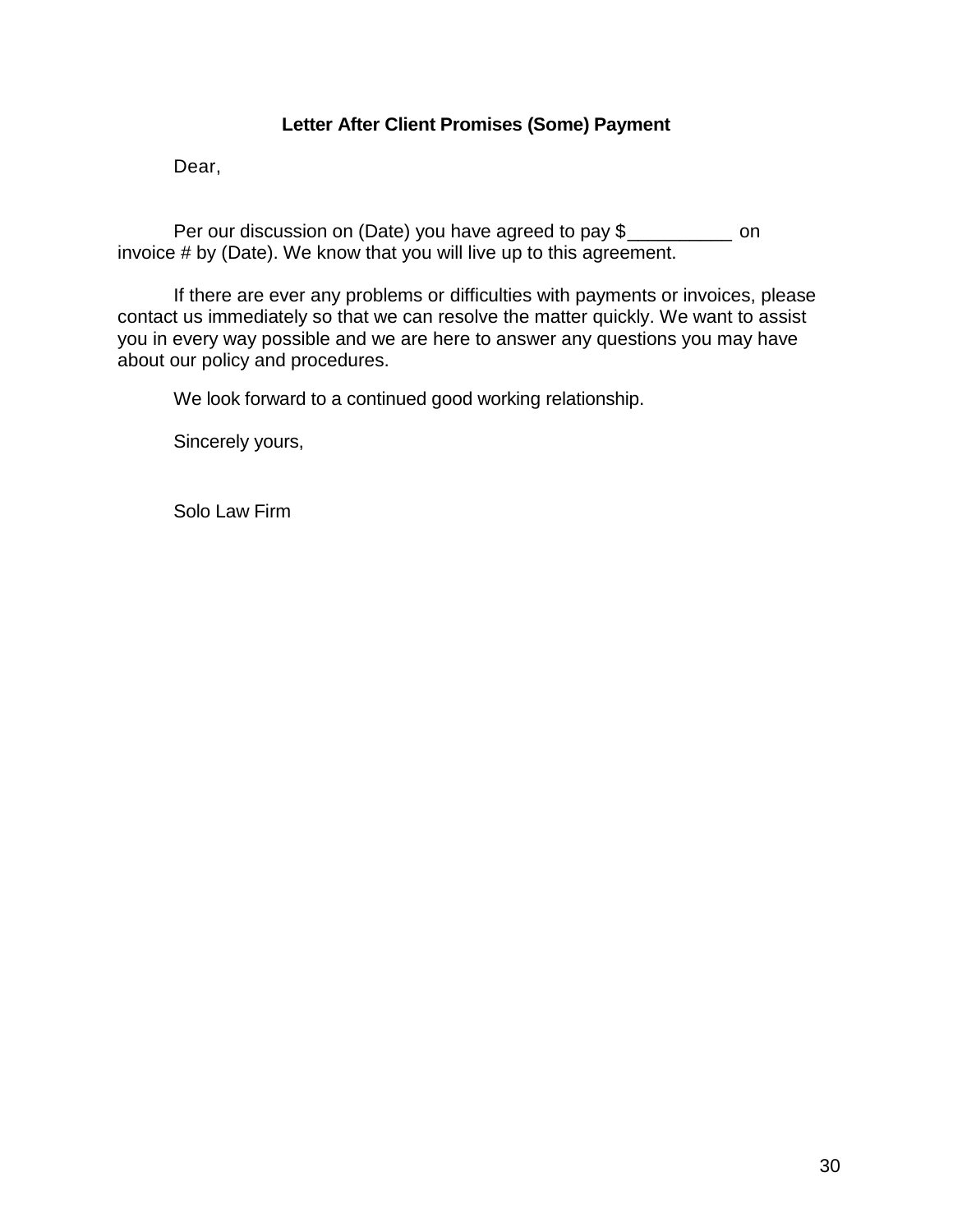## **Letter After Client Promises (Some) Payment And Does Not Send Payment**

Dear,

Although you had promised to send payment in the amount of  $\frac{1}{2}$  \_\_\_\_\_ by (Date) we have not received any payment.

I regret that I am at the point where I cannot extend any further time to you for the payment of this invoice.

Effective immediately, we will be unable to perform any further work on this matter until the invoice is paid in full.

Please contact me so that we may resolve this matter.

Sincerely yours,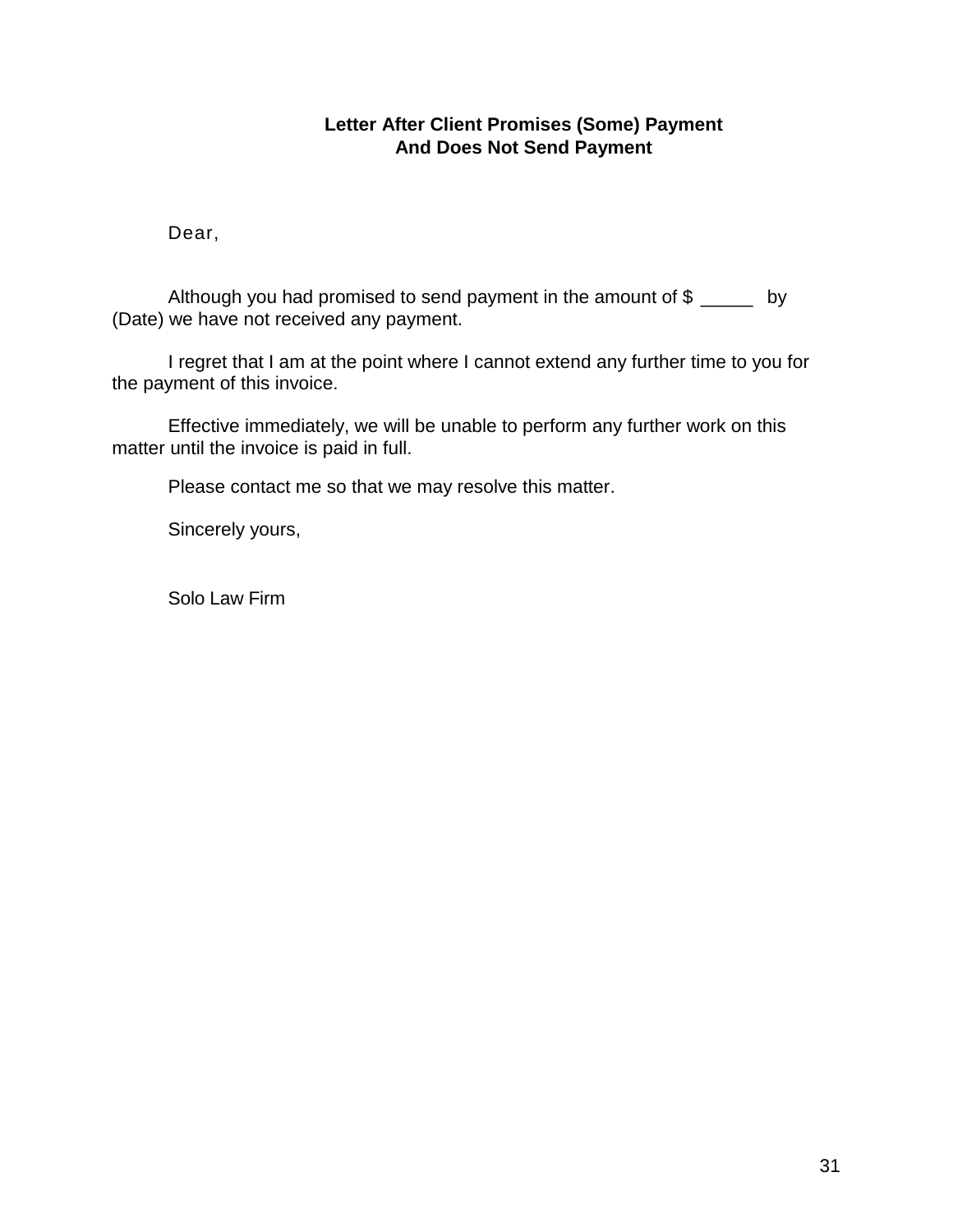## **Sample Billing and Collection Policy of Solo or Small Law Firm**

In order to provide our clients with the best possible service and manage our practice efficiently, it is necessary that we have a fair and reasonable billing and collection policy.

1. We will expect all clients to pay a retainer fee agreed upon at the initial interview. This will be placed into a trust account and will be used to pay for the last invoice at the conclusion of the matter. Any money that is not used for that invoice will be refunded to the client immediately.

or

We will expect all clients to pay a retainer fee agreed upon at the initial interview. This will be placed into a trust account and will be used to pay for time and expenses as work progresses. You will receive a monthly invoice that will list the balance of your retainer. If necessary, you may be required to replenish the retainer.

- 2. Invoices will be sent out monthly and will include the details of the time spent.
- 3. Payment of invoices will be expected within in 30 days of receipt.
- 4. Work will stop on all work if invoice goes unpaid after 90 days or no payment plan is established and maintained.

## **Accounting**

Running a business is about making profit. Good record keeping is a must. A lawyer would be absolutely appalled with a client who ran a business without monthly financial reports, profit and loss statement, business projections, cash flow data and other accounting procedures that any business employs. Yet frequently lawyers run their practices with insufficient attention to their bookkeeping.

One should direct immediate attention toward purchasing a good time and billing and accounting software package. You can find much information about these types of products at ABA TECHSHOW.

Some case management software packages have accounting functions and a simple program like QuickBooks may work for the solo and small firm lawyer. But a good accounting solution will have double ledger entry so that you can easily catch any errors quickly. There are a number of billing programs available including some released as shareware on the Internet. Practice management software combines many functions.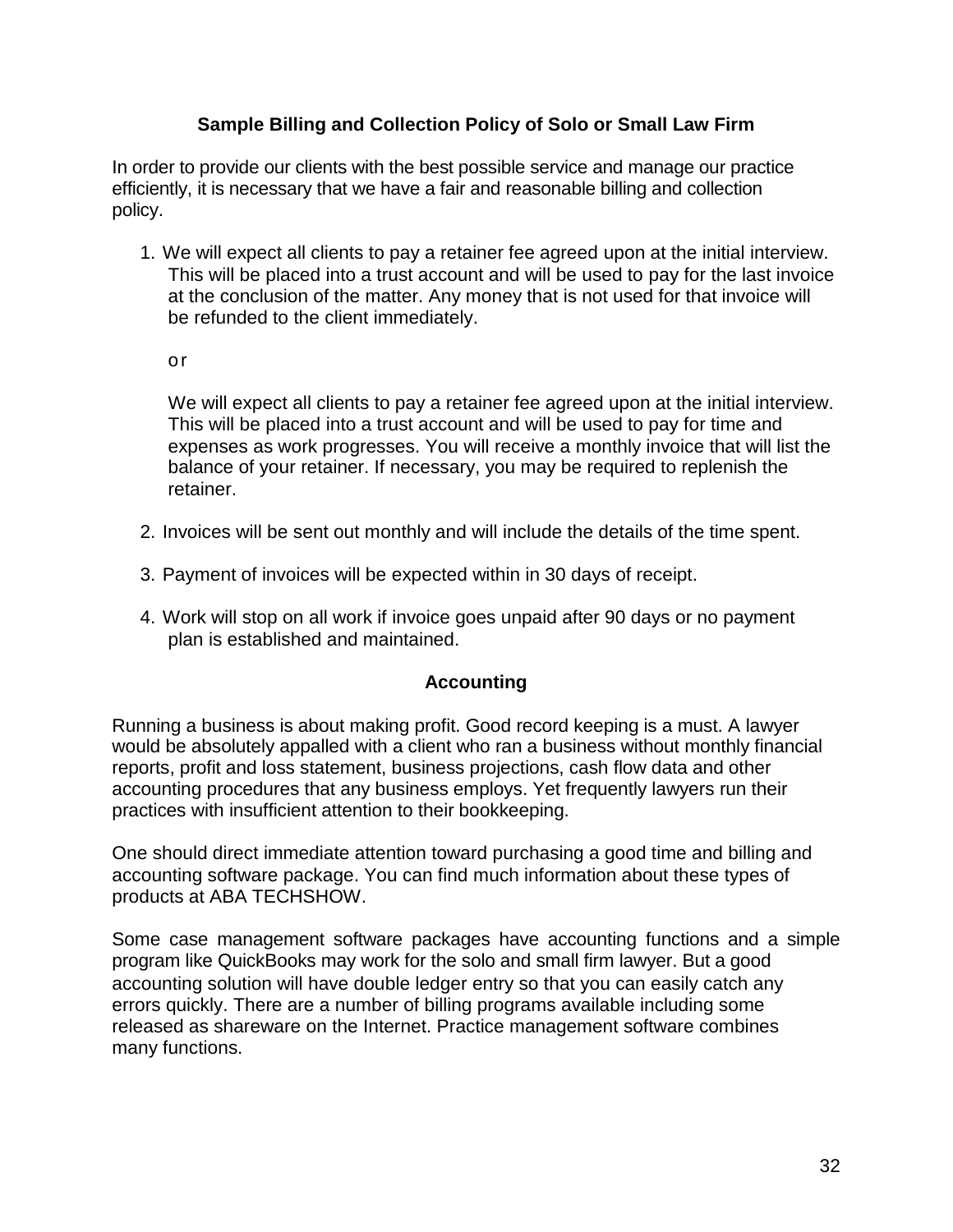This part of law office management is pretty simple to plan. If you have an accounting background, then you know what to do in this regard. If you don't have an accounting background, then you should utilize accounting software to help you in your day to day operations and obtain professional help to complete and file tax returns. Here's one valuable tip: although programs like QuickBooks will set up standard law office expense categories, consult with your accountant about these before you start entering data. You might as well start off with categories that match the ones your tax preparer uses.

#### **Personnel**

There can be no more important business decision in a law office than who you hire to work with you.

For better or worse, your secretary, receptionist or legal assistant will be your representative and create your image when dealing with clients, other lawyers, court personnel and many others in your community. The efficiency and profitability of your office will often be substantially determined by the efficiency and dedication of your staff. Investing in proper staff training is an absolute necessity particularly with new and improved computer hardware and software.

Some beginning lawyers are confused in the terminology between legal secretary, legal assistant and paralegal. The terms paralegal and legal assistant appear to be used interchangeably. The American Bar Association has defined the legal assistant as follows: "Persons who, although not members of the legal profession, are qualified through education, training or work experience, are employed or retained by a lawyer, law office, government agency, or other entity in capacity or function that involves the performance, under the direction and supervision of an attorney a specifically designated substantive legal work, which work, for the most part, requires sufficient knowledge of legal concepts such that, absent that legal assistant, the attorney would perform the task."

Essentially a legal secretary does largely clerical tasks and a legal assistant is authorized to do more substantive law related tasks, such as document drafting. However, these terms seem to be somewhat interchangeable and most veteran attorneys would tell you that they would much rather have a "legal secretary" with 15 years experience than a "legal assistant" who just graduated from a community college and is seeking his or her first employment. Legal assistants do often keep time records and are billed out by the attorney at an hourly rate when they are doing tasks that would otherwise be done by a lawyer. If you do plan to have a legal assistant bill clients at an hourly rate it is suggested that your attorney fee contracts and or engagement letters specifically note the hourly billing rate for the legal assistant and mention that the legal assistant is not a lawyer and cannot therefore give legal advice. Legal assistants can be a valuable resource for the lawyer and a profit center for the firm if they are properly supervised and managed by the attorney.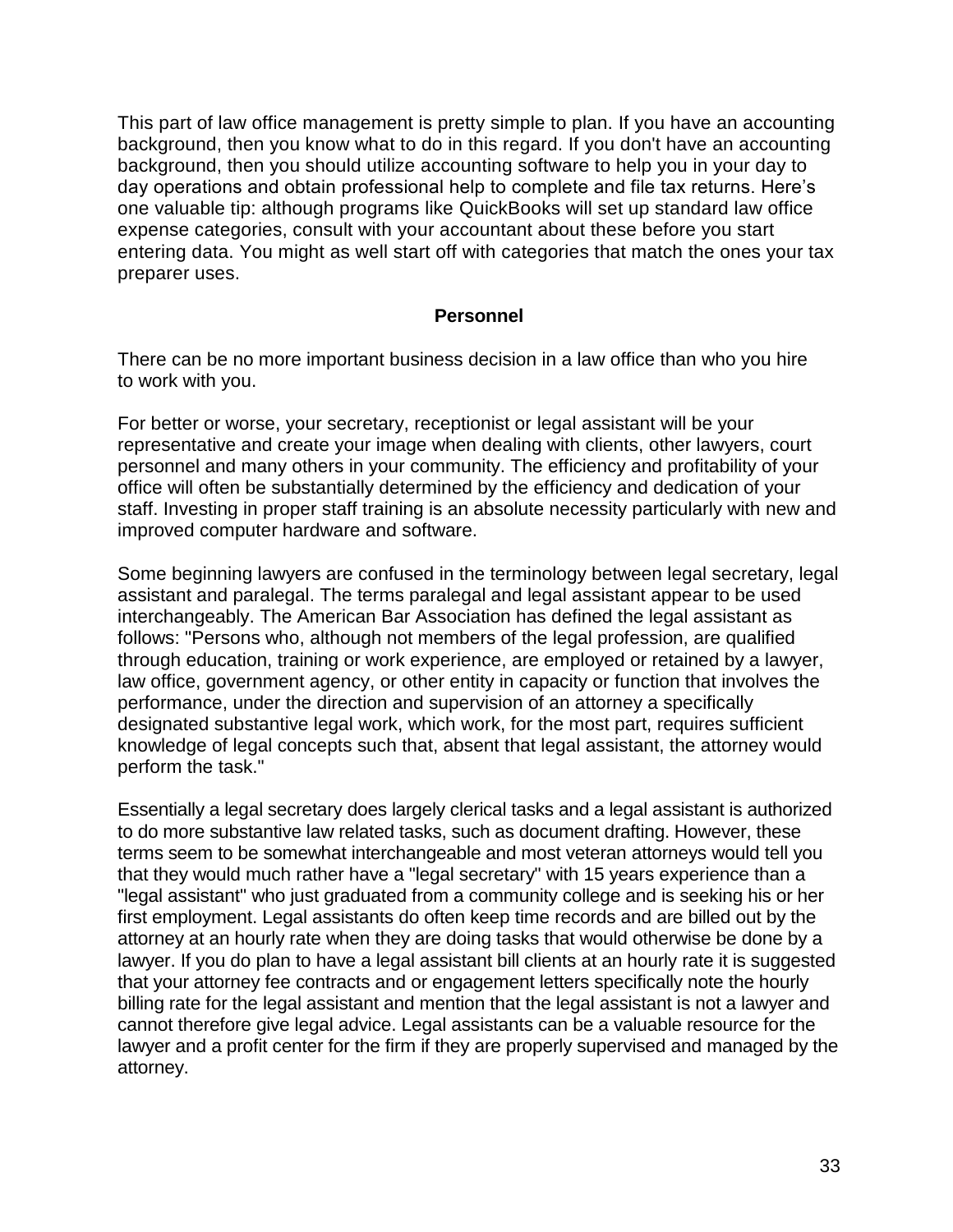It is important to teach a legal assistant or other staff person what they can tell the clients and what they cannot. They may explain the legal processes to the client and how they will operate but they should not advise the clients regarding their rights and duties or represent to the client that they are making decisions regarding the client's case. It is important that an attorney checks the assistant's final work product to ensure that a quality product is always reaching the client.

It is also important for the lawyer to provide regular feedback, both positive and (where warranted) negative, to all employees regarding the quality of their work. You should teach your employees the importance of thorough and complete written documentation of conversations with clients, instructions from clients, and information given to clients. You should also make sure that all employees are aware of the importance of returning telephone calls promptly, being on time for appointments and keeping the clients regularly informed of the progress on their case and other interactions that often fray the attorney/client relationship. As the attorney you should set a good example in all of the above matters.

You should also be aware that when you hire staff, you will invest time as well as money. Problems of the staff will inevitably become your problems. You will have to deal with these issues. I recall once talking to a solo attorney on the phone when we were interrupted by the cry of a baby. The veteran lawyer chuckled and said "I've got a baby here. My secretary's babysitter is sick. When she called in, I told her to bring the baby up. We've got a brief due today and I don't know how to run the computer, but I know how to watch a baby."

Most importantly, you should stress to your employees the importance of maintaining client confidentiality and how discussion of anything that goes on in the office outside of the office could be grounds for immediate termination. Many employees are too lax in this regard, believing that as long as they do not mention names, they can discuss interesting fact situations with their family and friends. Stress to your employees that fact situations can easily identify clients and compromise client confidences without ever mentioning a client's name.

Each person employed by a law firm should be required to sign a Statement of Confidentiality. It is imperative that all employees know and understand that confidentiality of all matters related to the client's and cases is to be held in the strictest confidence and should not be discussed in the presence of other clients, delivery persons or with their friends. In order to assure that each employee knows and understand the importance of confidentiality it is a good idea to have all employees sign a "Confidentiality Agreement" upon employment.

On the next page is a sample "Confidentiality Agreement".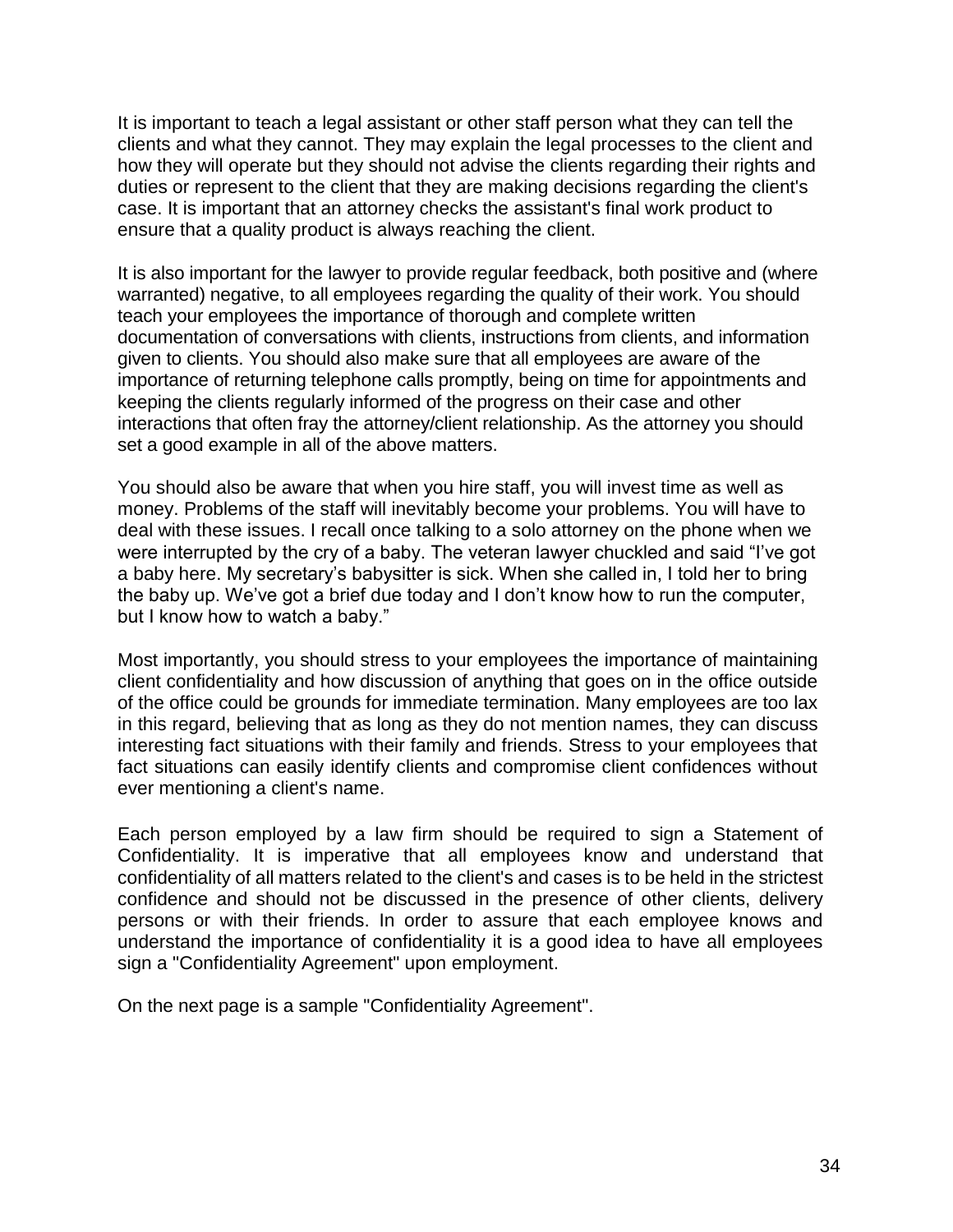## **CONFIDENTIALITY AGREEMENT**

It is the policy of (name of firm) that matters related to the firm, its clients, and its practices are not to be discussed in the presence of any unauthorized persons. The information received in this office is the private property of the client and any unauthorized disclosure could result in legal liability of the firm and prejudice to the client's case.

All information must be treated with the utmost sensitivity and confidentiality. A breach of confidentiality with respect to any client matter or internal matter will be considered reason for immediate dismissal.

This will confirm that I, the undersigned have read, thoroughly understand and agree to abide by the provisions of the foregoing stated policy.

Date: \_\_\_\_\_\_\_\_\_\_\_\_\_\_\_\_\_\_\_\_\_

\_\_\_\_\_\_\_\_\_\_\_\_\_\_\_\_\_\_\_\_\_\_\_\_ Signature of Employee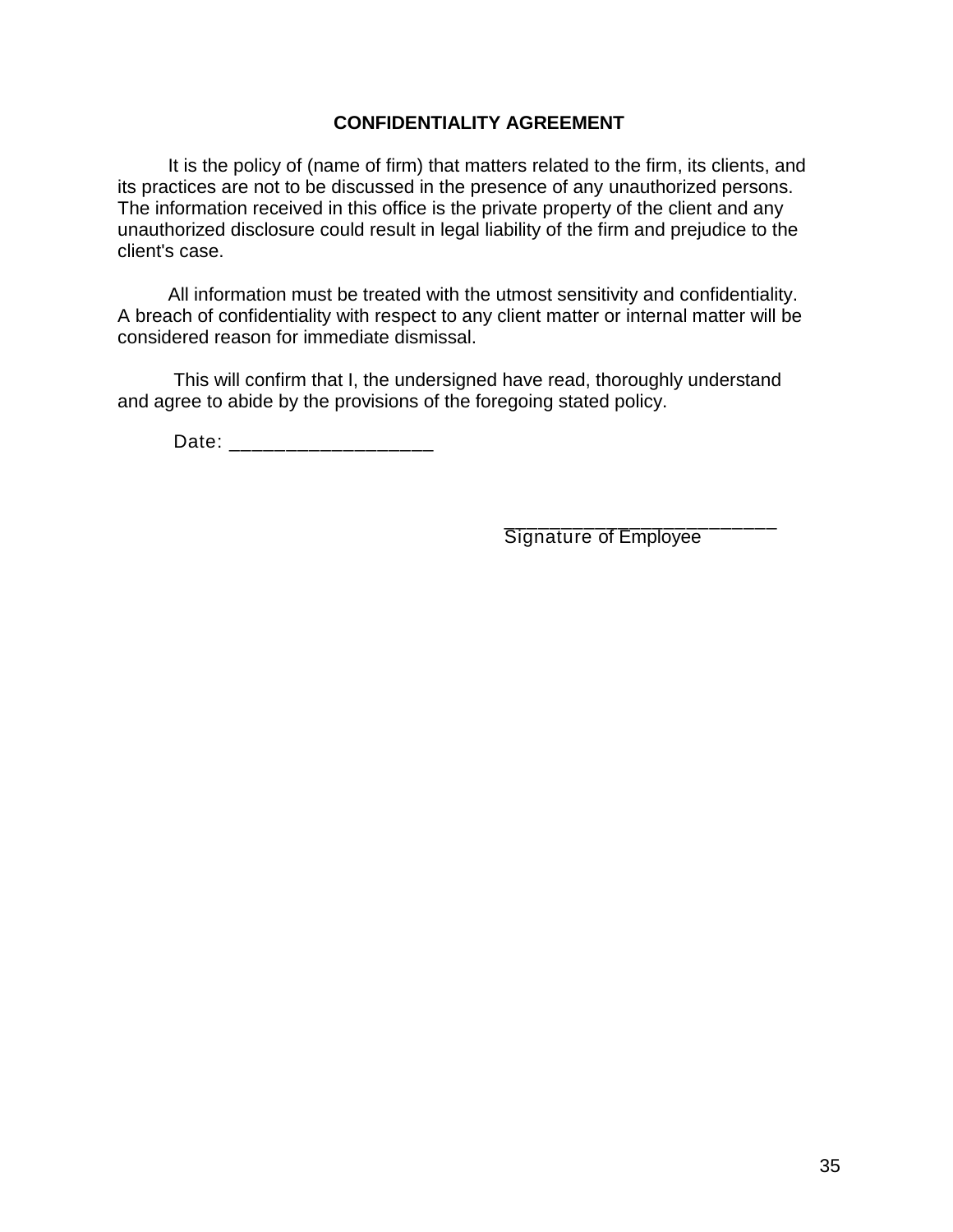## **Time Management For Attorneys**

One of the most common complaints among all attorneys is that they do not have enough time. In fact, that seems to be a common complaint from many people in our society today. But for the solo practitioner, this is a critical issue. When you waste a half a day, you have effectively shut down the business for that period. If you waste time in the office regularly, you can have significant problems.

One lawyer enjoyed telling the story of representing a very busy individual who could only meet with the lawyer between 8:00 p.m. and 10:00 p.m. on Wednesday nights or on the weekend. This busy individual was employed as a sanitation engineer riding on the back of a garbage truck. However, between several children all involved in summer athletic teams and a spouse who was taking some college classes in the evenings, these two hours were all he had left during the week.

Time management is more properly the subject of an entire book (or several books) rather than a CLE paper. As solo practitioner, you really need to read at least one book in this subject area. Your attention is directed to the following suggested reading:

*The Time Trap* by Alec MacKenzie - There have been over one-half million copies sold of this best seller from the American Management Association. This book is available from the Law Practice Management Section of the ABA It is also available in most book stores. Mr. MacKenzie focuses on "The Twenty Biggest Time Wasters," including inadequate planning, attempting to do too much, the inability to say "No", inadequate controls, too much travel, inadequate staff, drop in visitors, management by crisis, and much more.

*The Seven Habits of Highly Effective People* by Stephen Covey. Mr. Covey suggests that you recognize that there are tasks which are urgent and tasks which are important. A law practice has dozens of tasks which must be accomplished daily. Even something as simple as filing an Entry of Appearance becomes urgent when the deadline for filing is today. You may find yourself trapped into doing urgent tasks all day without ever having a chance to get to the tasks that are very important but not urgent, such as marketing, contacting referring attorneys and former clients to thank them, law office automation, upgrading hardware or software, writing for publication in legal periodicals or designing more efficient office systems.

Book stores brim with books on time management and self- improvement (which generally include significant attention to time management). Obviously, there aren't enough lawyers and harried executives to justify this many publications. So, time management must be a concern for many people these days.

Several common suggestions run through the many time management publications that are available.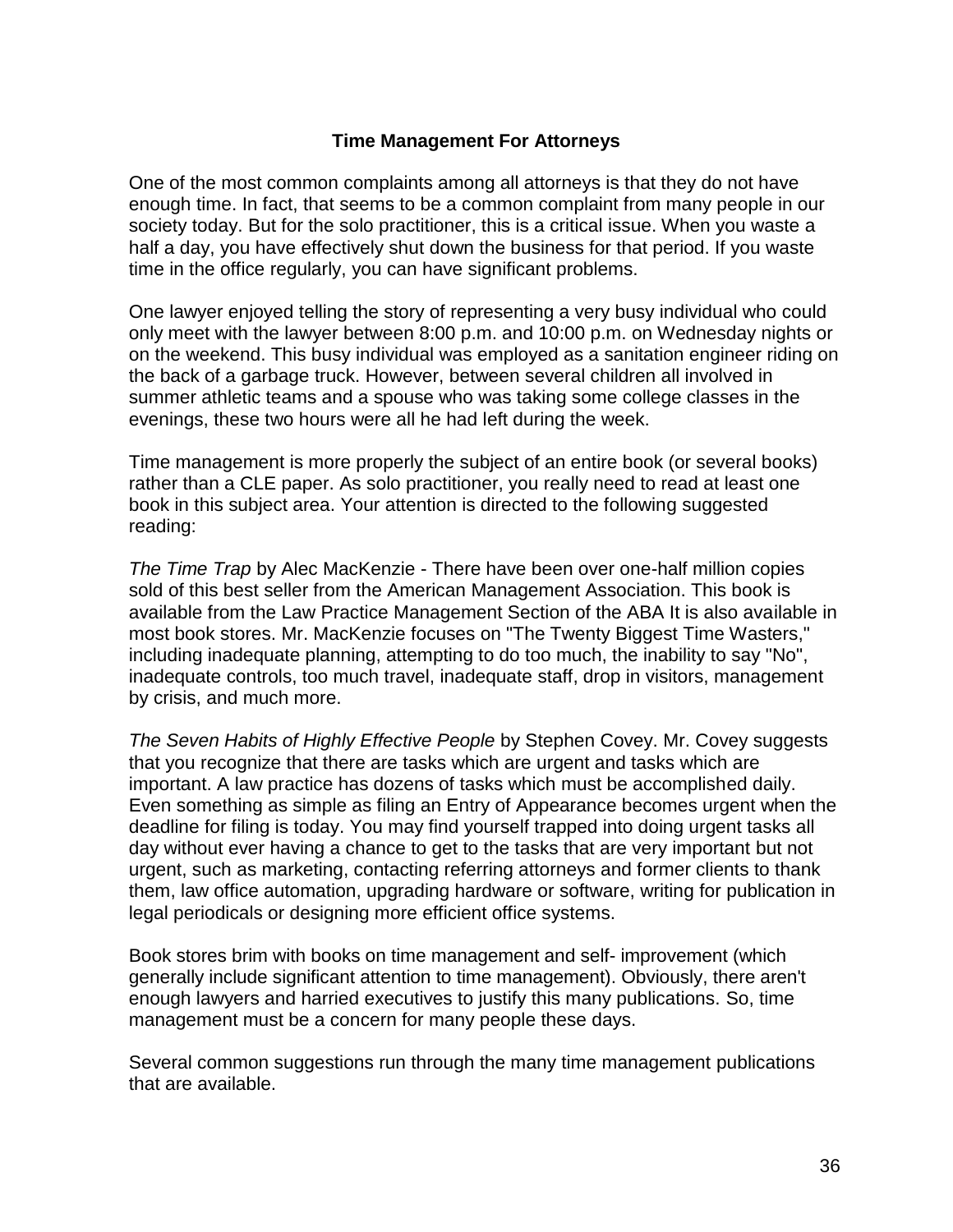These observations include such things as:

- **1. Goal Setting**  Several times a year one should take the time to set both short term and long term personal and professional goals. It is impossible to succeed until you have decided on what you are trying to accomplish. You should plan for where you want to be in one year, five years, and ten years and then review your prior goals to see what progress you are making towards them and where there is room for improvement.
- **2. Daily planning** Allow fifteen or twenty minutes per day at the beginning of each day to plan what specific tasks will be accomplished that day.
- **3. Organization** -Every attorney already should keep a Things To Do List on the desk. Try to shorten that and give yourself a daily goal by distilling the list to a five or six "Must Do Today" list. Be sure and prioritize these items.
- **4. Procrastination is a difficult enemy to overcome.** Try to focus on doing your most difficult task as soon as you get to the office each morning. One form of procrastination is to put off unpleasant or difficult tasks by clearing up a bunch of minor tasks that can be done within a few minutes. The result is that at the end of the day soon comes with no progress on large task.
- **5. Self-study** Consider spending one week recording every minute of your office time, including trips to the restroom and personal phone calls and drop in visitors. You may be surprised at how much time that you are wasting each day and the mere fact that you are recording wasted time makes you likely to waste less time.
- **6. Plan your errands smartly.** One housewife with several children became particularly adept in this regard. She kept a 3 X 5 spiral notebook in her purse and kept lists, separated by store, of needed items. It was not only a great time saver, but avoided impulse purchases. She was able to run in Target quickly and pick up just the six items that were needed. One law office management consultant suggested that one important time management technique was to pick a dry cleaner, gas station, and grocery store that were all on the way to work.
- **7. Schedule time to work** Try to schedule blocks of time without interruption in your office for such items as taking and returning phone calls and completing long neglected projects. Consider marking off two mornings a week from your calendar for interruption free work time. You might also consider advising your clients as to when you return phone calls for example, between 1:30 p.m. and 2:30 p.m. each day. Once you so advise them, however, you then have to be faithful in returning phone calls during that time period.
- **8. Delegate effectively.** Lawyers are among the world's worst in failing to appropriately delegate projects. Hire good employees and trust them with important assignments. Most practice management solutions automate task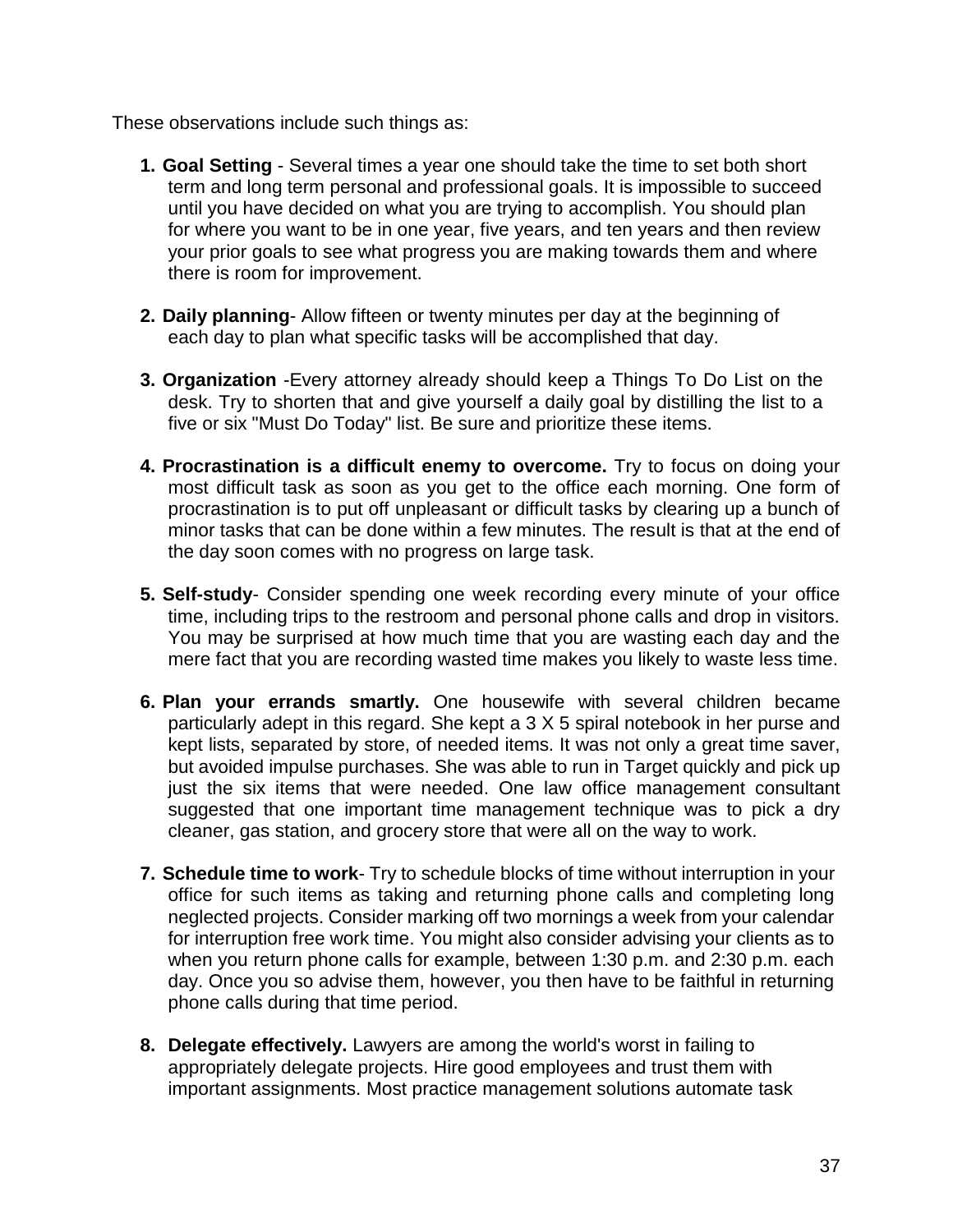assignment and workflows and facilitate tracking of task completion. For example, see the [CosmoLex Workflow.](https://www.youtube.com/watch?v=oRhVRg1FwCs)

9. It is important to learn how to say NO in a warm and graceful way to some of the many requests that you will have from schools, community groups, bar associations, civic groups, religious groups and the others depend on voluntary help. There is no doubt that many of these are beneficial and worthy projects. Remember Abraham Lincoln's adage that all a lawyer has to sell is his time and advise. Agreeing to serve on yet another committee is pulling more "inventory" out of your store that cannot then be "sold" to customers.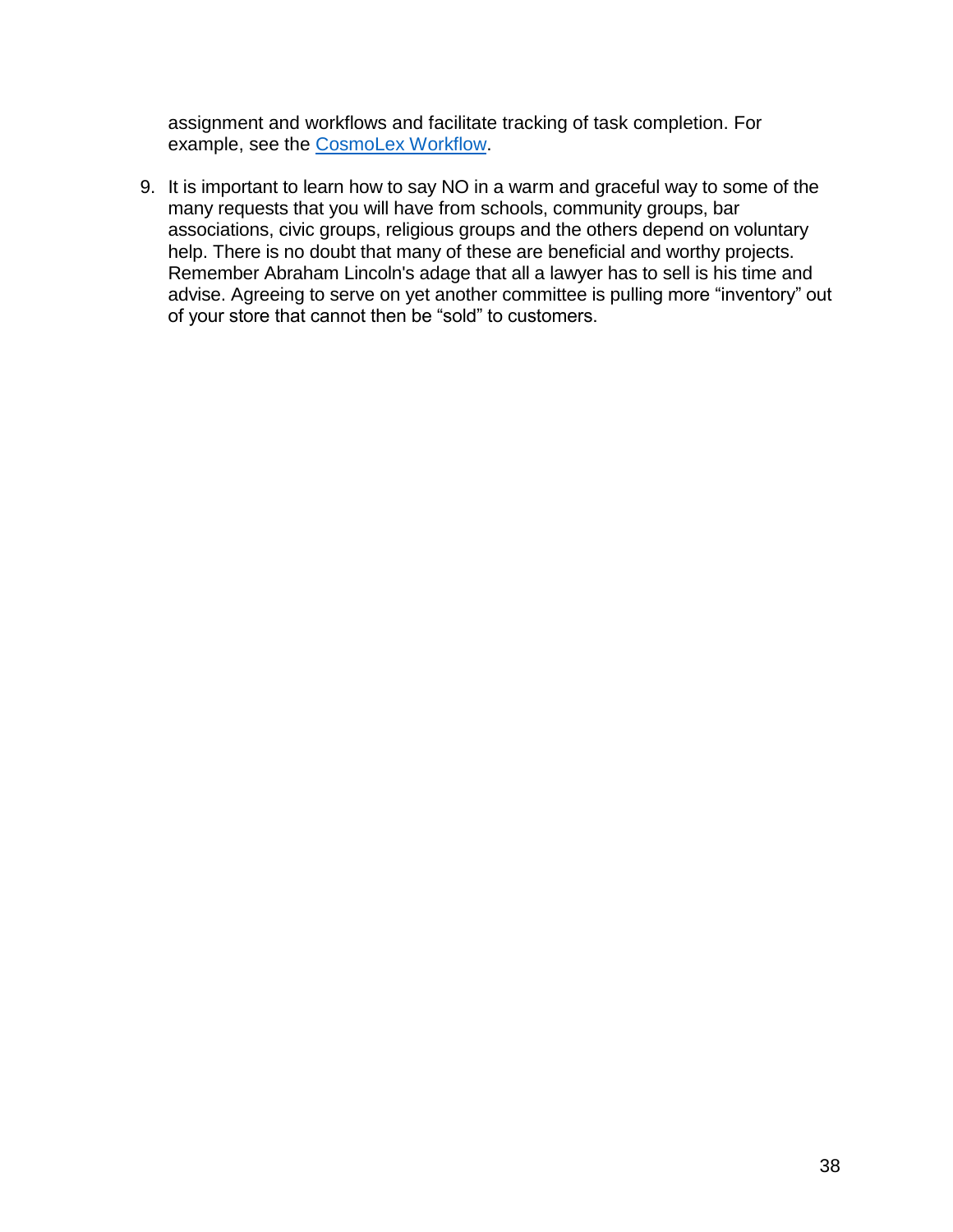Appendix 1 District of Columbia Bar Association Business Plan Startup Template

*(Note: The following template is taken from the D.C. Bar Basic Training and Beyond eManual which is a supplement to the D.C. Bar training course on how to start a law firm. It is copyrighted material of the District of Columbia Bar, with all rights reserved. It is reprinted here with permission. You may use this template to prepare your law firm business plan, but any other reuse or republication of this material without obtaining the permission of the District of Columbia Bar Association is prohibited.*

## **Business Plan for a Startup Law Office**

The business plan consists of a narrative and several financial worksheets. The narrative template is the body of the business plan. It contains more than 150 questions divided into several sections. Work through the sections in any order that you like, except for the Executive Summary, which should be done last. Skip any questions that do not apply to your type of law practice. When you are finished writing your first draft, you'll have a collection of small essays on the various topics of the business plan. Then you'll want to edit them into a smooth-flowing narrative.

The real value of creating a business plan is not in having the finished product in hand; rather, the value lies in the process of researching and thinking about your practice in a systematic way. The act of planning helps you to think things through thoroughly, study and research if you are not sure of the facts, and look at your ideas critically. It takes time now, but avoids costly, perhaps disastrous, mistakes later.

This business plan is a generic model suitable for all types of service businesses. However, you should modify it to suit your particular circumstances. Before you begin, review the section titled *Refining the Plan*, found at the end. It suggests emphasizing certain areas depending upon your type of practice. It also has tips for fine-tuning your plan to make an effective presentation to bankers. If this is why you're creating your plan, pay particular attention to your writing style. You will be judged by the quality and appearance of your work as well as by your ideas. It typically takes several weeks to complete a good plan. Most of that time is spent in research and re-thinking your ideas and assumptions. But then, that's the value of the process. So, make time to do the job properly. Those who do never regret the effort. And finally, be sure to keep detailed notes on your sources of information and on the assumptions underlying your financial data.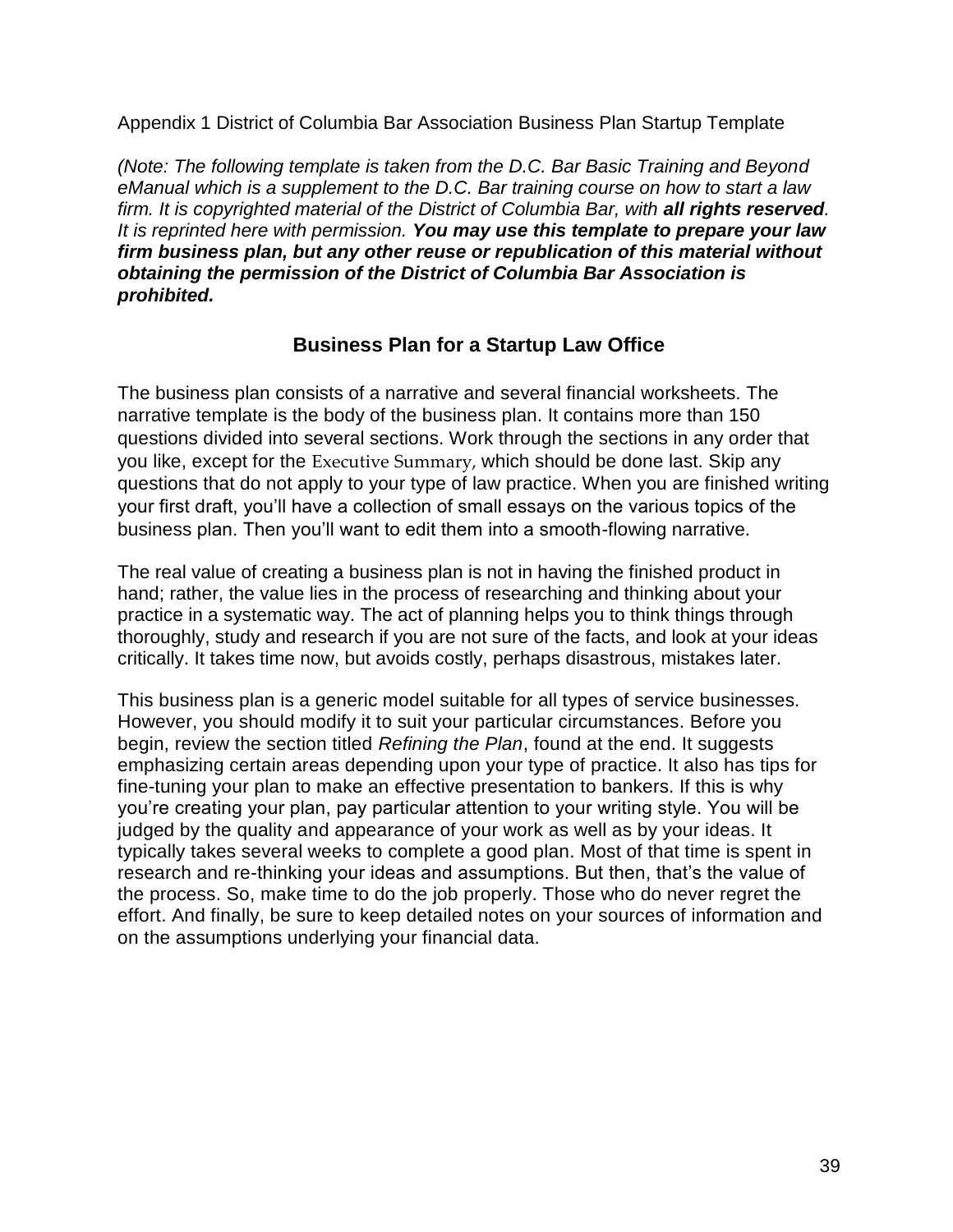## **Business Plan OWNERS**

Your Firm Name Address Line 1 Address Line 2 City, ST ZIP Code **Telephone** Fax E-Mail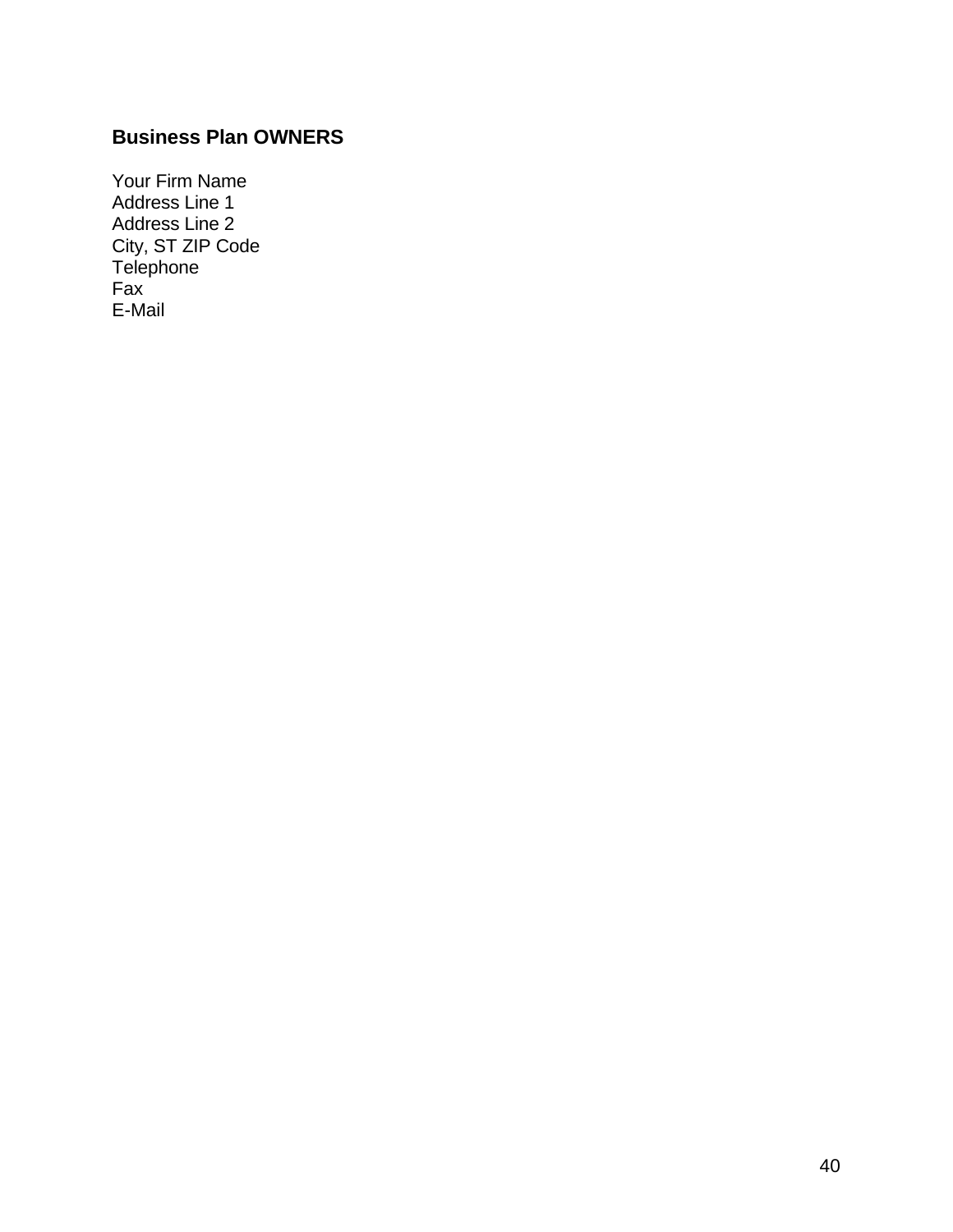#### $\mathbf{L}$ **Table of Contents**

| II.  |  |
|------|--|
| III. |  |
|      |  |
|      |  |
|      |  |
|      |  |
|      |  |
|      |  |
|      |  |
|      |  |
|      |  |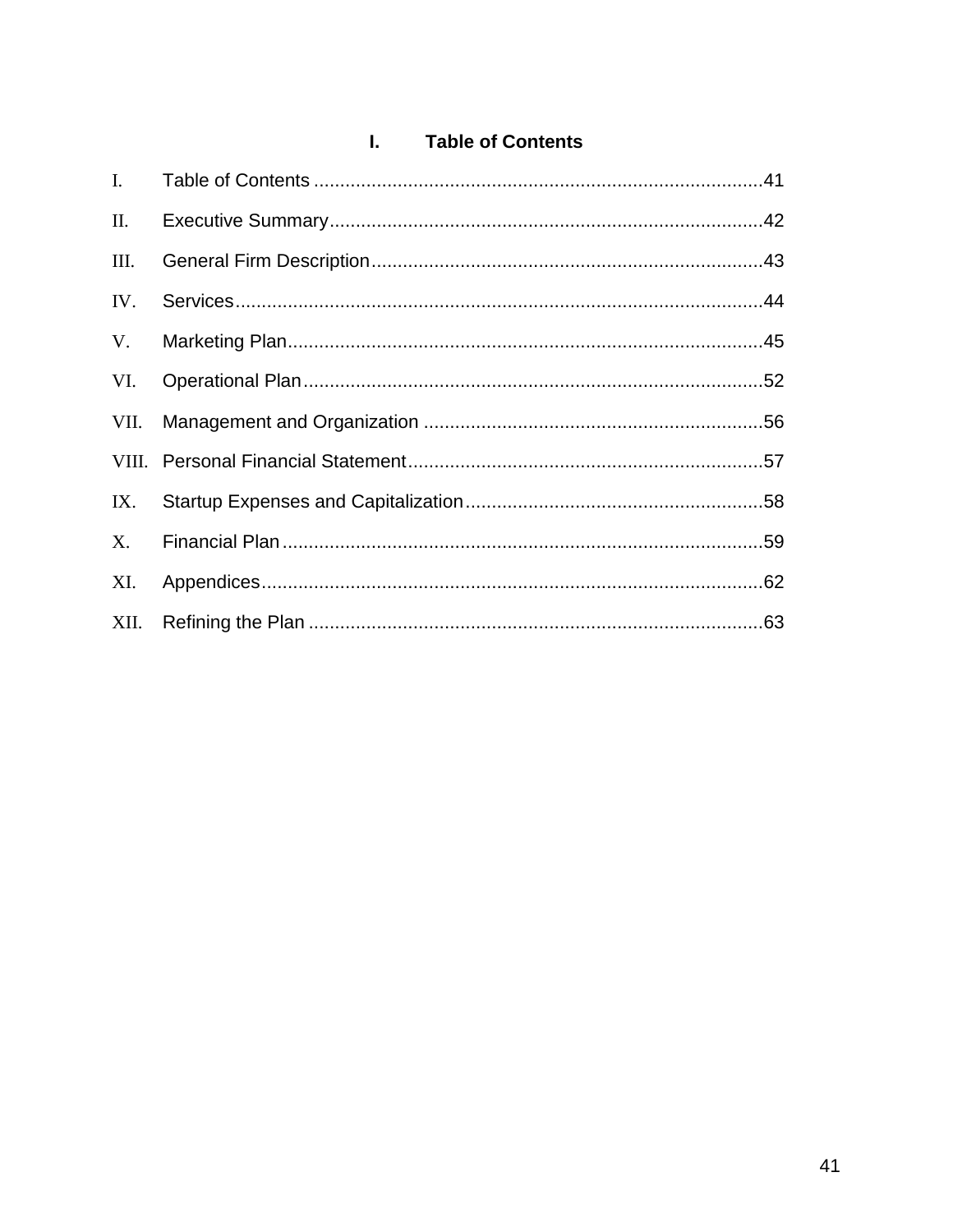## **II. Executive Summary**

Write this section last.

We suggest that you make it two pages or fewer.

Include everything that you would cover in a five-minute interview.

Explain the fundamentals of the proposed firm: What will your service be? Who will your clients be? Who are the owners? What do you think the future holds for your firm and this practice area in general?

Make it enthusiastic, professional, complete, and concise.

If applying for a loan, state clearly how much you want, precisely how you are going to use it, and how the money will make your firm more profitable, thereby ensuring repayment.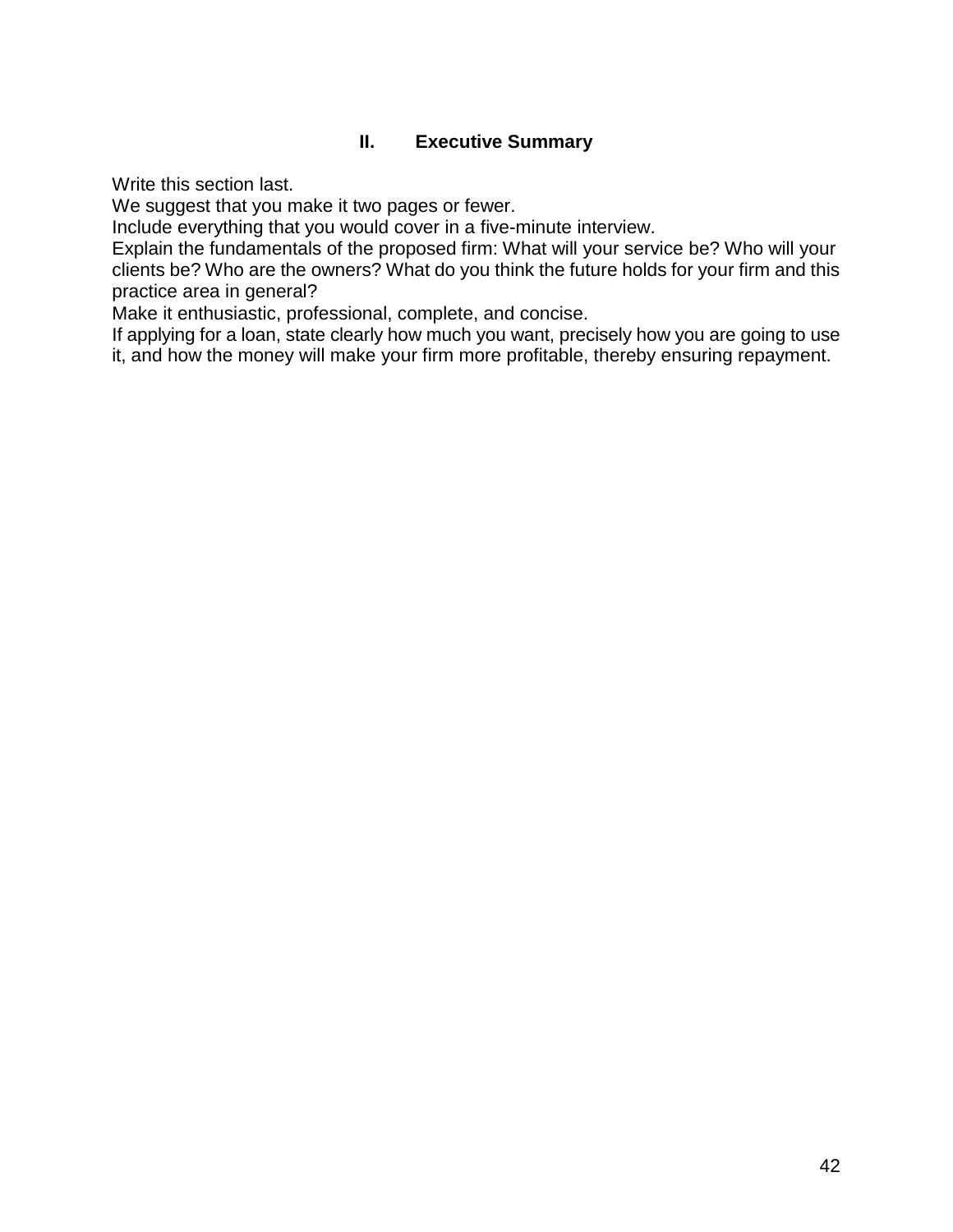## **III. General Firm Description**

What practice area will you be in? What will you do?

Mission Statement: Many firms have a brief mission statement, usually in 30 words or fewer, explaining their reason for being and their guiding principles. If you want to draft a mission statement, this is a good place to put it in the plan, followed by: Firm Goals and Objectives: Goals are destinations—where you want your firm to be. Objectives are progress markers along the way to goal achievement. For example, a goal might be to have a healthy, successful firm that is a leader in service and that has a loyal client following. Objectives might be annual revenue targets and some specific measures of client satisfaction. Firm Philosophy: What is important to you in your practice?

To whom will you market your services? (State it briefly here—you will do a more thorough explanation in the *Marketing Plan* section).

Describe your practice area. Is it a growth area? What changes do you foresee in the practice area, short term and long term? How will your firm be poised to take advantage of them? Describe your firm's most important strengths and core competencies. What factors will make the firm succeed? What do you think your major competitive strengths will be? What background experience, skills, and strengths do you personally bring to this new venture? Legal form of ownership: Sole Proprietor, Partnership, Corporation, Professional Limited Liability Corporation (PLLC)? Why have you selected this form?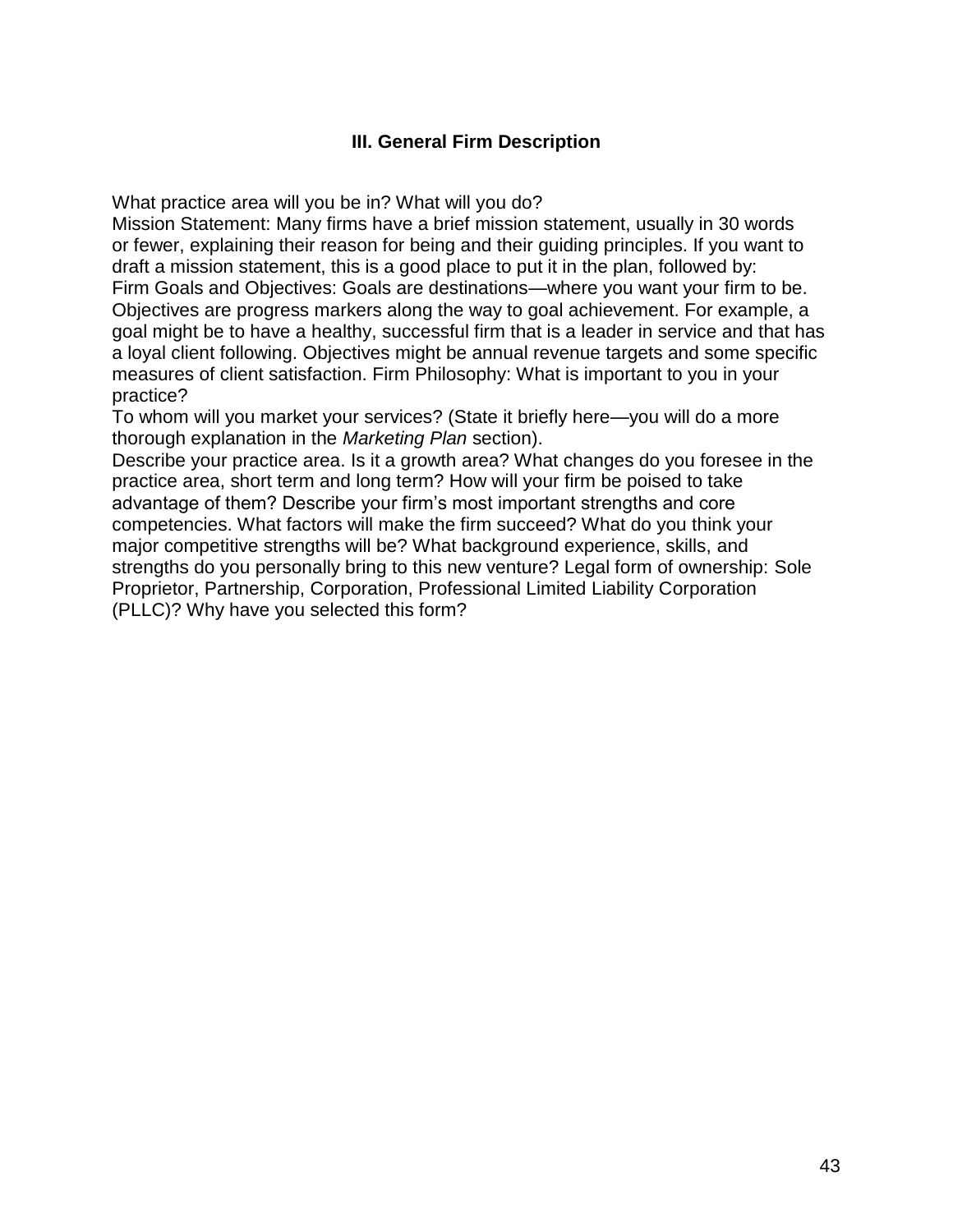## **IV. Services**

Describe in depth your services (technical specifications, drawings, photos, firm brochures, and other bulky items belong in *Appendices*).

What factors will give you competitive advantages or disadvantages? Examples include level of quality or unique or proprietary features.

What are the fee structures of your services?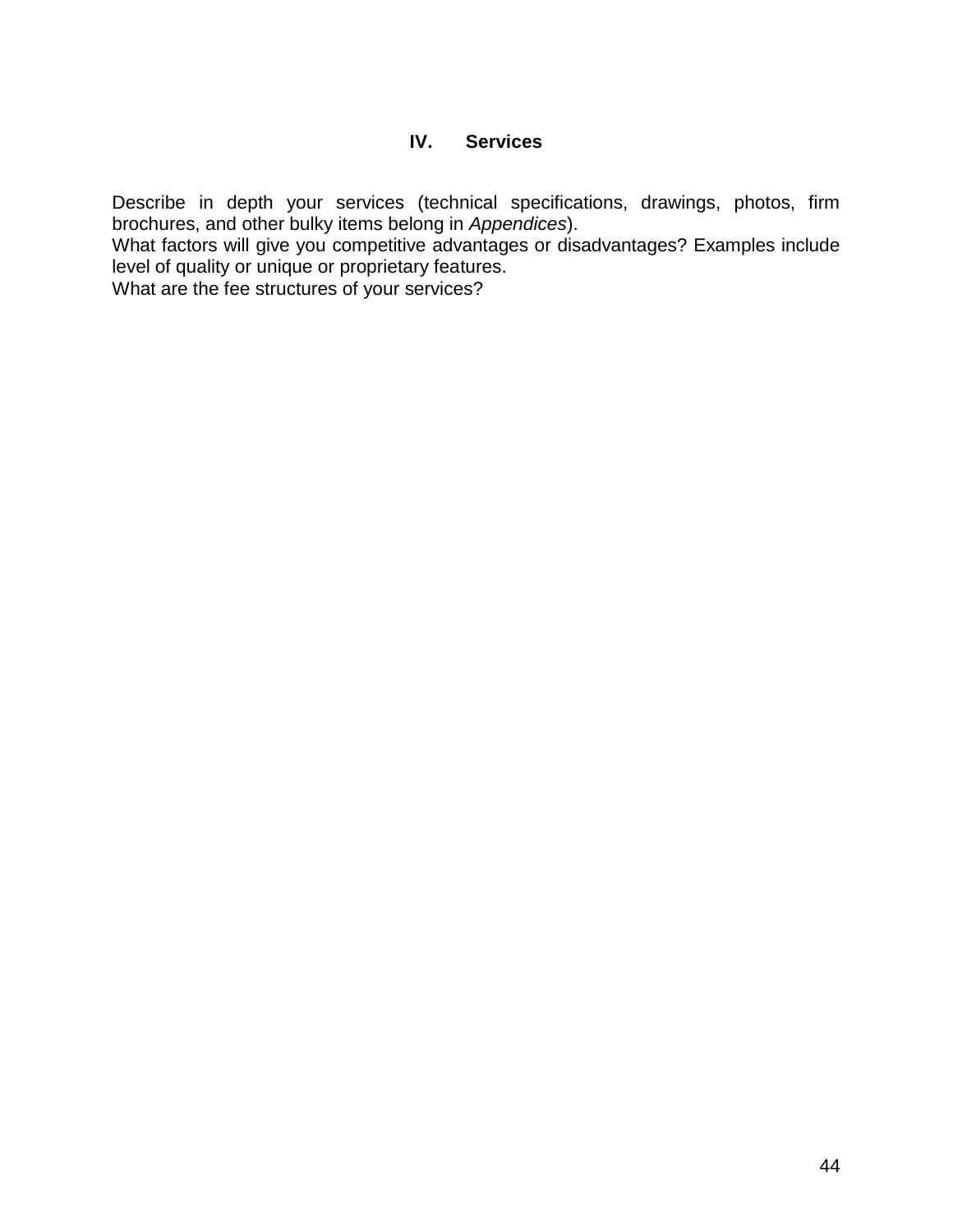## **V. Marketing Plan**

## Market research - Why?

No matter how good your service, the venture cannot succeed without effective marketing. And this begins with careful, systematic research. It is very dangerous to assume that you already know about your intended market. You need to do market research to make sure you're on track. Use the firm planning process as your opportunity to uncover data and to question your marketing efforts. Your time will be well spent.

## Market research - How?

There are two kinds of market research: primary and secondary. Secondary research means using published information such as practice area profiles, trade journals, newspapers, magazines, census data, and demographic profiles. This type of information is available in public libraries, bar associations, chambers of commerce, from vendors who sell to your practice area, and from government agencies.

Start with your local law library. Most librarians are pleased to guide you through their practice area data collection. You will be amazed at what is there. There are more online sources than you could possibly use. For more general information, your chamber of commerce has good information on your geographic area. Trade associations and trade publications often have excellent industry-specific data. Primary research means gathering your own data. For example, you could do your own traffic count at a proposed office location, use Google and the yellow pages to identify competitors, and do surveys or focus-group interviews to learn about consumer preferences. Professional market research can be very costly, but there are many books that show small firm owners how to do effective research themselves. In your marketing plan, be as specific as possible; give statistics, numbers, and sources. The marketing plan will be the basis, later on, of the all-important revenue projection.

## Economics

Facts about your practice area:

- What is the total size of your market?
- What percent share of the market will you have? (This is important only if you think you will be a major factor in the market.)
- Current demand in target market.
- Trends in target market—growth trends, trends in consumer preferences, and trends in service development.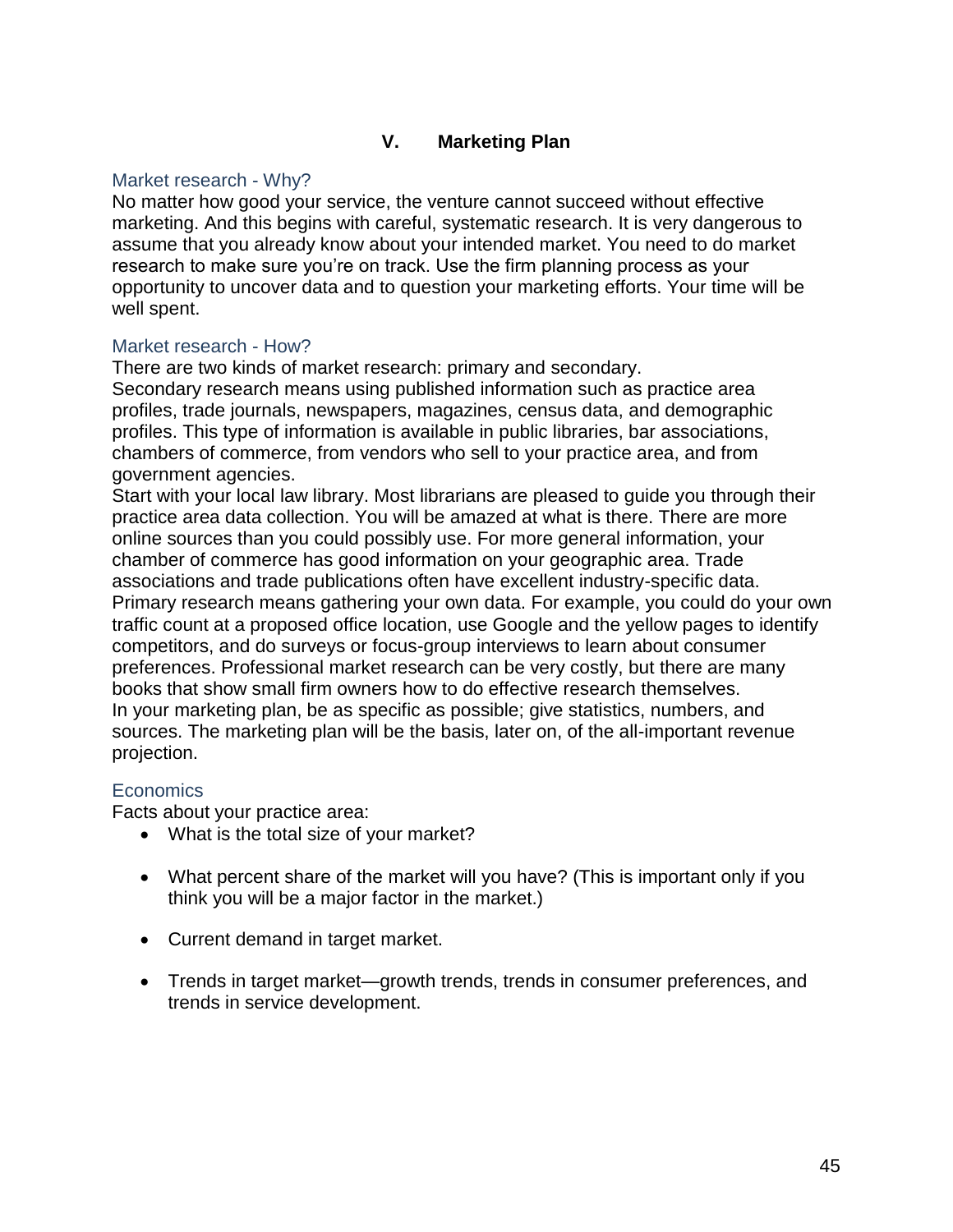- Growth potential and opportunity for a practice of your size.
- What barriers to entry do you face in entering this market with your new firm? Some typical barriers are:
	- o High capital costs
	- o High labor costs
	- o High marketing costs
	- o Consumer acceptance and brand recognition
	- o Training and skills
	- o Unique technology
	- o Staffing issues
	- o Communication costs
	- o Admission issues in multi-jurisdictional areas
- And of course, how will you overcome the barriers?
- How could the following affect your firm?
	- o Change in technology
	- o Change in government regulations
	- o Change in the economy
	- o Change in your practice area

#### **Service**

In the *Services* section, you described your services as you see them. Now describe them from your clients' point of view.

#### **Features and Benefits**

 List all of your services. For each service:

- Describe the most important features. What is special about it?
- Describe the benefits. That is, what will the service do for the client?

Note the difference between features and benefits, and think about them. You build features into your services so that you can sell the benefits.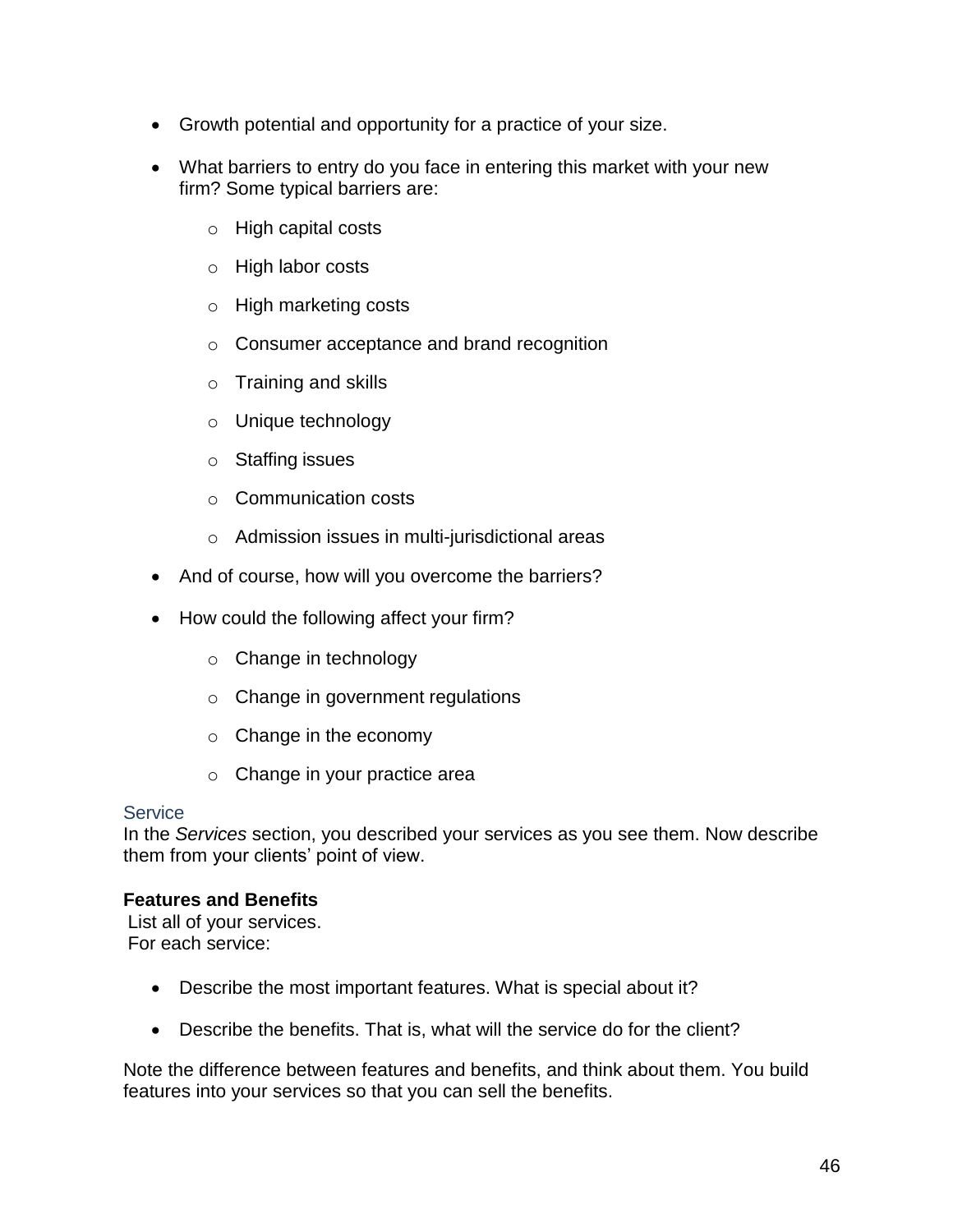What efforts will you make toward client development after an initial matter is closed? Will you continue to market to the client after the initial work is completed?

#### Clients

Identify your targeted clients, their characteristics, and their geographic locations, otherwise known as their demographics.

You may have more than one client group. Identify the most important groups. Then, for each client group, construct what is called a demographic profile:

- Age
- Gender
- Location
- Income level
- Social class and occupation
- Education
- Other (specific to your industry)
- Other (specific to your industry)

For commercial clients, the demographic factors might be:

- Industry (or portion of an industry)
- Location
- Size of firm
- Quality, technology, and price preferences
- Other (specific to your industry)
- Other (specific to your industry)

**Competition** What firms will compete with you?

List your major competitors: (Names and addresses) Will they compete with you across the board, or just for certain services, certain clients, or in certain locations?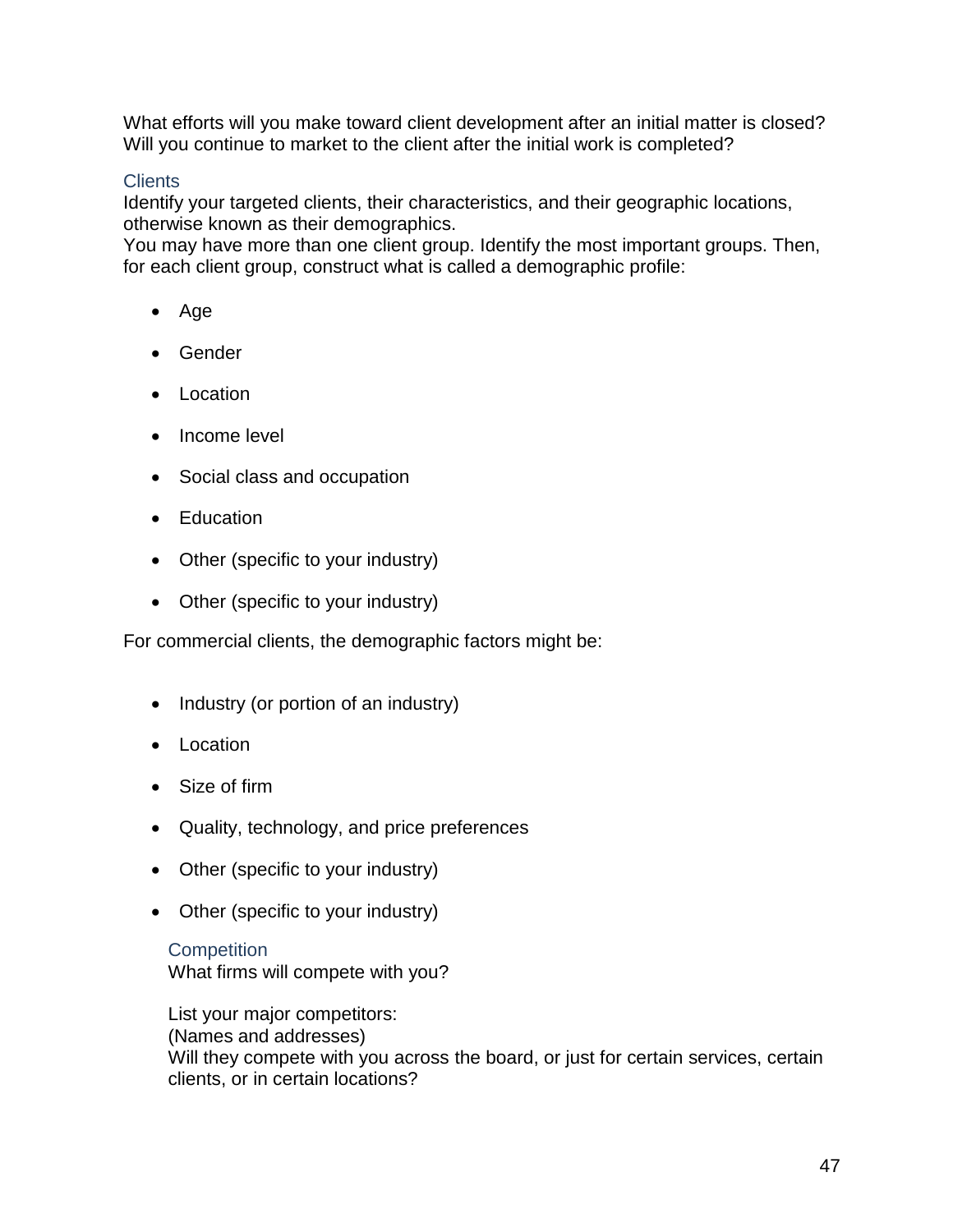Will you have important indirect competitors? (For example, enterprises that sell legal forms for do-it-yourself consumers)

How will your services compare with the competition? Use the Competitive Analysis table below to compare your firm with your two most important competitors.

In the first column are key competitive factors. Since these vary from one practice area to another, you may want to customize the list of factors. In the column labeled **Me**, state how you honestly think you will stack up in clients' minds. Then check whether you think this factor will be a strength or a weakness for you. Sometimes it is hard to analyze our own weaknesses. Try to be very honest here. Better yet, get some disinterested strangers to assess you. This can be a real eye-opener. And remember that you cannot be all things to all people. In fact, trying to be causes many failures because efforts become scattered and diluted. You want an honest assessment of your firm's strong and weak points.

Now analyze each major competitor. In a few words, state how you think they compare.

In the final column, estimate the importance of each competitive factor to the customer.  $1 =$  critical;  $5 =$  not very important.

| Factor             | Me | <b>Strength</b> | Weakness | Competitor<br>A | Competitor<br>В | Importance to<br><b>Client</b> |
|--------------------|----|-----------------|----------|-----------------|-----------------|--------------------------------|
| <b>Service</b>     |    |                 |          |                 |                 |                                |
| Fee to client      |    |                 |          |                 |                 |                                |
| Quality            |    |                 |          |                 |                 |                                |
| Variation          |    |                 |          |                 |                 |                                |
| Image              |    |                 |          |                 |                 |                                |
| <b>Reliability</b> |    |                 |          |                 |                 |                                |

**Table 1: Competitive Analysis**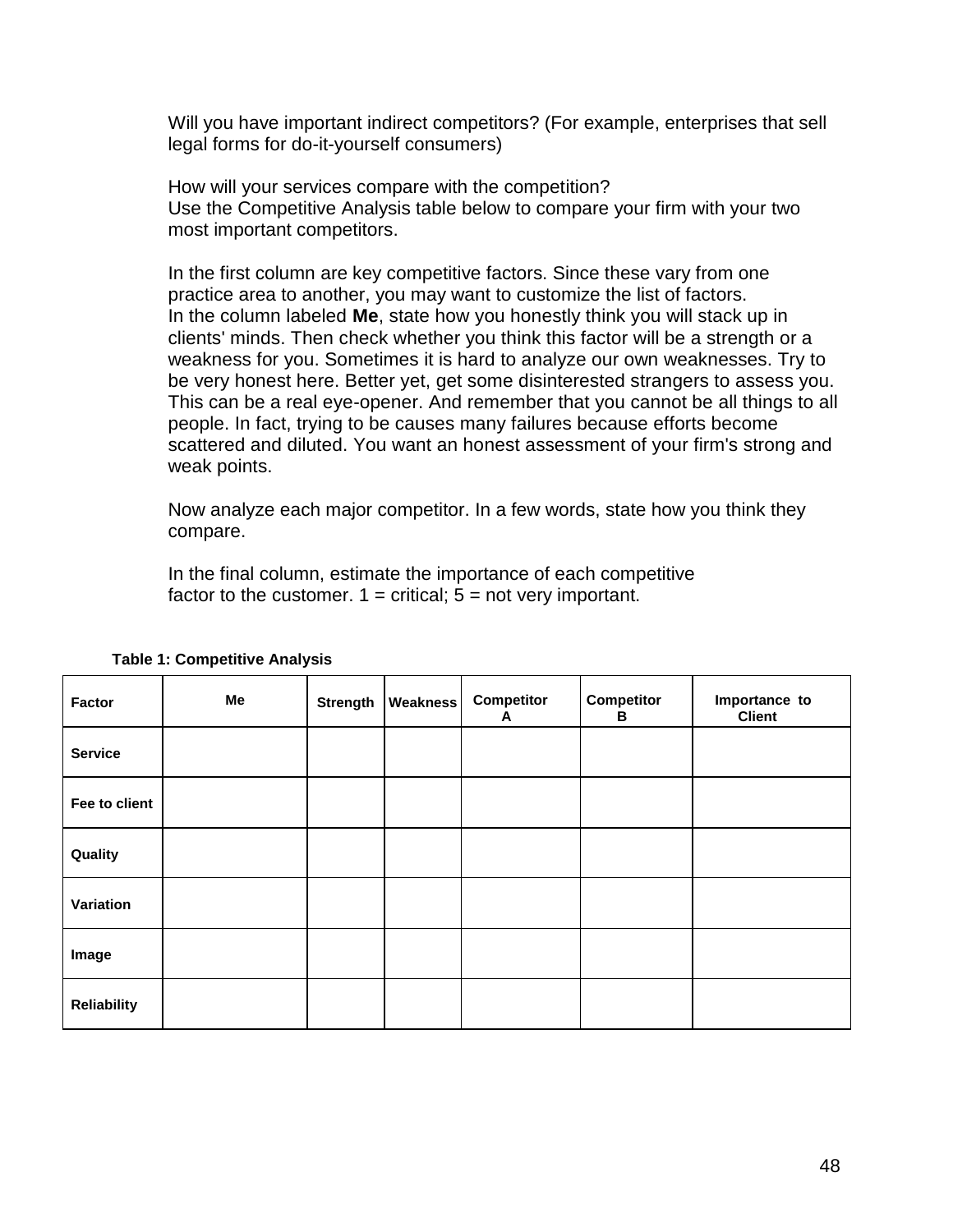| Factor                           | Me | <b>Strength</b> | <b>Weakness</b> | Competitor<br>A | Competitor<br>B | Importance to<br><b>Client</b> |
|----------------------------------|----|-----------------|-----------------|-----------------|-----------------|--------------------------------|
| <b>Stability</b>                 |    |                 |                 |                 |                 |                                |
| <b>Expertise</b>                 |    |                 |                 |                 |                 |                                |
| Firm<br><b>Reputation</b>        |    |                 |                 |                 |                 |                                |
| Location                         |    |                 |                 |                 |                 |                                |
| Appearance                       |    |                 |                 |                 |                 |                                |
| <b>Marketing</b><br>Method       |    |                 |                 |                 |                 |                                |
| <b>Credit</b><br><b>Policies</b> |    |                 |                 |                 |                 |                                |
| <b>Advertising</b>               |    |                 |                 |                 |                 |                                |
| Other                            |    |                 |                 |                 |                 |                                |

Now, write a short paragraph stating your competitive advantages and disadvantages.

## Niche

Now that you have systematically analyzed your practice area, your service, your clients, and the

competition, you should have a clear picture of where your firm fits into the world. In one short paragraph, define your niche, your unique corner of the market.

## **Strategy**

Now outline a marketing strategy that is consistent with your niche.

## **Promotion**

How will you get the word out to clients?

Advertising: What media, why, and how often? Why this mix and not some other? Have you identified low-cost methods to get the most out of your promotional budget? Will you use methods other than paid media advertising, such as the internet, a web site, trade shows, catalogs, incentives, word of mouth (how will you stimulate it?), and network of friends or professionals?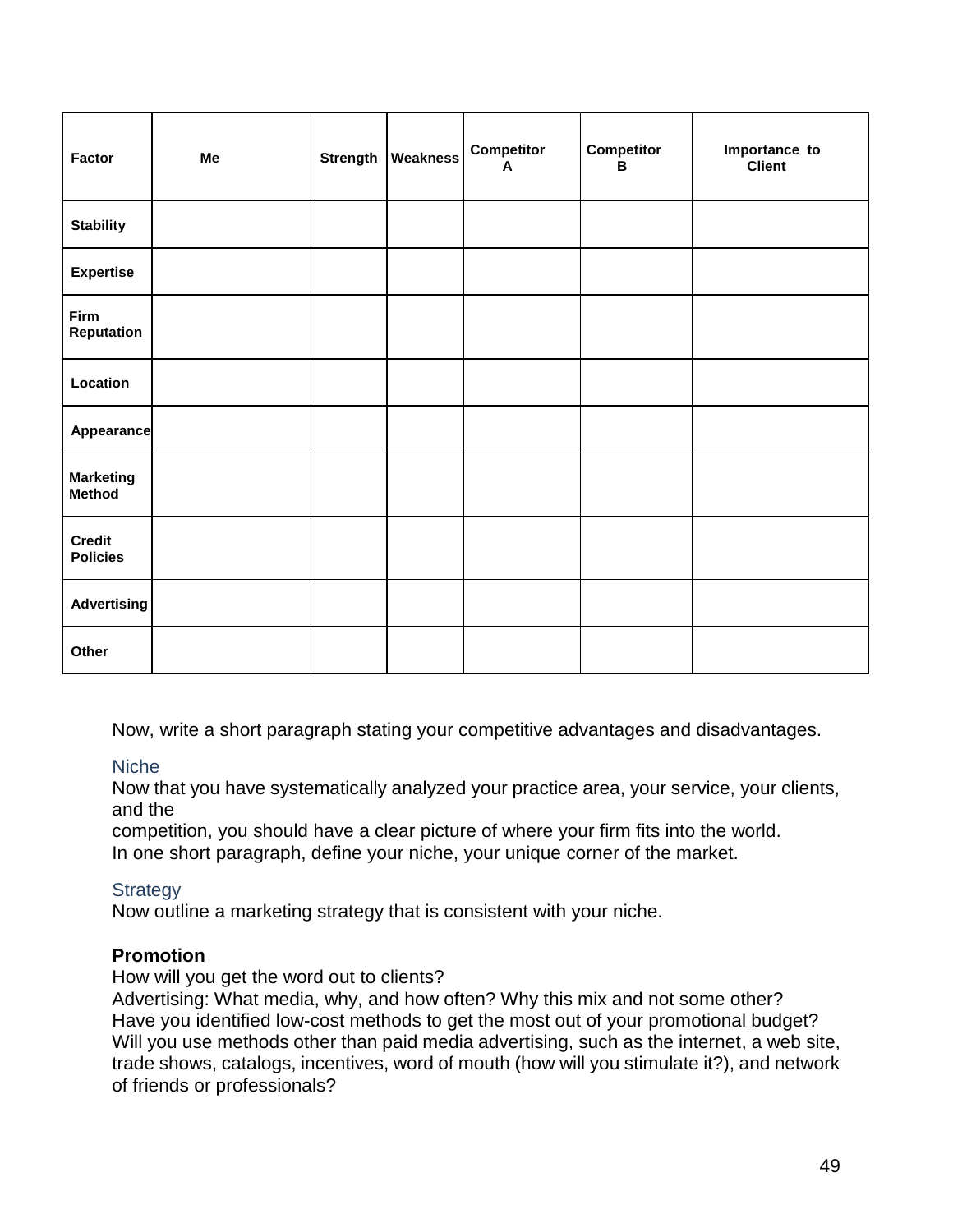What image do you want to project? How do you want consumers to see you? In addition to advertising, what plans do you have for graphic image support? This includes things like logo design, cards and letterhead, brochures, signage, and interior design (if customers come to your office).

Should you have a system to identify repeat clients and then systematically contact them?

## **Promotional Budget**

How much will you spend on the items listed above? Before startup? (These numbers will go into your startup budget.) Ongoing? (These numbers will go into your operating plan budget.)

## **Fee Setting**

Explain your method or methods of setting fees. For most new firms, having the lowest fee is not a good policy. It robs you of needed profit margin; consumers may not care as much about fees as you think; and competitors can underprice you anyway. Usually you will do better to have average, reasonable fees and compete on quality and service. Does your fee strategy fit with what was revealed in your competitive analysis? Compare your fees with those of the competition. Are they higher, lower, the same? Why?

How important is your fee structure as a competitive factor? Do your intended clients really make their decisions based upon fees?

What will be your client service and credit policies?

## **Proposed Location**

Probably you do not have a precise location picked out yet. This is the time to think about what you want and need in a location. Many startups run successfully from home, from a virtual office, or from a combination of home and virtual office for a while. You will describe your physical needs later, in the *Operational Plan* section. Here,

analyze your location criteria as they will affect your clients.

Is your location important to your clients? If yes, how?

If clients come to your place of business:

Is it convenient? Parking? Interior spaces? Not out of the way?

Is it consistent with your image?

Is it what consumers want and expect?

Where is the competition located? Is it better for you to be near them or distant?

## **Distribution Channels**

How do you market your services? Where are your target consumers and how do they find you?

## Sales Forecast

Now that you have described your services, clients, markets, and marketing plans in detail, it's time to attach some numbers to your plan. Use a *revenue forecast spread sheet* to prepare a month-by-month projection. The forecast should be based on your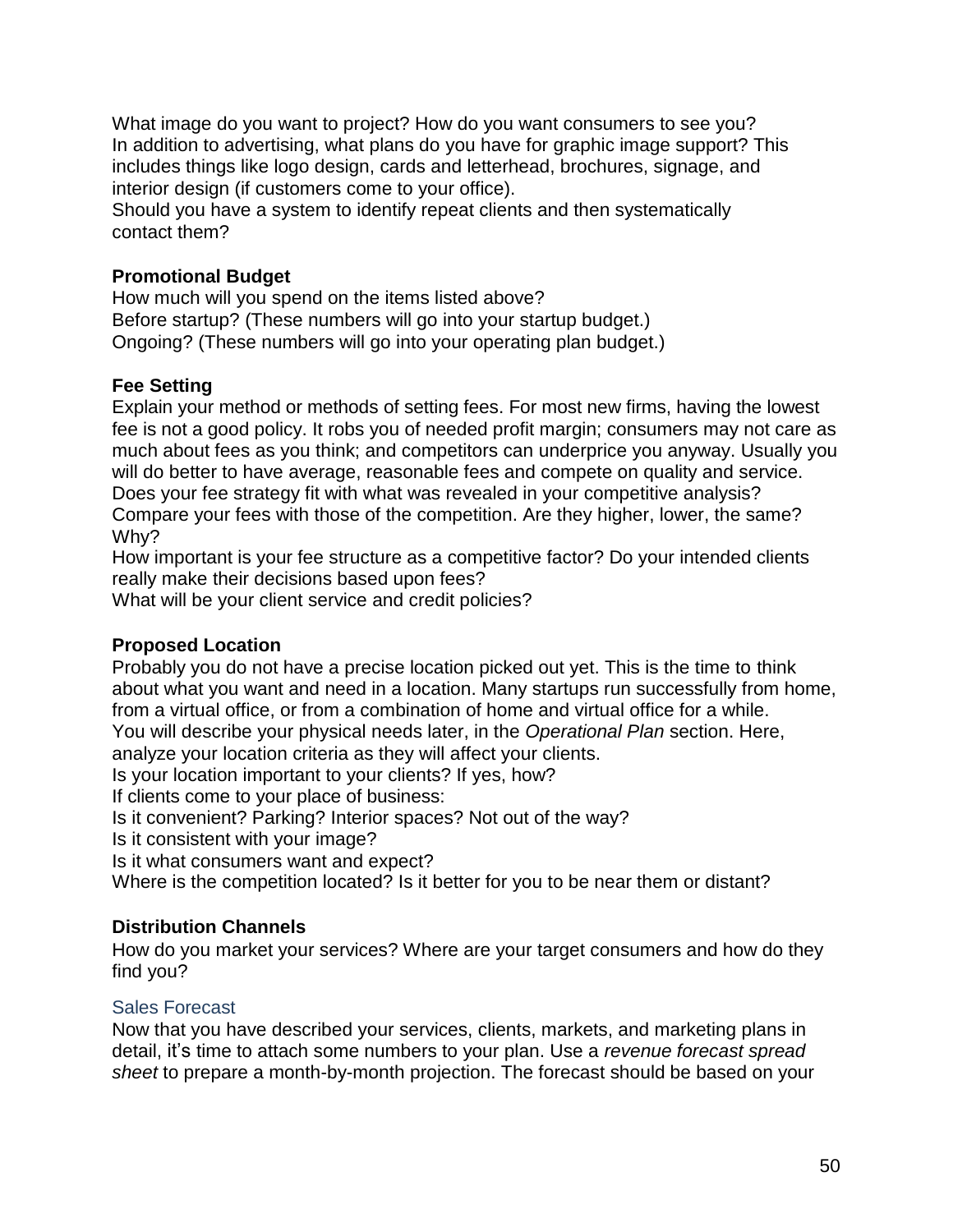historical revenue, the marketing strategies that you have just described, your market research, and practice area data, if available.

You may want to do two forecasts: 1) a "best guess", which is what you really expect, and 2) a "worst case" low estimate that you are confident you can reach no matter what happens. Remember to keep notes on your research and your assumptions as you build this sales forecast and all subsequent spreadsheets in the plan. This is critical if you are going to present it to funding sources.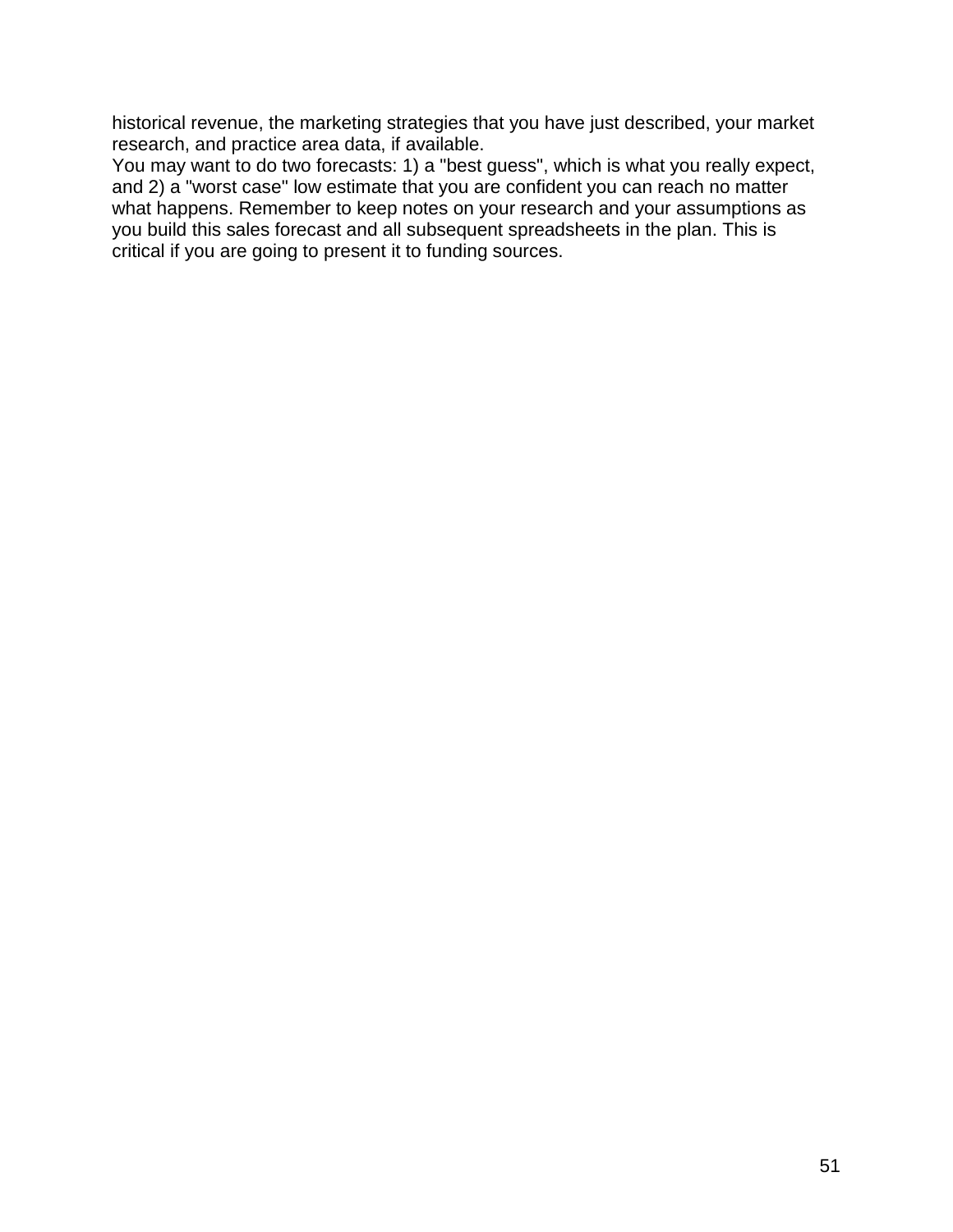## **VI. Operational Plan**

Explain the daily operation of the firm, its location, equipment, people, processes, and surrounding environment.

#### **Production**

How and where your services generated? Explain your methods of:

- Service generation techniques and costs
- Quality control
- Client service
- Cost control
- Service development

## **Location**

What qualities do you need in a location? Describe the type of location you'll have. Physical requirements:

- Amount of space
- Type of building
- Zoning
- Power and other utilities

## Access:

Is it important that your location be convenient to transportation or to a type of consumer?

Do you need easy walk-in access?

What are your requirements for parking and proximity to freeway, airports, railroads, and shipping centers?

Include a drawing or layout of your proposed facility if it is important.

Construction? Most new firms should not sink capital into construction, but if you are planning to build, costs and specifications will be a big part of your plan.

Cost: Estimate your occupation expenses, including rent, but also including maintenance, utilities, insurance, and initial remodeling costs to make the space suit your needs. These numbers will become part of your financial plan.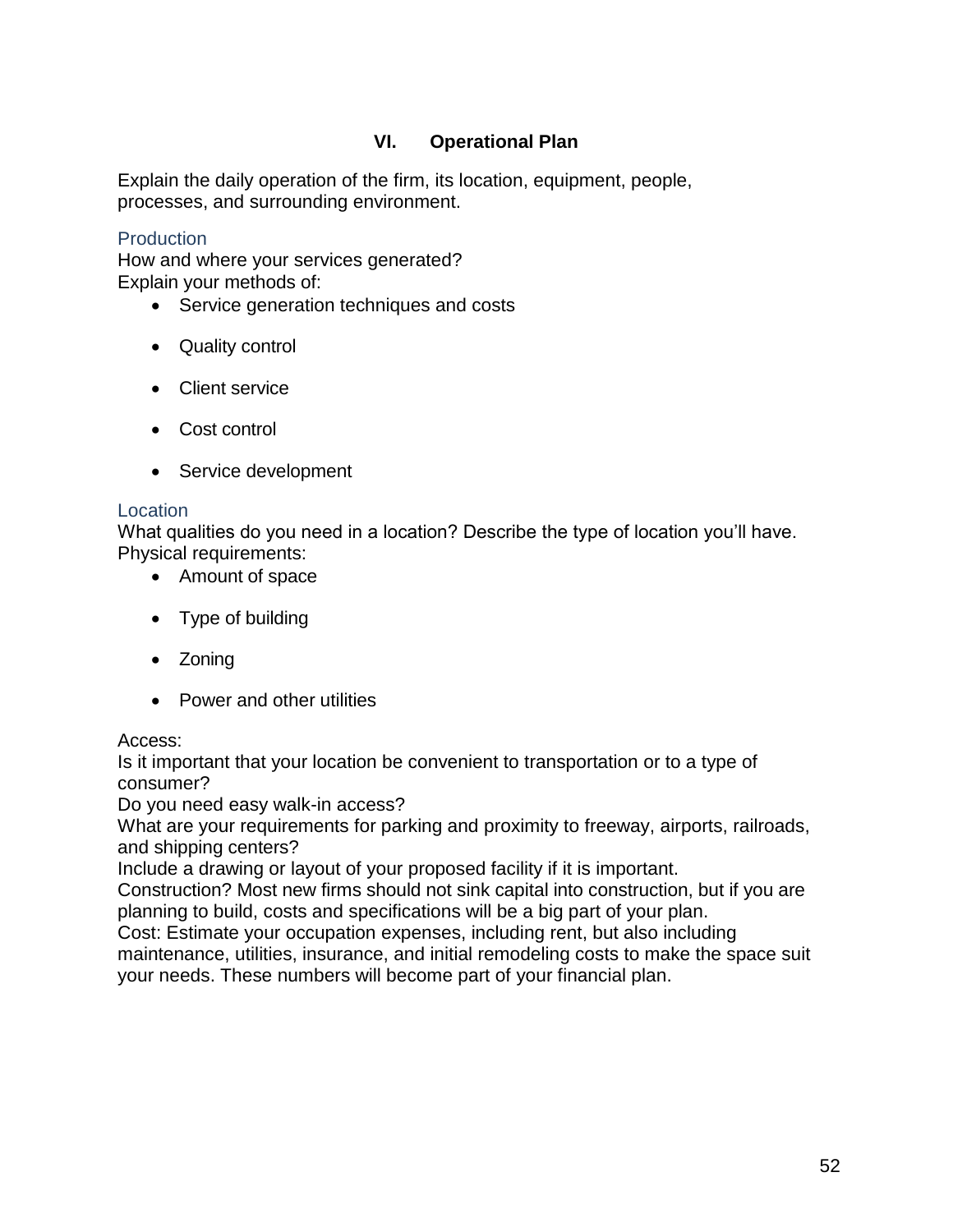What will be your business hours?

Legal Environment

Describe the following:

- Licensing and bonding requirements
- Permits
- Health, workplace, or environmental regulations
- Special regulations covering your profession
- Zoning or building code requirements
- Insurance coverage
- Trademarks, copyrights, or patents (pending, existing, or purchased)

## Personnel

- Number of employees
- Type of labor (skilled, unskilled, and professional)
- Where and how will you find the right employees?
- Quality of existing staff
- Pay structure
- Training methods and requirements
- Who does which tasks?
- Do you have schedules and written procedures prepared?
- Have you drafted job descriptions for employees? If not, take time to write some. They really help internal communications with employees.
- For certain functions, will you use contract workers in addition to employees?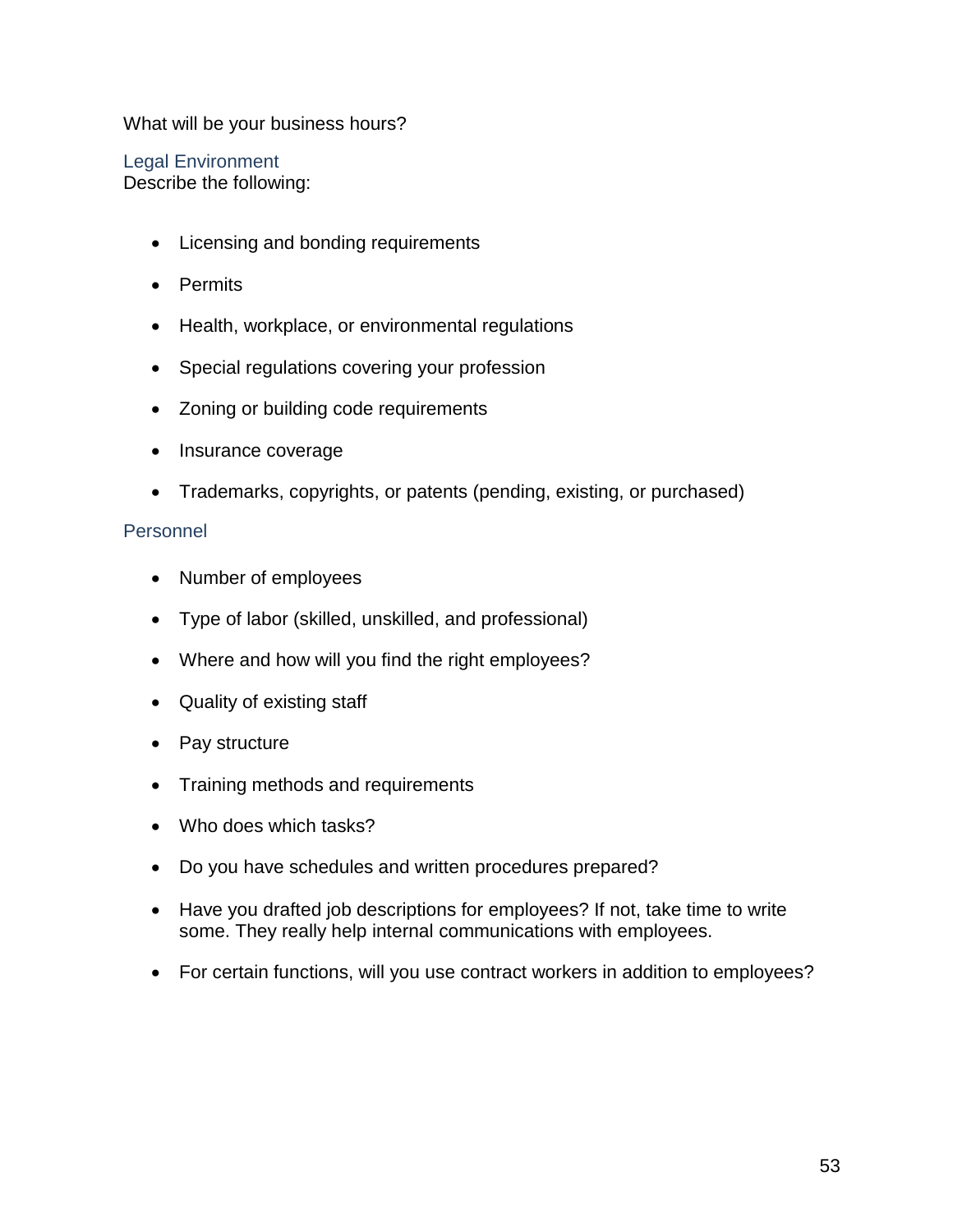## **Suppliers**

Identify key suppliers:

- Names and addresses
- Type and amount of supplies furnished
- Credit and delivery policies
- History and reliability

Should you have more than one supplier for critical items (as a backup)? Do you expect shortages or short-term delivery problems? Are supply costs steady or fluctuating? If fluctuating, how would you deal with changing costs?

## Credit Policies

- Do you plan to sell services on credit?
- Do you really need to sell on credit? Is it customary in your practice area and expected by your clientele?
- If yes, what policies will you have about who gets credit and how much?
- How will you check the creditworthiness of new clients?
- What terms will you offer your clients; that is, how much credit and when is payment due?
- Will you offer prompt payment discounts? (Hint: Do this only if it is usual and customary in your practice area.)
- Do you know what it will cost you to extend credit? Have you built the costs into your prices?

## **Managing Your Accounts Receivable**

If you do extend credit, you should do an aging at least monthly to track how much of your money is tied up in credit given to clients and to alert you to slow payment problems. A receivables aging looks like the following table:

|                                     | Total | Current | 30 Days | 60 Days | 90 Days | Over 90 Days |
|-------------------------------------|-------|---------|---------|---------|---------|--------------|
| <b>Accounts Receivable</b><br>Aging |       |         |         |         |         |              |
|                                     |       |         |         |         |         |              |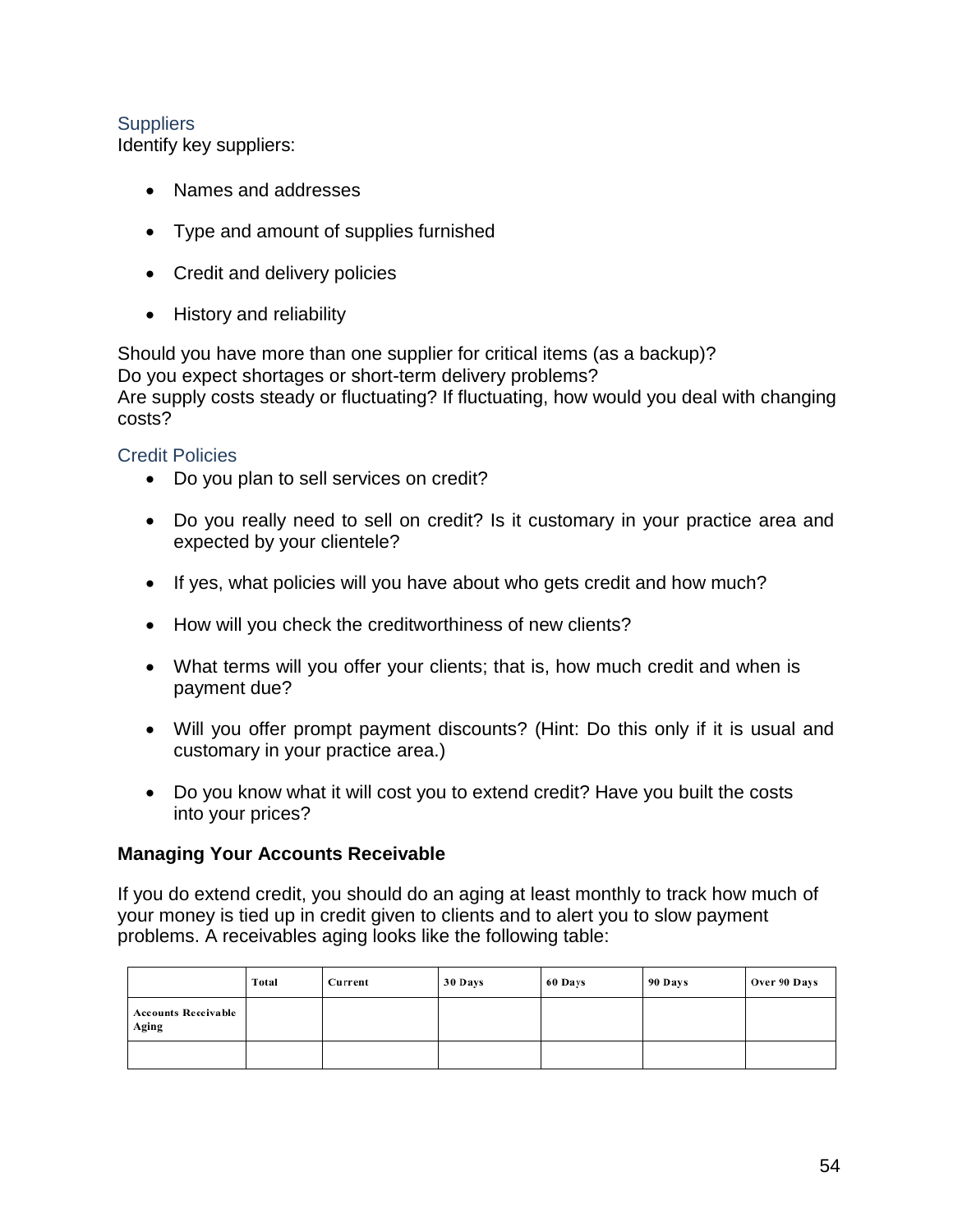You will need a policy for dealing with slow-paying clients:

- When do you make a phone call?
- When do you send a letter?
- Do you hire counsel to collect or collect yourself?
- Does your professional liability carrier get concerned if you file

suit to collect?

## **Managing Your Accounts Payable**

You should also age your accounts payable, what you owe to your suppliers. This helps you plan whom to pay and when. Paying too early depletes your cash, but paying late can cost you valuable discounts and can damage your credit. (Hint: If you know you will be late making a payment, call the creditor before the due date.) Do your proposed vendors offer prompt payment discounts? A payables aging looks like the following table.

|                           | <b>Total</b> | Current | 30 Days | 60 Days | 90 Days | Over 90 Days |
|---------------------------|--------------|---------|---------|---------|---------|--------------|
| Accounts Payable<br>Aging |              |         |         |         |         |              |
|                           |              |         |         |         |         |              |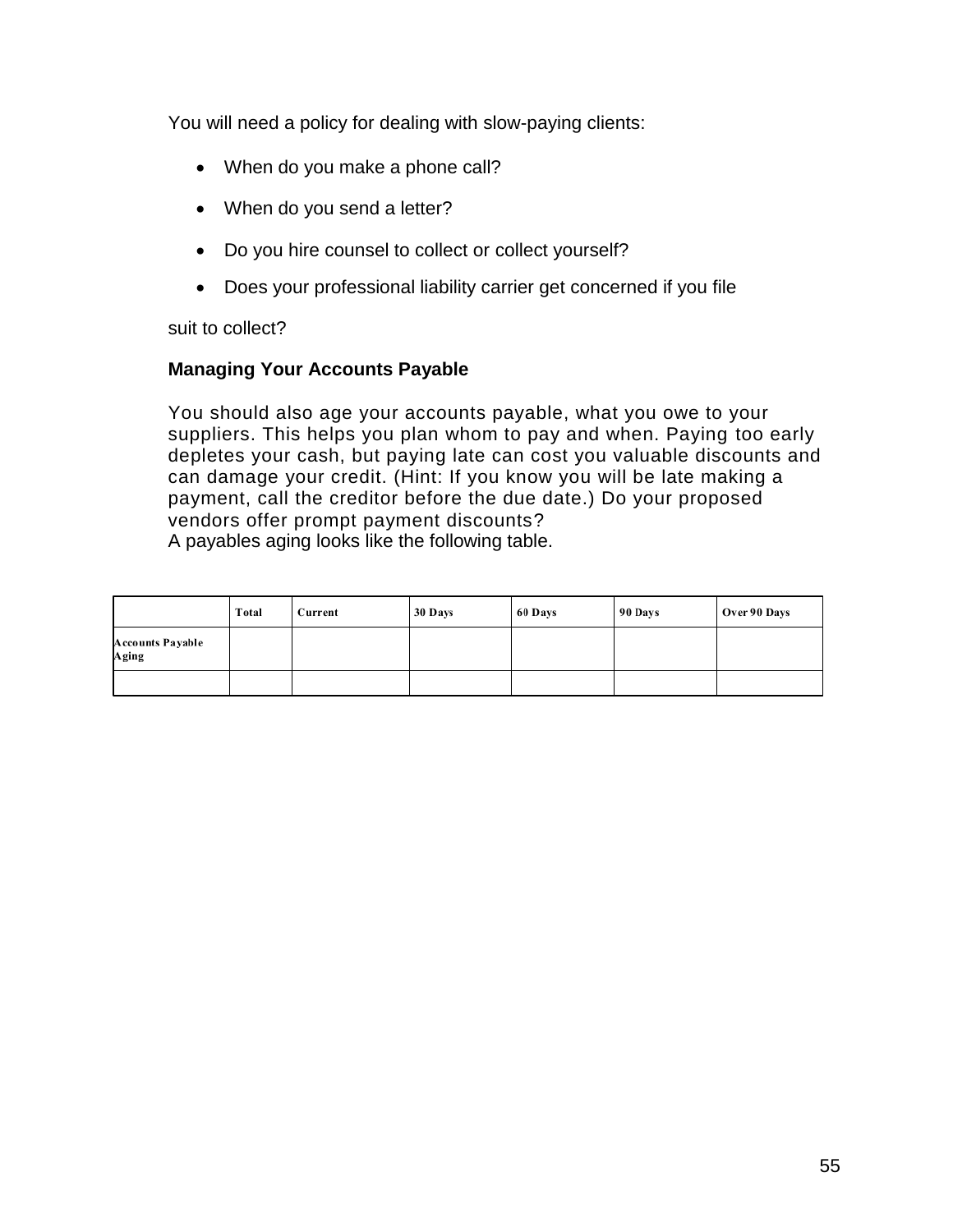## **VII. Management and Organization**

Who will manage the firm on a day-to-day basis? What experience does that person bring to the firm? What special or distinctive competencies? Is there a plan for continuation of the firm if this person is lost or incapacitated? If you'll have more than 10 employees, create an organizational chart showing the management hierarchy and who is responsible for key functions. Include position descriptions for key employees. If you are seeking loans, include resumes of owners and key employees.

## Professional and Advisory Support List the following:

- Accountant
- Insurance agent
- Banker
- Consultant or consultants
- Mentors and key advisors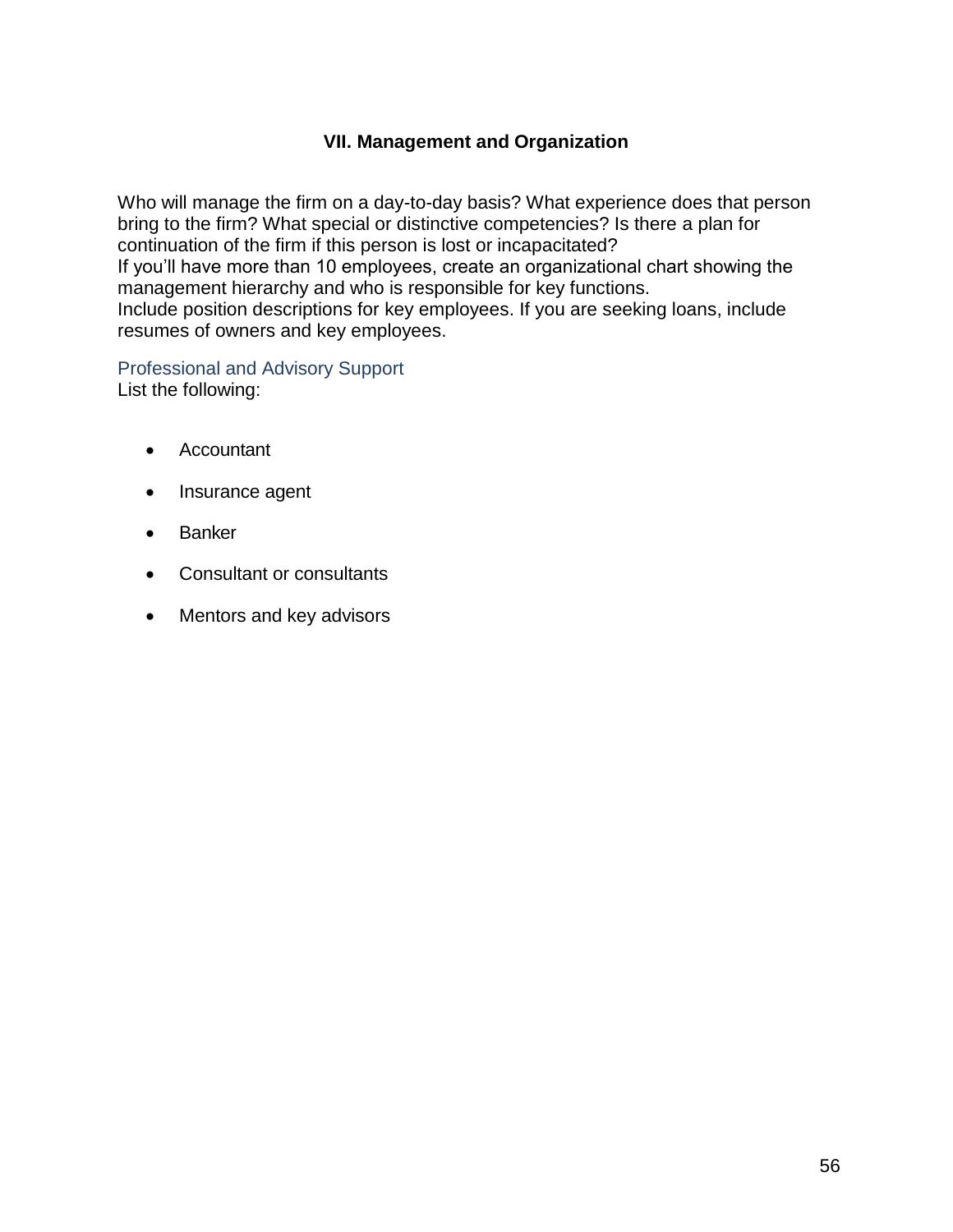#### **VIII. Personal Financial Statement**

Include personal financial statements for each owner, showing assets and liabilities held outside the firm and personal net worth. Owners will often have to draw on personal assets to finance the firm, and these statements will show what is available. Bankers usually want this information.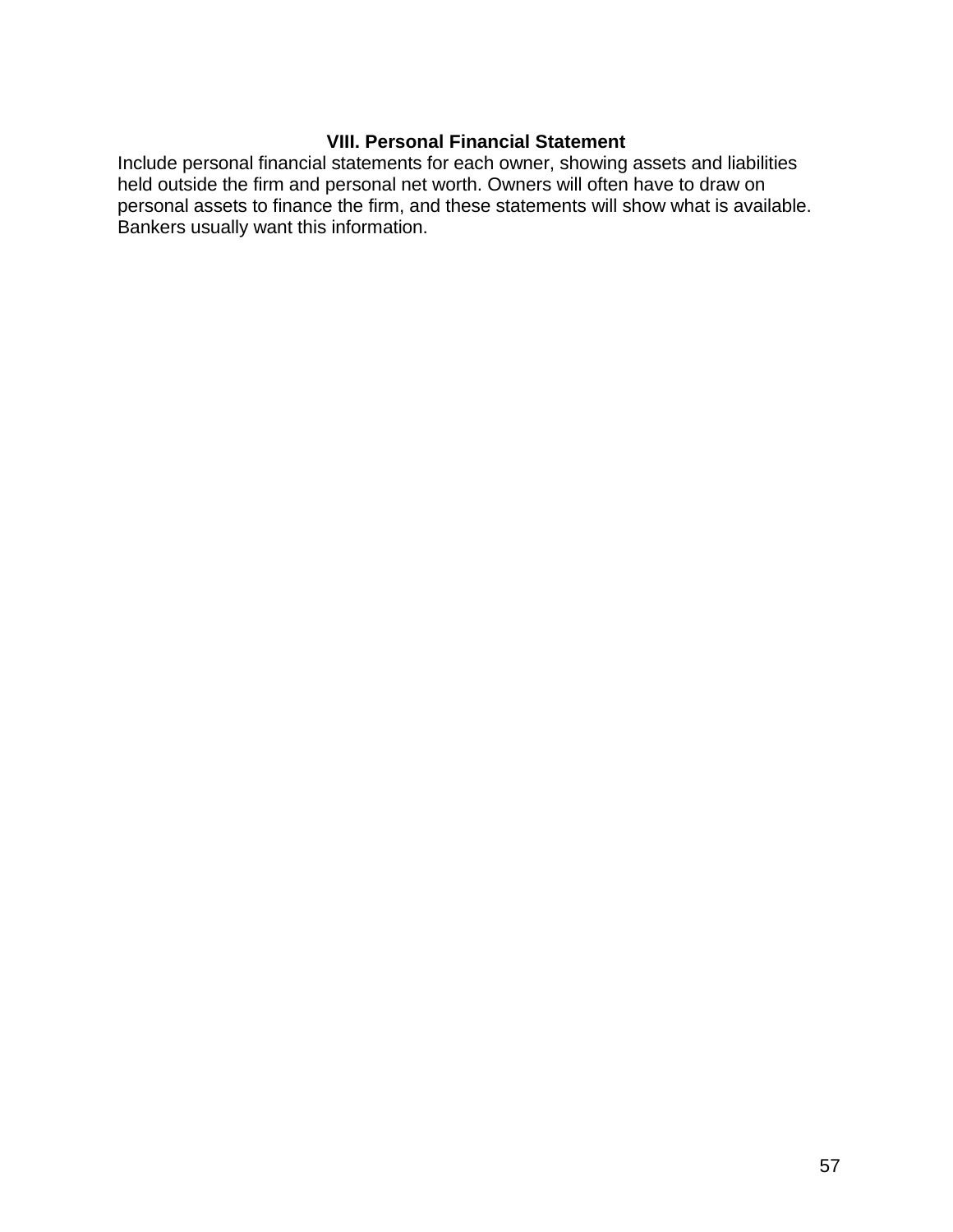## **IX. Startup Expenses and Capitalization**

You will have many startup expenses before you even begin operating your firm. It's important to estimate these expenses accurately and then to plan where you will get sufficient capital. This is a research project, and the more thorough your research efforts, the less chance that you will leave out important expenses or underestimate them.

Even with the best of research, however, opening a new firm has a way of costing more than you anticipate. There are two ways to make allowances for surprise expenses. The first is to add a little "padding" to each item in the budget. The problem with that approach, however, is that it destroys the accuracy of your carefully wrought plan. The second approach is to add a separate line item, called contingencies, to account for the unforeseeable. This is the approach we recommend.

Talk to others who have started similar firms to get a good idea of how much to allow for contingencies. If you cannot get good information, we recommend a rule of thumb that contingencies should equal at least 20 percent of the total of all other start-up expenses.

Explain your research and how you arrived at your forecasts of expenses. Give sources, amounts, and terms of proposed loans. Also explain in detail how much will be contributed by each owner and what percent ownership each will have.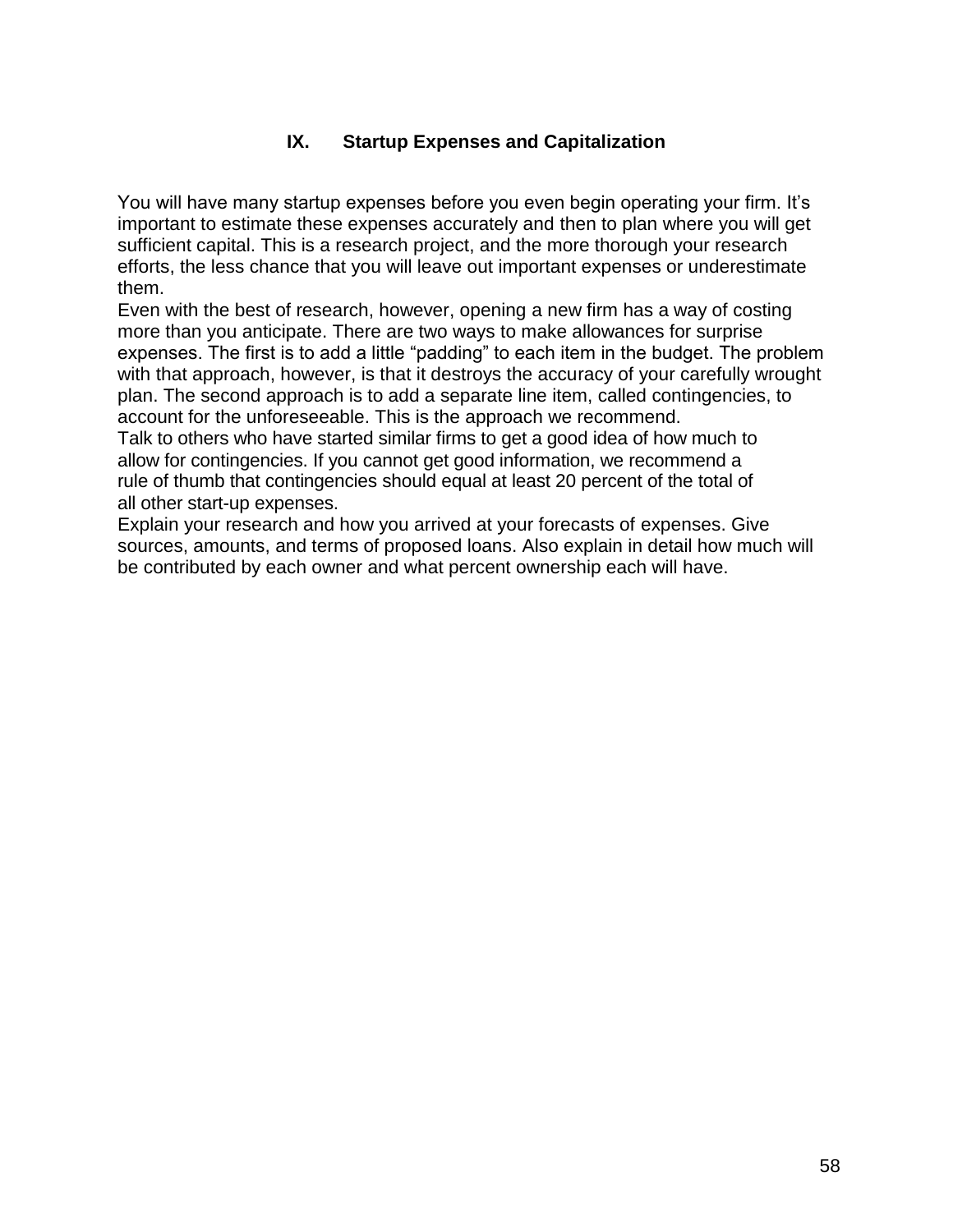## **X. Financial Plan**

The financial plan consists of a 12-month profit and loss projection, a four-year profit and loss projection (optional), a cash-flow projection, a projected balance sheet, and a break-even calculation. Together they constitute a reasonable estimate of your firm's financial future. More important, the process of thinking through the financial plan will improve your insight into the inner financial workings of your firm.

## 12-Month Profit and Loss Projection

Many firm owners think of the 12-month profit and loss projection as the centerpiece of their plan. This is where you put it all together in numbers and get an idea of what it will take to make a profit and be successful.

Your revenue projections will come from a revenue forecast in which you forecast revenue, cost of services provided, expenses, and profit month-by-month for one year.

Profit projections should be accompanied by a narrative explaining the major assumptions used to estimate firm income and expenses.

Research Notes: Keep careful notes on your research and assumptions, so that you can explain them later if necessary, and also so that you can go back to your sources when it's time to revise your plan.

## Four-Year Profit Projection (Optional)

The 12-month projection is the heart of your financial plan. The Four-Year Profit Projection is

for those who want to carry their forecasts beyond the first year.

Of course, keep notes of your key assumptions, especially about things that you expect will

change dramatically after the first year.

## Projected Cash Flow

If the profit projection is the heart of your business plan, cash flow is the blood. Firms fail because they cannot pay their bills. Every part of your business plan is important, but none of it means a thing if you run out of cash.

The point of this worksheet is to plan how much you need before startup, for preliminary expenses, operating expenses, and reserves. You should keep updating it and using it afterward. It will enable you to foresee shortages in time to do something about them—perhaps cut expenses, or perhaps negotiate a loan. But foremost, you shouldn't be taken by surprise. There is no great trick to preparing it: The cash-flow projection is just a forward look at your checking account.

For each item, determine when you actually expect to receive cash (for services) or when you will actually have to write a check (for expense items).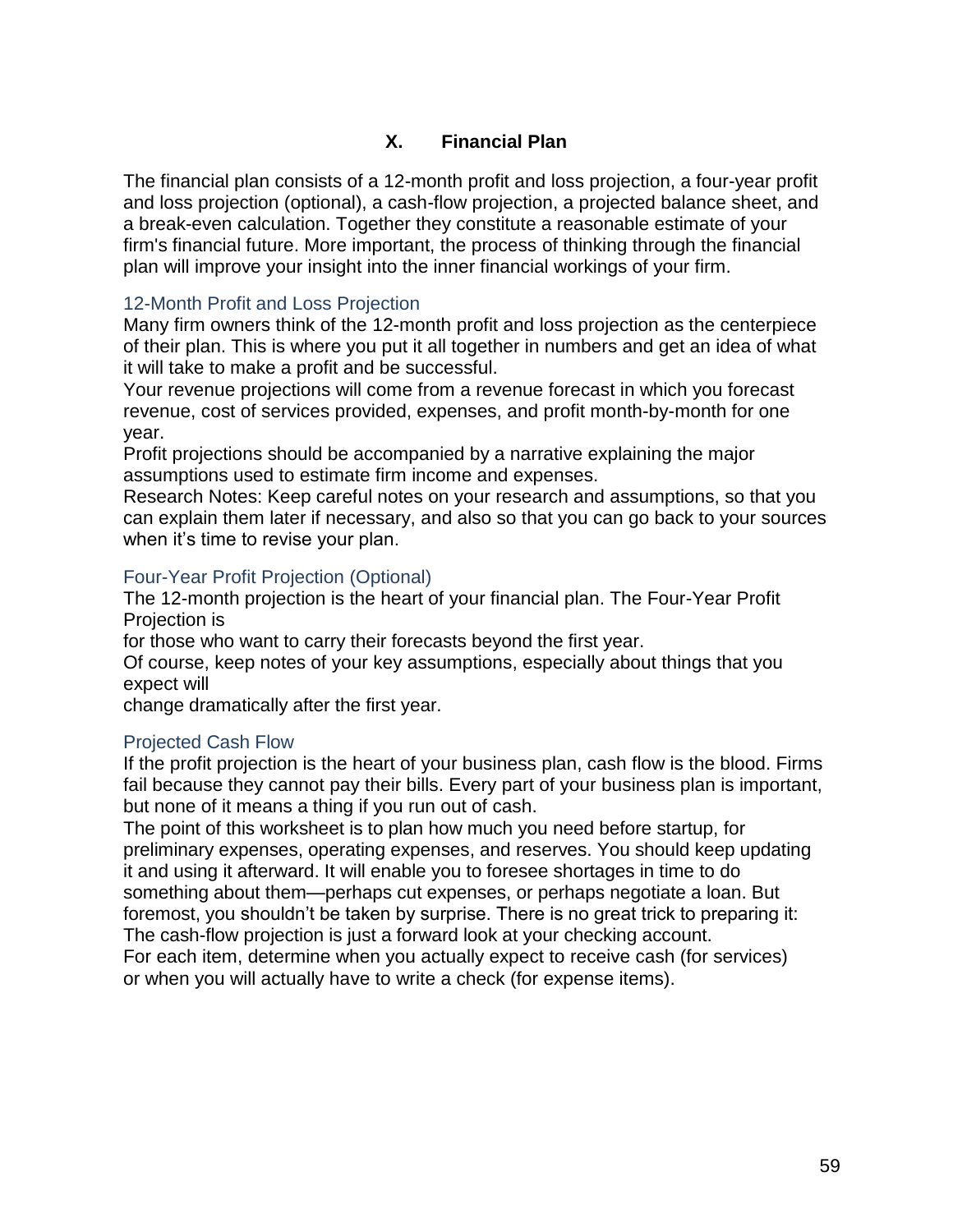You should track essential operating data, which is not necessarily part of cash flow but allows you to track items that have a heavy impact on cash flow, such as revenues and operating expenses.

You should also track cash outlays prior to opening in a pre-startup column. You should have already researched those for your startup expenses plan.

Your cash flow will show you whether your working capital is adequate. Clearly, if your projected cash balance ever goes negative, you will need more start-up capital. This plan will also predict just when and how much you will need to borrow.

Explain your major assumptions, especially those that make the cash flow differ from the *Profit and Loss Projection*. For example, if you provide services in month one, when do you actually collect the cash? When you buy equipment or supplies, do you pay in advance, upon delivery, or much later? How will this affect cash flow? Are some expenses payable in advance? When?

Are there irregular expenses, such as quarterly tax payments, maintenance and repairs, or seasonal expenses, that should be budgeted?

Loan payments, equipment purchases, and owner's draws usually do not show on profit and loss statements but definitely do take cash out. Be sure to include them. And of course, depreciation does not appear in the cash flow at all because you never write a check for it.

## Opening Day Balance Sheet

A balance sheet is one of the fundamental financial reports that any firm needs for reporting and financial management. A balance sheet shows what items of value are held by the firm (assets), and what its debts are (liabilities). When liabilities are subtracted from assets, the remainder is owners' equity.

Use a startup expenses and capitalization spreadsheet as a guide to preparing a balance sheet as of opening day. Then detail how you calculated the account balances on your opening day balance sheet.

Optional: Some people want to add a projected balance sheet showing the estimated financial position of the firm at the end of the first year. This is especially useful when presenting your proposal to a lender.

#### Break-Even Analysis

A break-even analysis predicts the revenue volume, at a given price, required to recover total costs. In other words, it's the revenue level that is the dividing line between operating at a loss and operating at a profit.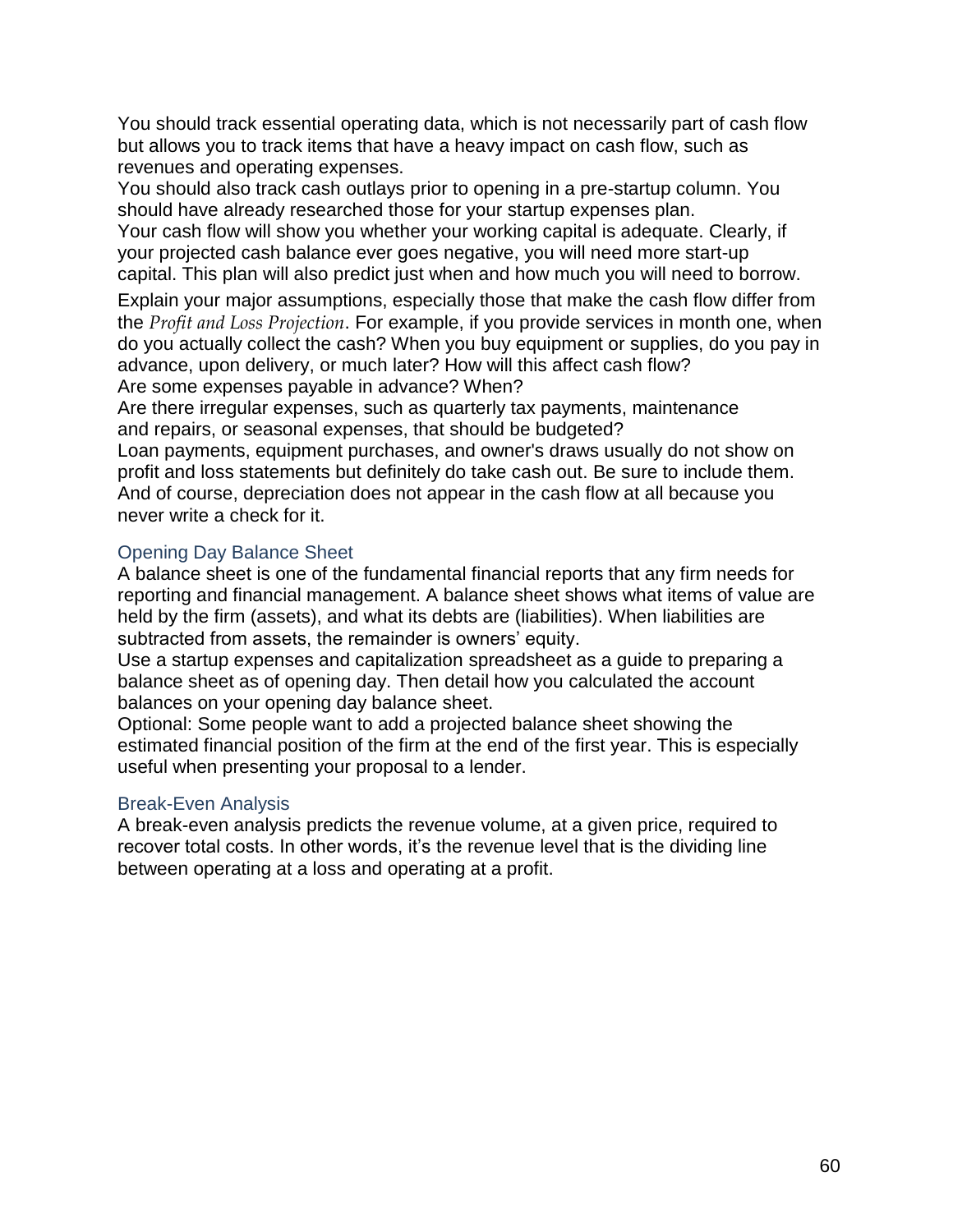Expressed as a formula, break-even is:

Break-Even Revenues = Fixed Costs 1- Variable Costs

(Where fixed costs are expressed in dollars, but variable costs are expressed as a percent of total revenues.)

Include all assumptions upon which your break-even calculation is based.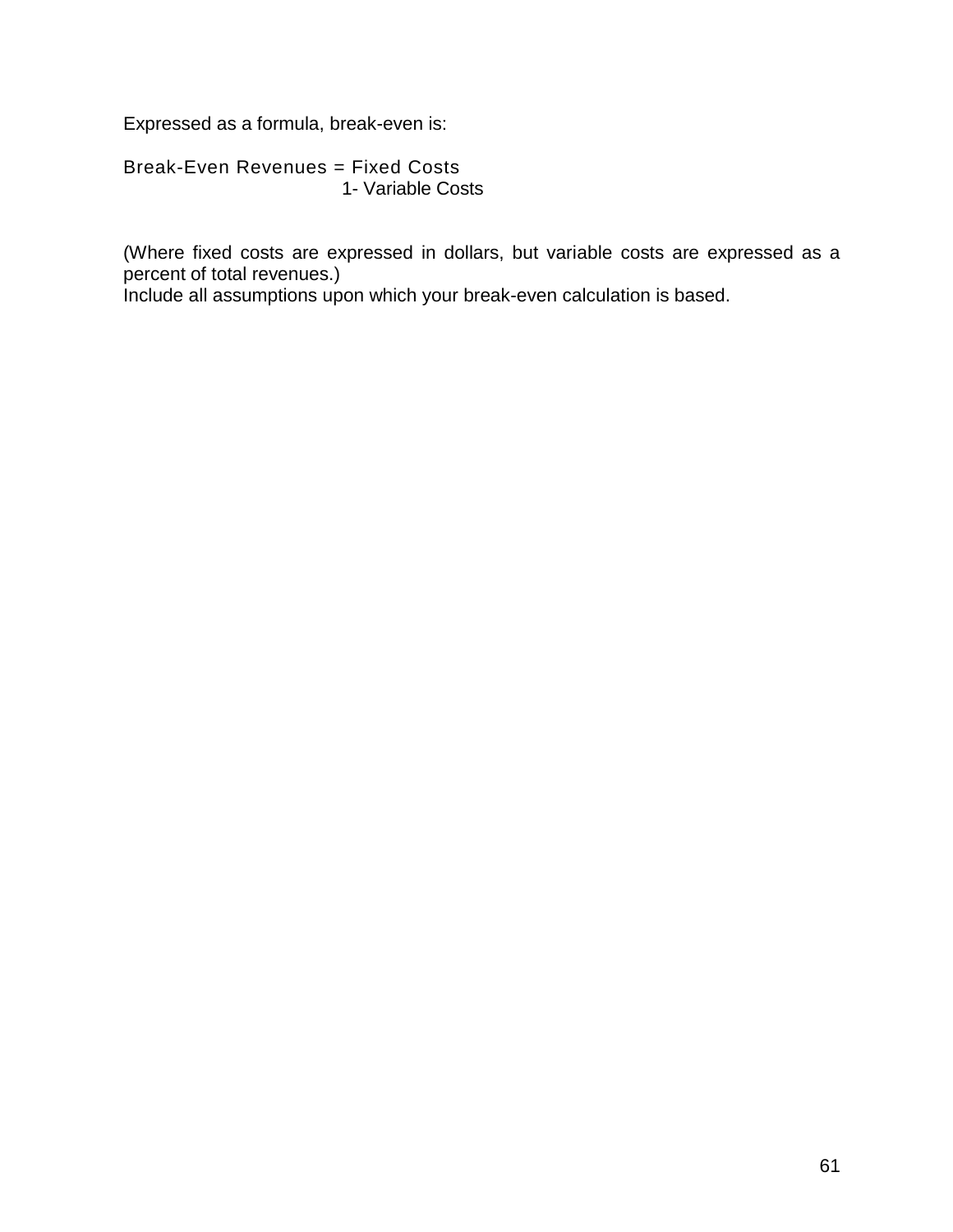## **XI. Appendices**

Include details and studies used in your business plan; for example:

- Brochures and advertising materials
- Practice area studies
- Blueprints and plans
- Maps and photos of location
- Magazine or other articles
- Detailed lists of equipment owned or to be purchased
- Copies of leases and contracts
- Letters of support from future clients
- Any other materials needed to support the assumptions in this plan
- Market research studies
- List of assets available as collateral for a loan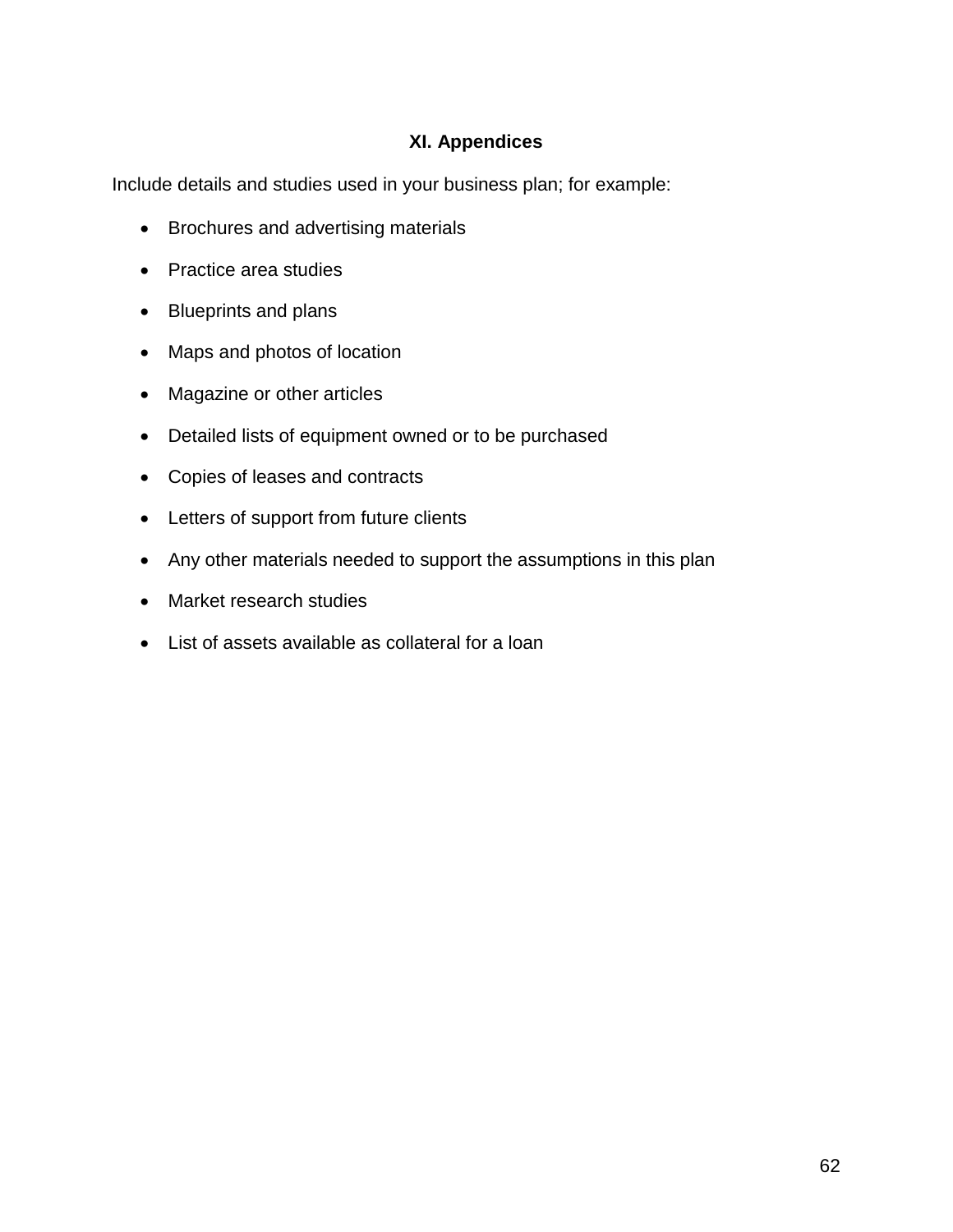## **XII. Refining the Plan**

The business plan presented above should be modified to suit your specific type of firm and the audience for which the plan is written.

#### For Raising Capital **For Bankers**

## • Bankers want assurance of orderly repayment. If you intend using this plan to present to lenders, include:

- o Amount of loan
- $\circ$  How the funds will be used
- o What this will accomplish—how will it make the firm stronger?
- o Requested repayment terms (number of years to repay). You will probably not have much negotiating room on interest rate but may be able to negotiate a longer repayment term, which will help cash flow.
- o Collateral offered, and a list of all existing liens against collateral

#### For Type of Firm **The Nature of the Law Firm**

- A law firm is a service enterprise and such enterprises sell intangible products. They are usually more flexible than other types of businesses, but they also have higher labor costs and generally very little in fixed assets.
- What are the key competitive factors in this practice area?
- Your fees to consumers
- Methods used to set fees
- System of production management
- Quality control procedures. Standard or accepted industry quality standards.
- How will you measure labor productivity?
- Percent of work subcontracted to other firms. Will you make a profit on subcontracting?
- Credit, payment, and collection policies and procedures
- Strategy for keeping client bases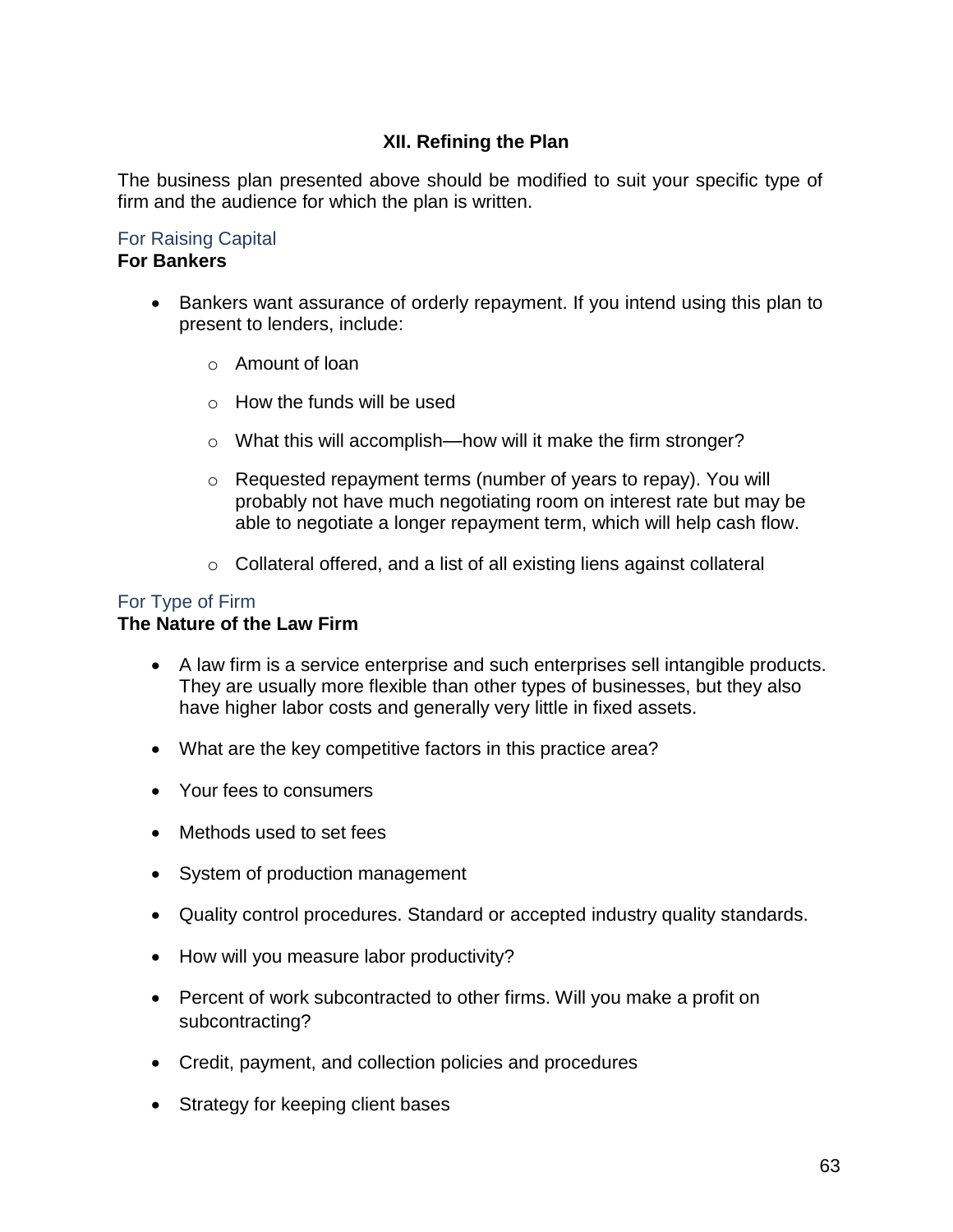## Appendix 2 Annual Small Firm Budget by Month

| <b>Expenses</b>                           | Jan | Feb | Mar | Apr | May | Jun | Jul | Aug | <b>Sep</b> | Oct | Nov | Dec | Total |
|-------------------------------------------|-----|-----|-----|-----|-----|-----|-----|-----|------------|-----|-----|-----|-------|
| <b>Office Rent</b>                        |     |     |     |     |     |     |     |     |            |     |     |     |       |
| Employee<br><b>Salaries</b>               |     |     |     |     |     |     |     |     |            |     |     |     |       |
| Employment<br><b>Taxes</b>                |     |     |     |     |     |     |     |     |            |     |     |     |       |
| <b>Health Insurance</b>                   |     |     |     |     |     |     |     |     |            |     |     |     |       |
| <b>Office Equipment</b>                   |     |     |     |     |     |     |     |     |            |     |     |     |       |
| <b>Office Supplies</b>                    |     |     |     |     |     |     |     |     |            |     |     |     |       |
| Computer<br>Equipment                     |     |     |     |     |     |     |     |     |            |     |     |     |       |
| Computer<br><b>Supplies</b>               |     |     |     |     |     |     |     |     |            |     |     |     |       |
| <b>Telephones</b>                         |     |     |     |     |     |     |     |     |            |     |     |     |       |
| Malpractice<br>Insurance                  |     |     |     |     |     |     |     |     |            |     |     |     |       |
| <b>Gen'l Liability</b><br>Insurance       |     |     |     |     |     |     |     |     |            |     |     |     |       |
| <b>Education &amp;</b><br><b>Training</b> |     |     |     |     |     |     |     |     |            |     |     |     |       |
| Organizational<br><b>Dues</b>             |     |     |     |     |     |     |     |     |            |     |     |     |       |
| <b>Loan Payments</b>                      |     |     |     |     |     |     |     |     |            |     |     |     |       |
| Office<br>Furnishings                     |     |     |     |     |     |     |     |     |            |     |     |     |       |
| Bookkeeping/<br><b>Accounting Fees</b>    |     |     |     |     |     |     |     |     |            |     |     |     |       |
| Marketing<br><b>Expenses</b>              |     |     |     |     |     |     |     |     |            |     |     |     |       |
| Entertainment                             |     |     |     |     |     |     |     |     |            |     |     |     |       |